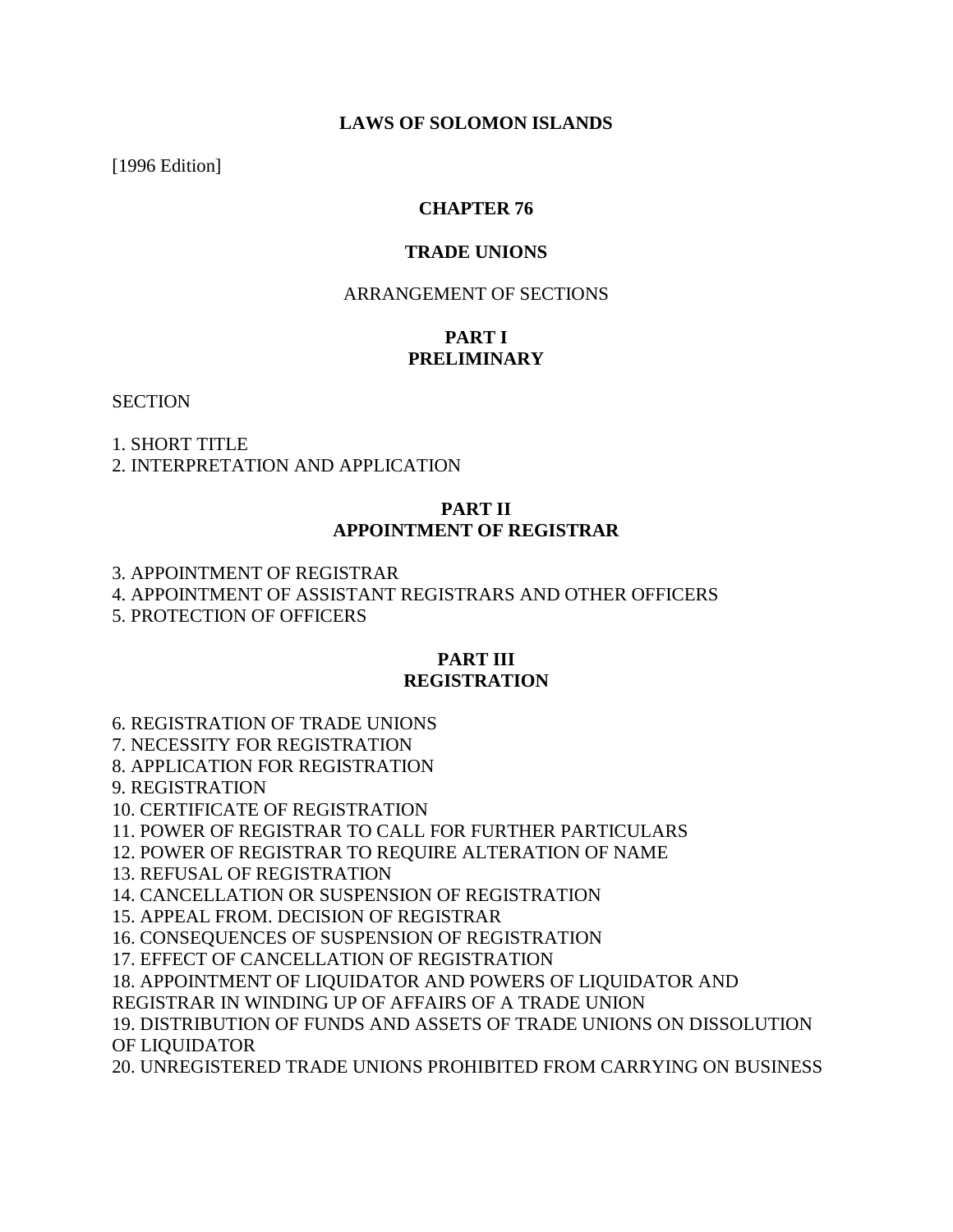### **PART IV RIGHTS AND LIABILITIES**

21. UNREGISTERED TRADE UNIONS AND OFFICERS AND MEMBERS NOT TO ENJOY RIGHTS, IMMUNITIES OR PRIVILEGES

22. LIABILITY IN RELATION TO CRIMINAL PROSECUTIONS

23. TRADE UNION NOT UNLAWFUL

24. IMMUNITY FROM CIVIL SUIT IN CERTAIN CASES

25. LIABILITY IN TORT

26. LIABILITY IN CONTRACT

27. PROCEEDINGS BY AND AGAINST TRADE UNIONS

### **PART V CONSTITUTION AND RULES**

28. MEMBERSHIP OF MINORS

29. OFFICERS OF A TRADE UNION

30. VOTING MEMBERS OF TRADE UNION

31. CHANGE OF NAME

32. NOTICE OF CHANGE OF NAME

33. EFFECT OF CHANGE OF NAME

34. REGISTERED OFFICE AND POSTAL ADDRESS

35. RULES

36. COPIES OF CONSTITUTION AND RULES

37. NOTIFICATION OF OFFICERS, ETC

38. RIGHT OF INSPECTION OF REGISTRAR'S RECORDS

39. DELEGATION OF POWERS OF TRADE UNION

40. TRUSTEES

41. ALL PROPERTY VESTED IN TRUSTEES

### **PART VI AMALGAMATION AND DISSOLUTION**

42. CONSENT OF REGISTRAR REQUIRED TO AMALGAMATION OF TRADE UNIONS 43. APPLICATION FOR CONSENT TO AMALGAMATION 44. VOTE ON APPLICATION FOR CONSENT TO AMALGAMATION 45. GROUNDS FOR REFUSAL TO CONSENT TO AMALGAMATION AND PROCEDURE IN SUCH CASES 46. NOTICE IN WRITING TO BE GIVEN TO AMALGAMATION, AND SAVING OF POWER OF REGISTRAR IN RELATION TO REGISTRATION OF TRADE UNION FORMED BY AMALGAMATION 47. PROCEDURE FOR AMALGAMATION, ETC 48. TRANSFER OF LIABILITIES, ETC., TO TRADE UNION FORMED BY AMALGAMATION

49. NOTIFICATION OF DISSOLUTION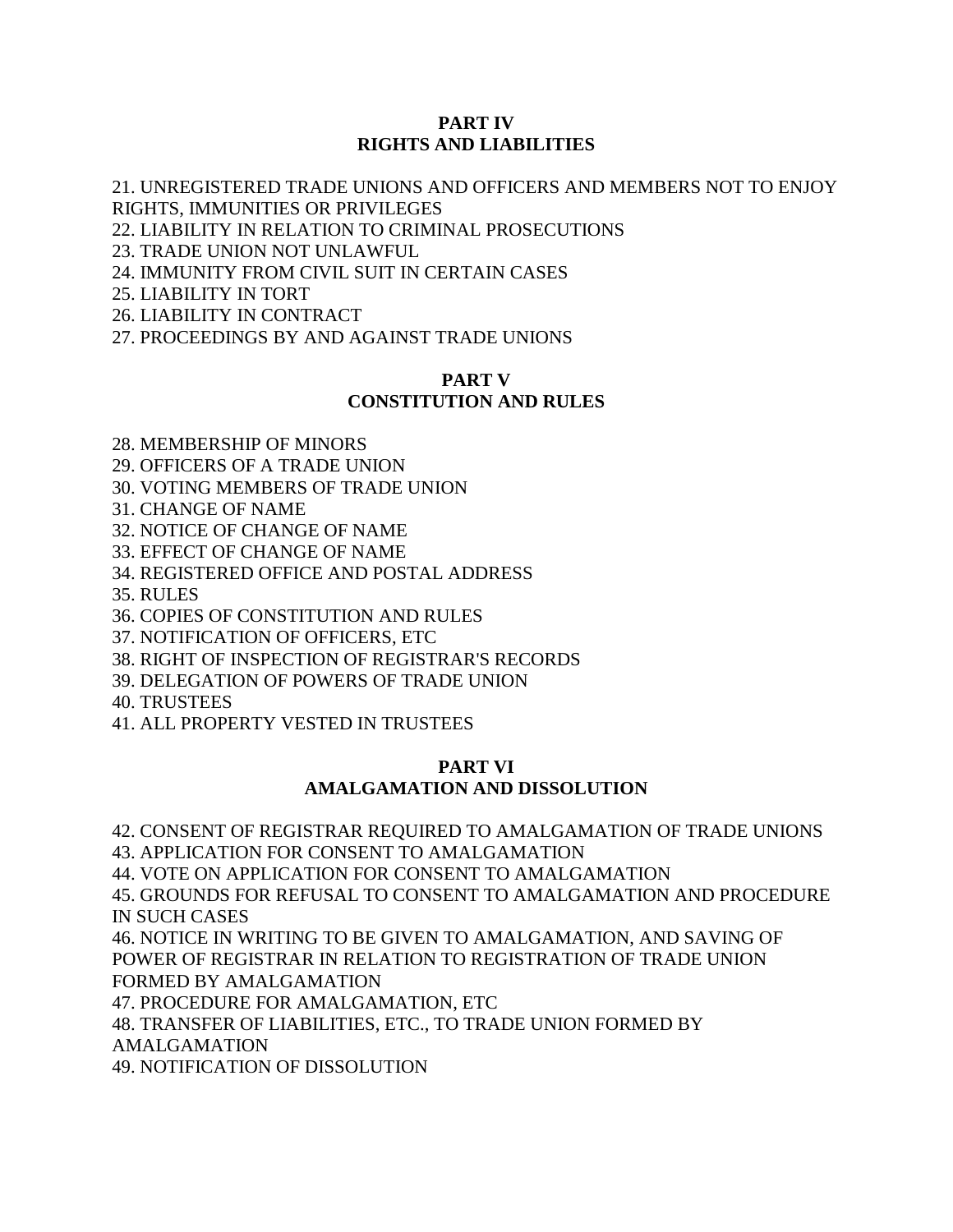#### **PART VII APPLICATION OF FUNDS**

50. PROHIBITION OF PAYMENT OF FINES OR PENALTIES

51. INJUNCTION TO RESTRAIN MISUSE OF FUNDS

52. BOOKS TO BE KEPT

53. SAFEGUARDING OF UNION FUNDS AND PROPERTY

54. ANNUAL RETURNS

55. INSPECTION OF ACCOUNTS AND DOCUMENTS

56. OBSTRUCTING INSPECTION BY REGISTRAR

57. POWER TO CALL FOR DETAILED ACCOUNTS

### **PART VIII PICKETING AND INTIMIDATION AND OTHER MATTERS RELATING TO DISPUTES**

58. PEACEFUL PICKETING 59. CONSPIRACY IN TRADE DISPUTES 60. FREEDOM OF ASSOCIATION OF EMPLOYEES

#### **PART IX**

#### **REGULATIONS**

61. REGULATIONS

#### **PART X OFFENCES AND PENALTIES**

62. PENALTY FOR MISUSE OF MONEY OR PROPERTY OF A TRADE UNION 63. PENALTY FOR FAILURE TO GIVE NOTICE OR PRODUCE DOCUMENT 64. LIMITATION OF PROSECUTIONS 65. JURISDICTION

#### **PART XI MISCELLANEOUS**

66. NOMINATION 67. SERVICE OF LEGAL PROCESS 68. NOTIFICATION OF CERTAIN MATTERS BY THE REGISTRAR 69. INAPPLICABILITY OF CERTAIN LAWS

-------------------------------------

#### **CHAPTER 76**

#### **TRADE UNIONS**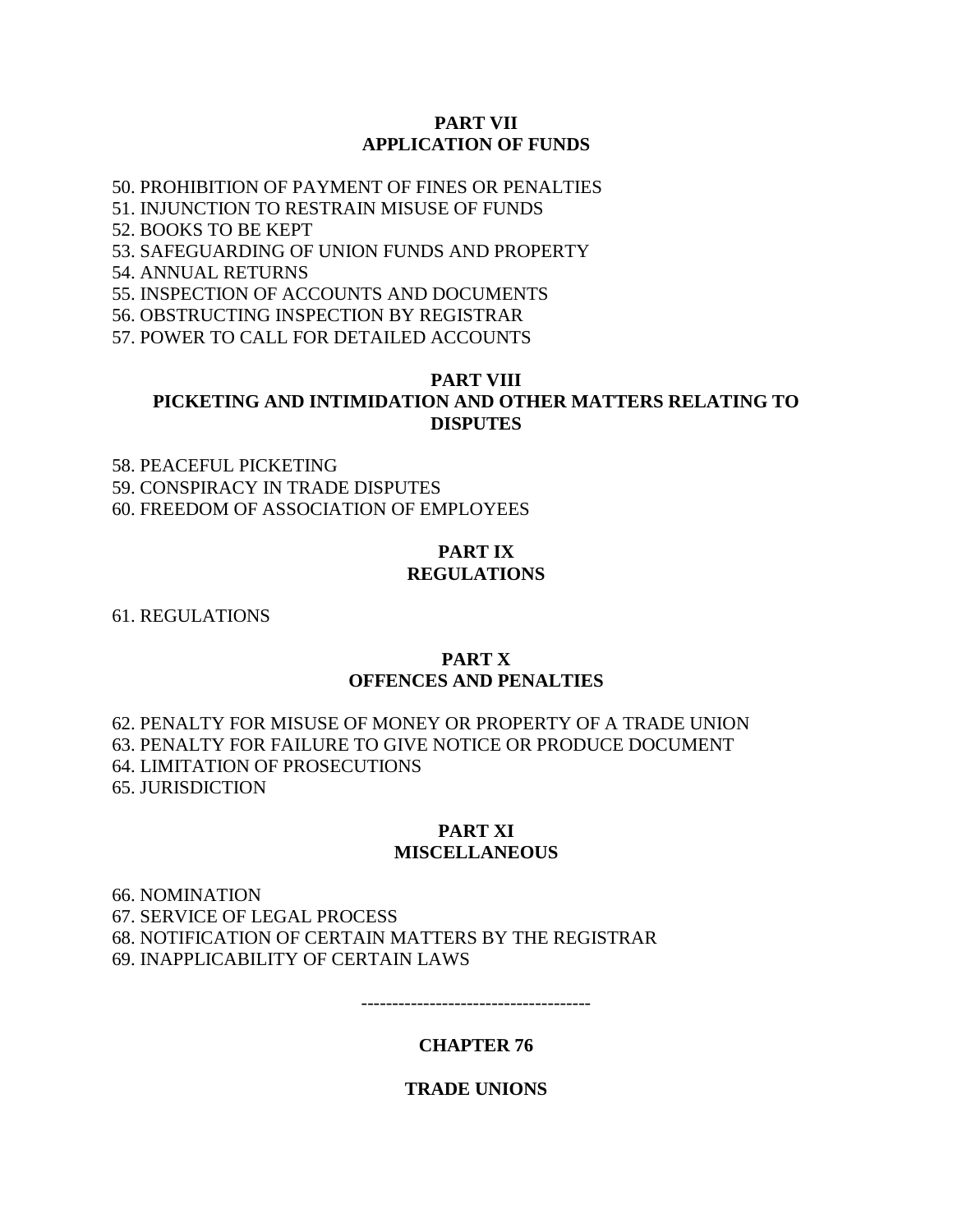### AN ACT TO MAKE FURTHER AND BETTER PROVISION FOR THE REGISTRATION AND CONTROL OF TRADE UNIONS AND FOR MATTERS INCIDENTAL THERETO AND CONNECTED THEREWITH

*4 of 1966 2 of 1969 LN 12 of 1973 6 of 1976 LN 46A of 1978 2 of 1988*

[*1st January 1970*]

# **PART I PRELIMINARY**

#### **Short title**

**1.** This Act may be cited as the Trade Unions Act.

#### **Interpretation and application**

2 of 1988, s. 2

**2.** - (1) In this Act, unless the context otherwise requires-

"disciplined force" means-

- *(a)* any naval, military or airforce;
- *(b)* the Fire Service;
- *(c)* the Prisons Service;
- *(d)* the Marine Division;
- *(e)* the Police Force;
- *(f)* the Special Constabulary; or
- *(g)* any other constabulary or police force established by Parliament;

"employee" means any person who has entered into or works under contract with an employer, whether the contract be for manual labour, clerical work or otherwise, be expressed or implied, oral or in writing, and whether it be a contract of service or of apprenticeship or a contract personally to execute any work;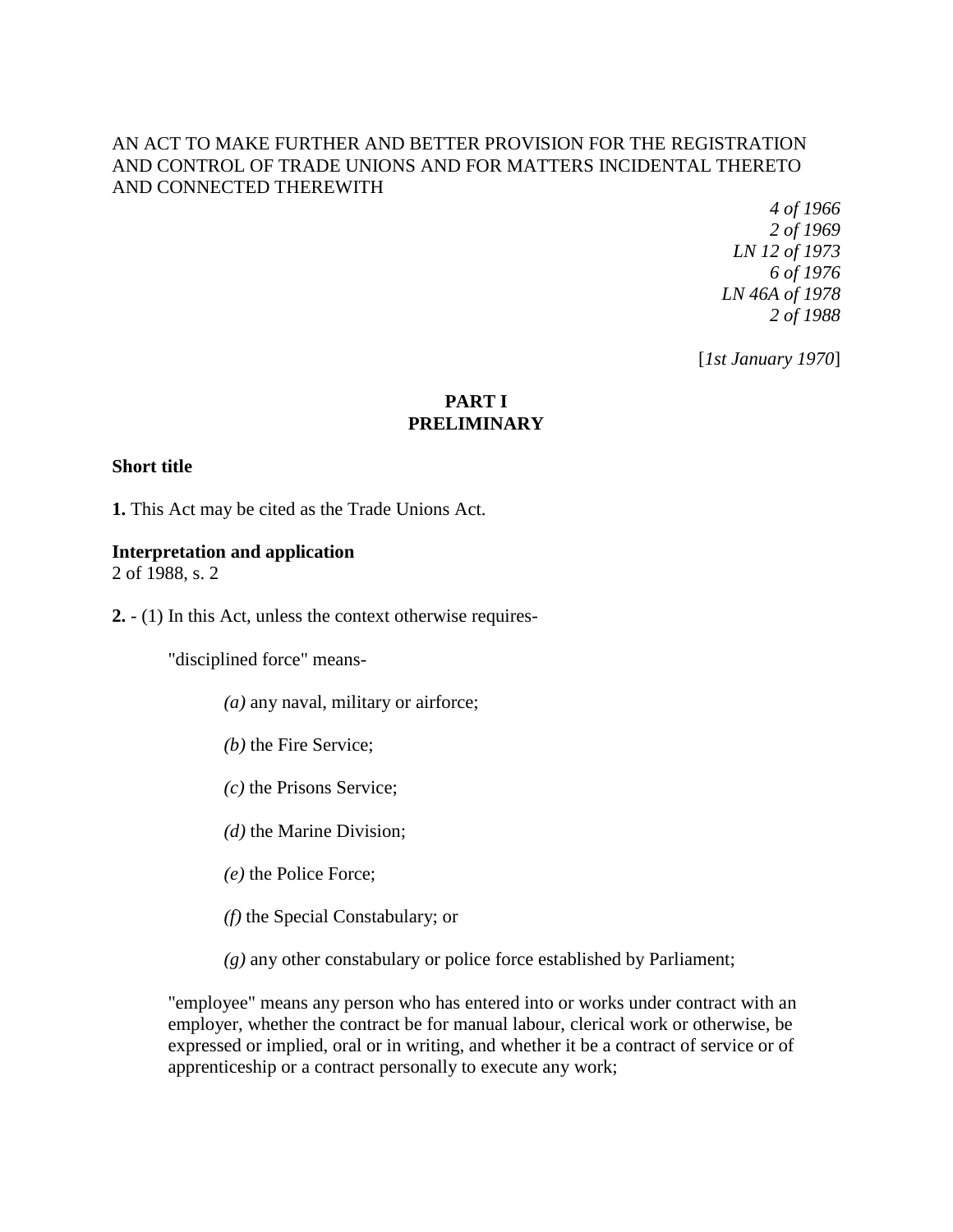"employer" includes the Government of Solomon Islands;

"executive committee" means the body, by whatever name called, to which the management of the affairs of a trade union is entrusted by the members and includes any person for the time being carrying out the functions of president, secretary or treasurer thereof;

"lockout" means the closing of a place of employment or the suspension of work or the refusal by an employer to continue to employ any number of persons employed by him in consequence of a dispute, done with a view to compelling those persons, or to aid another employer in compelling persons employed by him, to accept terms or conditions of or affecting employment;

"officer" when used with reference to a trade union, includes any member of the executive committee thereof and any officer of a branch thereof, but does not include an auditor;

"register" means the register of trade unions maintained by the Registrar under section 6;

"registered office" means that office within Solomon Islands of a trade union which is registered under the provisions of section 34 as the head office of the trade union; *LN 46A of 1978*

"registered postal address" means the address of a trade union registered under the provisions of section 34;

"registered trade union" means a trade union registered as a trade union under the provisions of this Act;

"Registrar" means the person for the time being appointed pursuant to the provisions of section 3 by name or by office to be or to act as Registrar of Trade Unions, and includes any person appointed pursuant to section 4 to be or to act as an Assistant Registrar of Trade Unions;

#### *LN 46A of 1978*

"strike" means a cessation of work by a body of persons employed in any trade, industry or calling, acting in combination, or a concerted refusal or a refusal under a common understanding of any number of persons who are, or who have been, so employed to continue to work or to accept employment;

"strike benefit" means any financial or other benefit given by a trade union to any member of the trade union in consideration of a strike or lockout;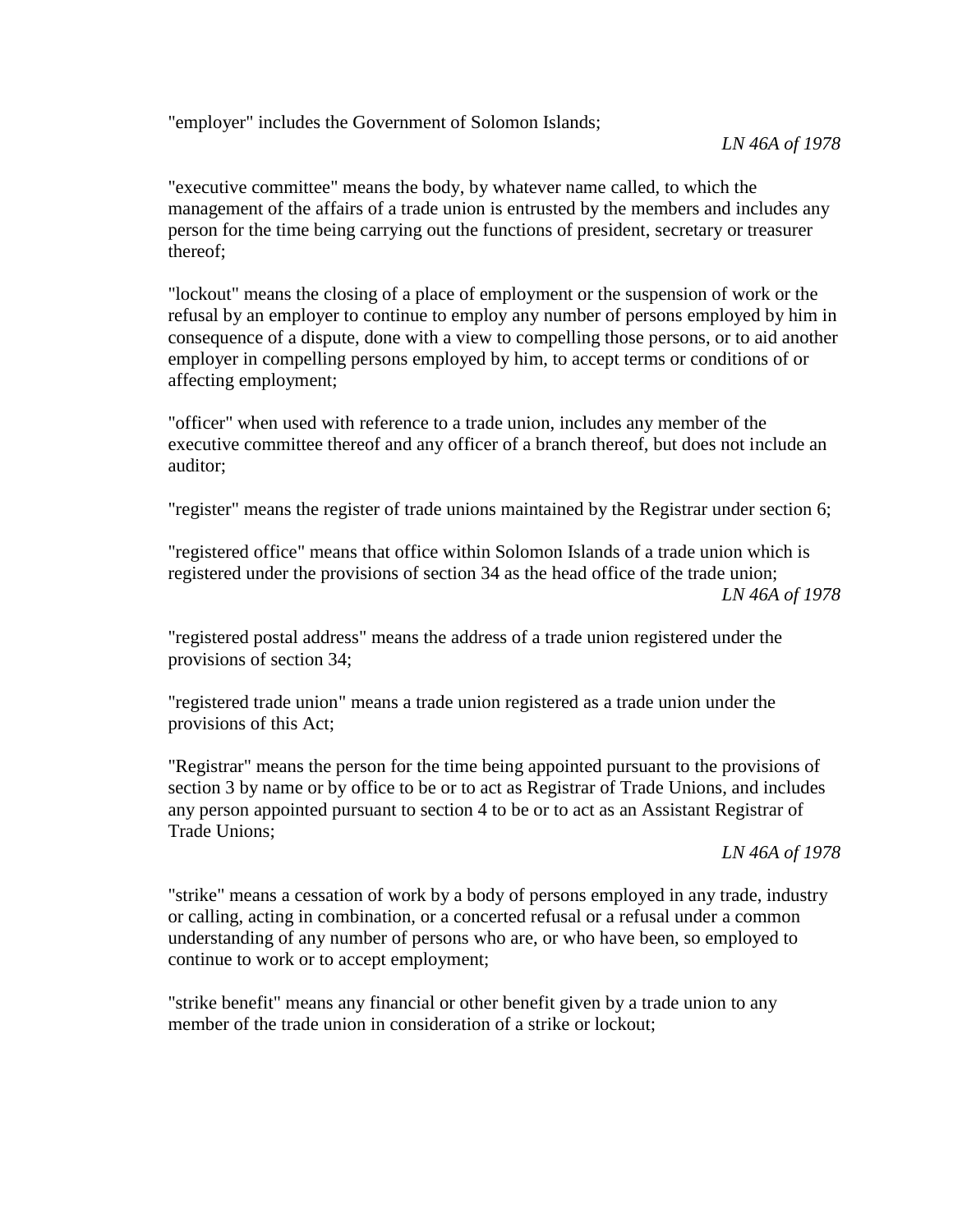"trade dispute" means any dispute or difference between employers and employees or between employees and employees, connected with the employment or non employment or the terms of employment, or with the conditions of labour, of any person;

"trade union" means any combination, whether temporary or permanent, of more than six persons, the principal objects of which are, under its constitution and rules, the regulation of the relations between employees and employers, or between employers and employers, whether such combination would or would not, if this Act or any Act thereby repealed had not been enacted, have been deemed to have been an unlawful combination by reason of some one or more of its objects being in restraint of trade:

*LN 12 of 1973*

Provided that-

*(a)* nothing in this Act-

(i) shall affect-

*(aa)* any agreement between partners as to their own business;

*(bb)* except as provided in section 61, any agreement between an employer and his employee as to such employment; or

*(cc)* any agreement in consideration of the sale of the goodwill of a business or of instruction in any profession, trade or handicraft; or

(ii) shall preclude any trade union from providing benefits for its members;

*(b)* if in any trade or business there are not more than six employers then nothing in this definition shall be deemed to prevent such employers forming a trade union and any requirement in this Act requiring any application to be supported by more than six members shall be deemed not to apply to any such trade union or proposed trade union;

"welfare fund" means any funds of a trade union allocated or set apart for payment to members or the dependants of members of the trade union of any assurance or benefit, other than strike benefit, or for the provision for such members or their dependants of educational, recreational or medical facilities.

(2) This Act does not apply to persons in a disciplined force of Solomon Islands, but otherwise it applies to employees of the Crown in the same manner as if the employees were employed by or under a private person.

*2 of 1988, s. 2*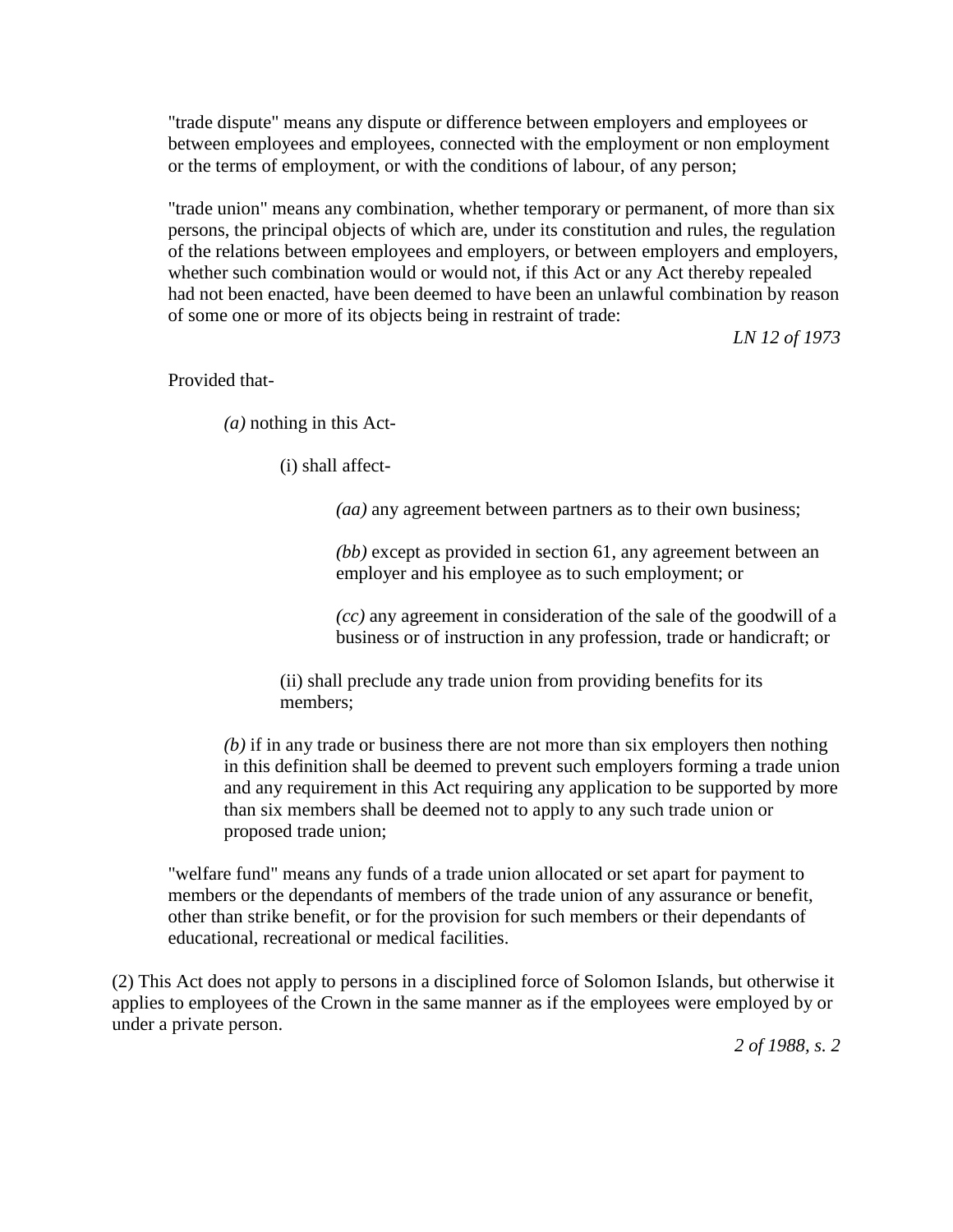(3) No employee employed by or under the Crown shall join a trade union which a person not so employed may join, and no trade union shall represent or accept as members both persons who are and persons who are not so employed:

*6 of 1976, s. 2*

Provided that nothing in this subsection shall apply to any employee employed by or under the Crown whose emoluments are not paid from the personal emoluments sub-head of any head in the annual estimates of expenditure of the Government.

### **PART II APPOINTMENT OF REGISTRAR AND OTHER OFFICERS**

### **Appointment of Registrar**

*LN 46A of 1978*

**3.** There shall be appointed a person to be a Registrar of Trade Unions and such person shall be responsible for the due performance of the duties and functions assigned to him as Registrar under this Act.

### **Appointment of Assistant Registrars and other officers**

*LN 46A of 1978*

**4.** There may be appointed one or more Assistant Registrars of Trade Unions and such other officers as may from time to time be required for the purposes of this Act.

#### **Protection of officers**

**5.** No suit shall lie against any officer appointed under sections 3 or 4 for anything done or omitted to be done by him in good faith and without negligence and in the exercise or intended exercise of any power or in the performance or intended performance of any duty conferred or imposed by this Act.

### **PART III REGISTRATION**

#### **Registration of trade unions**

**6.**- (1) The Registrar shall keep and maintain in such form as may be prescribed, a register of trade unions in which shall be contained the prescribed particulars relating to any such registered trade union and any alteration or change which may from time to time be effected in the name, rules and constitution, officers, executive committee or registered postal address thereof or in the situation of the registered office thereof, and all such other matters as may be required to be contained therein under this Act or any regulations made thereunder.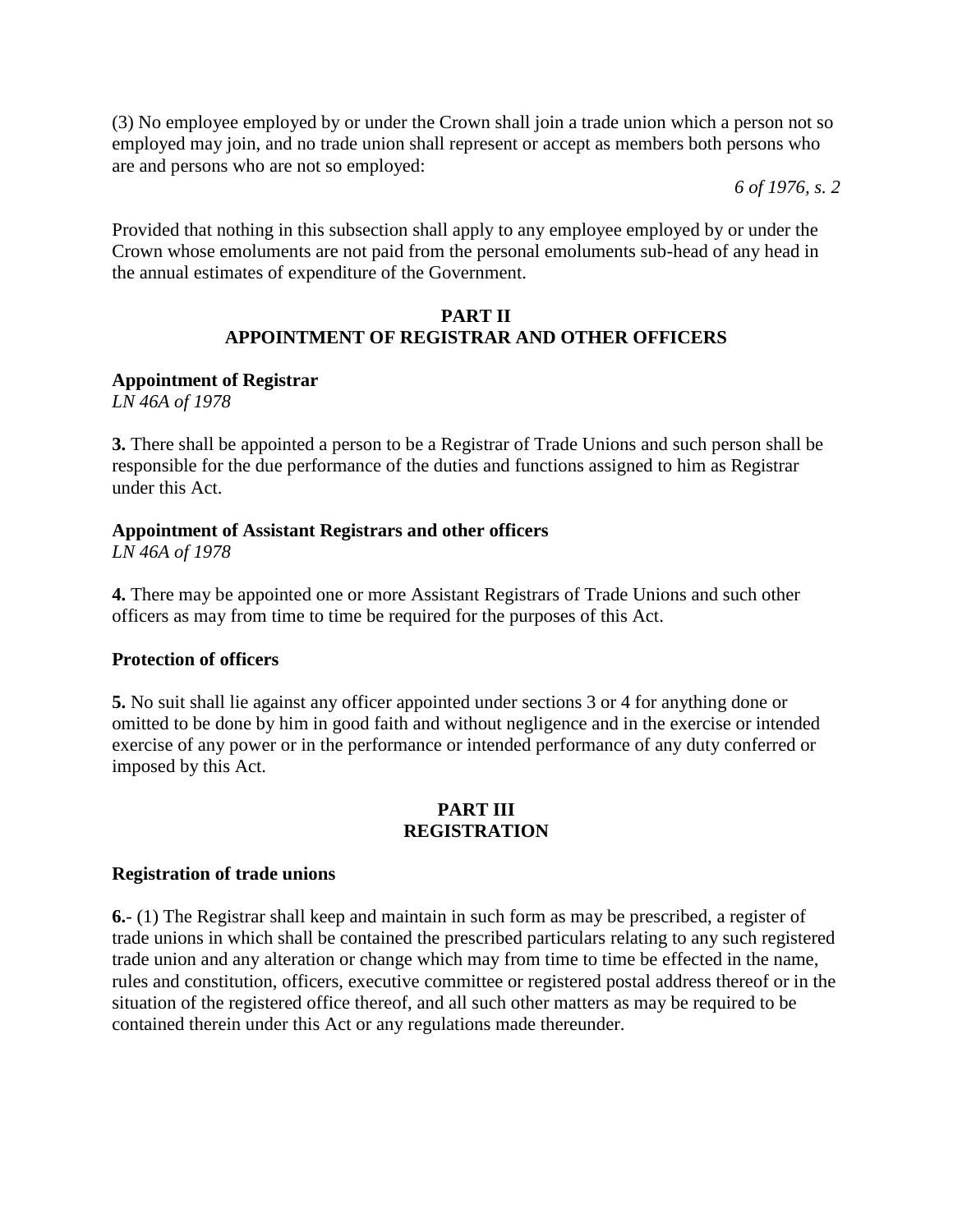(2) A copy of any entry in the register certified under the hand of the Registrar shall, until the contrary be shown, be received in evidence as proof of the facts specified therein, as on the date of such certified copy.

# **Necessity for registration**

**7.**-(1) Every trade union formed after the commencement of this Act shall apply to be registered as a trade union under the provisions of this Act within one month of the date of its formation.

(2) Every trade union in existence at the commencement of this Act and which is registered as a trade union shall apply to be registered as a trade union under the provisions of this Act within a period of three months reckoned from the date of commencement thereof.

(3) For the purposes of this section a trade union is deemed to be formed on the first date on which more than the six employees or employers, as the case may be, agree in writing to become or to form a trade union.

(4) The Registrar may, if he thinks fit, from time to time grant an extension of the period specified in subsections (1) and (2) respectively for any further period or periods not exceeding six months in aggregate.

(5) If any trade union shall fail to apply for registration in accordance with the provisions of this section, the trade union, every officer thereof, and every person acting as an officer thereof or purporting so to act, shall be guilty of an offence and each such person shall be liable to a fine of five hundred dollars, and in the case of a continuing offence to a fine of five dollars for each day during which the offence continues.

# **Application for registration**

**8.**- (1) Every application for registration as a trade union shall be made to the Registrar in the prescribed form and shall be signed by at least seven members of the body applying for registration, any of whom may be officers thereof.

(2) Every such application shall be accompanied by four copies of the rules of the trade union or the proposed trade union duly authenticated by the president and the secretary and a statement of the following particulars namely: -

*(a)* the names, occupation and addresses of members making application;

*(b)* the name of the trade union or proposed trade union, and the address of its registered office and its registered postal address; and

*(c)* the title, names, ages, occupations and addresses of the officers of the trade union or proposed trade union.

# **Registration**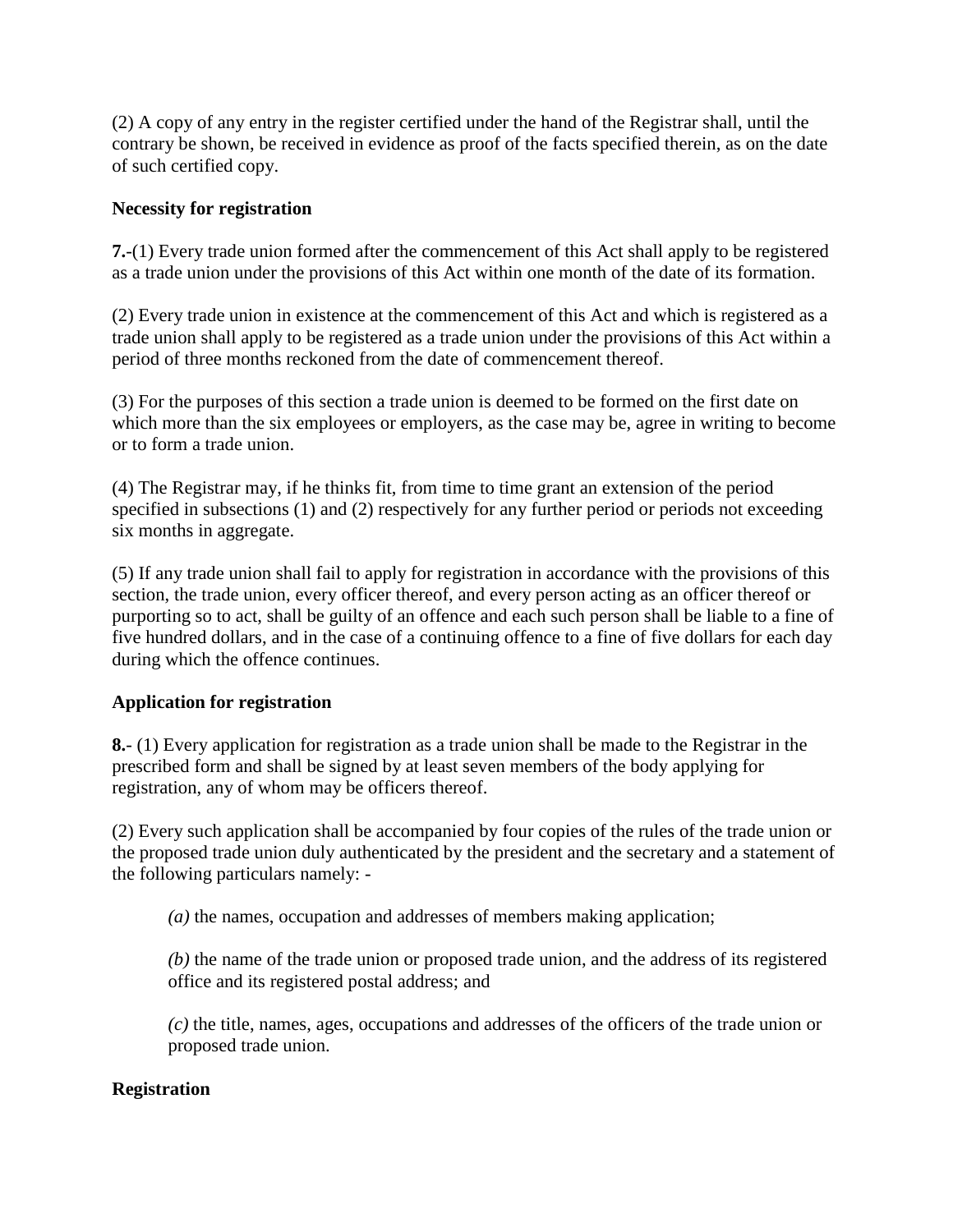**9.** Subject to the provision of sections 11, 12 and 13, the Registrar shall register the trade union in the prescribed manner as a trade union.

### **Certificate of registration**

**10.** The Registrar, on registering a trade union under section 9, shall issue to the trade union a certificate of registration in the prescribed form and that certificate, unless proved to have been cancelled or withdrawn, shall be conclusive evidence for all purposes that the trade union has been duly registered under this Act.

# **Power of Registrar to call for further particulars**

**11.** The Registrar may call for further information for the purpose of satisfying himself that any application made by a trade union or proposed trade union for registration complies with the provisions of this Act or that the trade union or proposed trade union is entitled to registration under this Act.

### **Power of Registrar to require alteration of name**

**12.** If the name under which a trade union is proposed to be registered is identical with that by which any other existing trade union has been registered or, in the opinion of the Registrar, so nearly resembles such name as to be likely to deceive or mislead the public or the members of either trade union or is undesirable, the Registrar shall require the persons applying for registration to alter the name of the trade union stated in the application and shall refuse to register the trade union until such alteration has been made.

# **Refusal of registration**

*2 of 1969, s. 2*

**13**.-(1) The Registrar may, in his discretion, refuse to register any trade union if he is satisfied that-

*(a)* the trade union has not complied with the provisions of this Act or of any regulations made thereunder; or

*(b)* any of the objects in the constitution or rules of the trade union is unlawful or conflicts with the provisions of this Act or of any regulations made thereunder; or

*(c)* the trade union is used for unlawful purposes; or

*(d)* the principle objects of the combination seeking registration are not in accordance with those set out in the definition of "trade union" contained in section 2; or

*(e)* the funds of the trade union are being applied in an unlawful manner or upon any unlawful object not authorised by this Act or any regulations made thereunder; or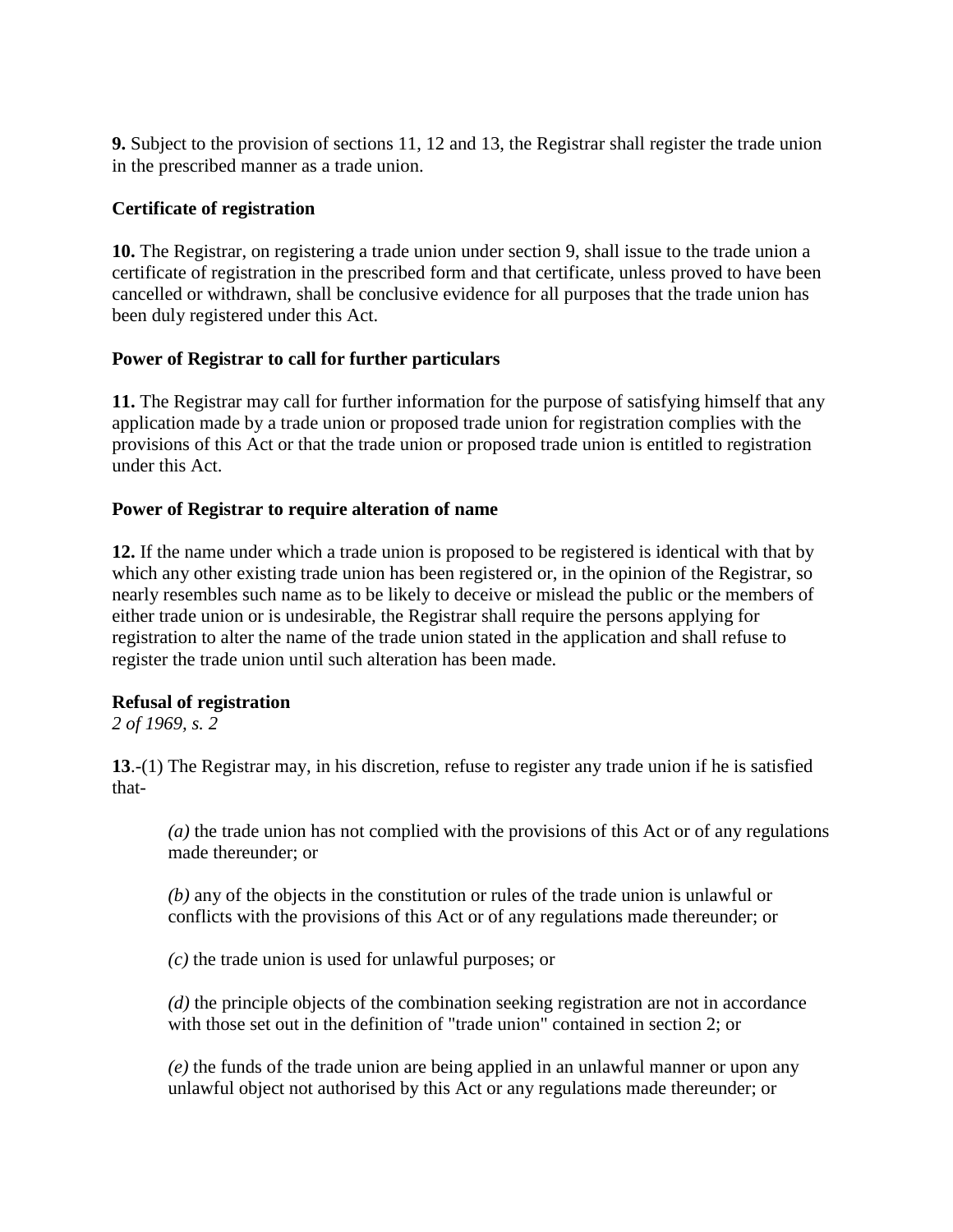*(f)* the accounts of the union are not being properly kept; or

*(g)* proper and satisfactory arrangements for the custody, distribution, investment of and payment from the funds of such trade union are not contained in its constitution; or

*(h)* any other trade union already registered is adequately representative of the whole or of a substantial proportion of the interests in respect of which the applicants seek registration:

Provided that the Registrar shall notify any registered trade union which appears to him to represent the same interests as the applicants, of the receipt of such application, and shall invite the registered trade union concerned to submit in writing within a period of twenty-one days any objections which any such trade union may wish to make against registration; or

*(i)* the trade union seeking registration is an organisation consisting of persons engaged in or working at more than one trade or calling and that its constitution does not contain suitable provision for the protection and promotion of their respective sectional interests.

(2) When the Registrar refuses to register a trade union, he shall notify the applicants in writing of the grounds of such refusal and the trade union shall be deemed to be dissolved, but such dissolution shall not take effect prior to the expiry of the period limited by section 15 (1) for the bringing of an appeal and then -

*(a)* if no appeal is brought under the said subsection within that period, the dissolution shall take effect at the commencement of the day following the day on which that period expired; and

*(b)* if an appeal is brought within that period, the dissolution shall not take effect prior to the determination of the appeal, but, if the appeal is dismissed, shall take effect within one month of the determination thereof.

(3) If any trade union the dissolution of which is required by subsection (2) be not dissolved within the time allowed, then the trade union and every officer thereof and any person acting or purporting to act as an officer thereof shall be guilty of an offence and shall be liable to a fine of five hundred dollars and in the case of a continuing offence to a fine of five dollars for each day during which the offence continues:

Provided that it shall be no offence for a person to act on behalf of such a trade union for the purpose of -

*(a)* any proceedings brought by or against any such trade union; or

*(b)* dissolving such trade union and disposing of its funds in accordance with its constitution and rules.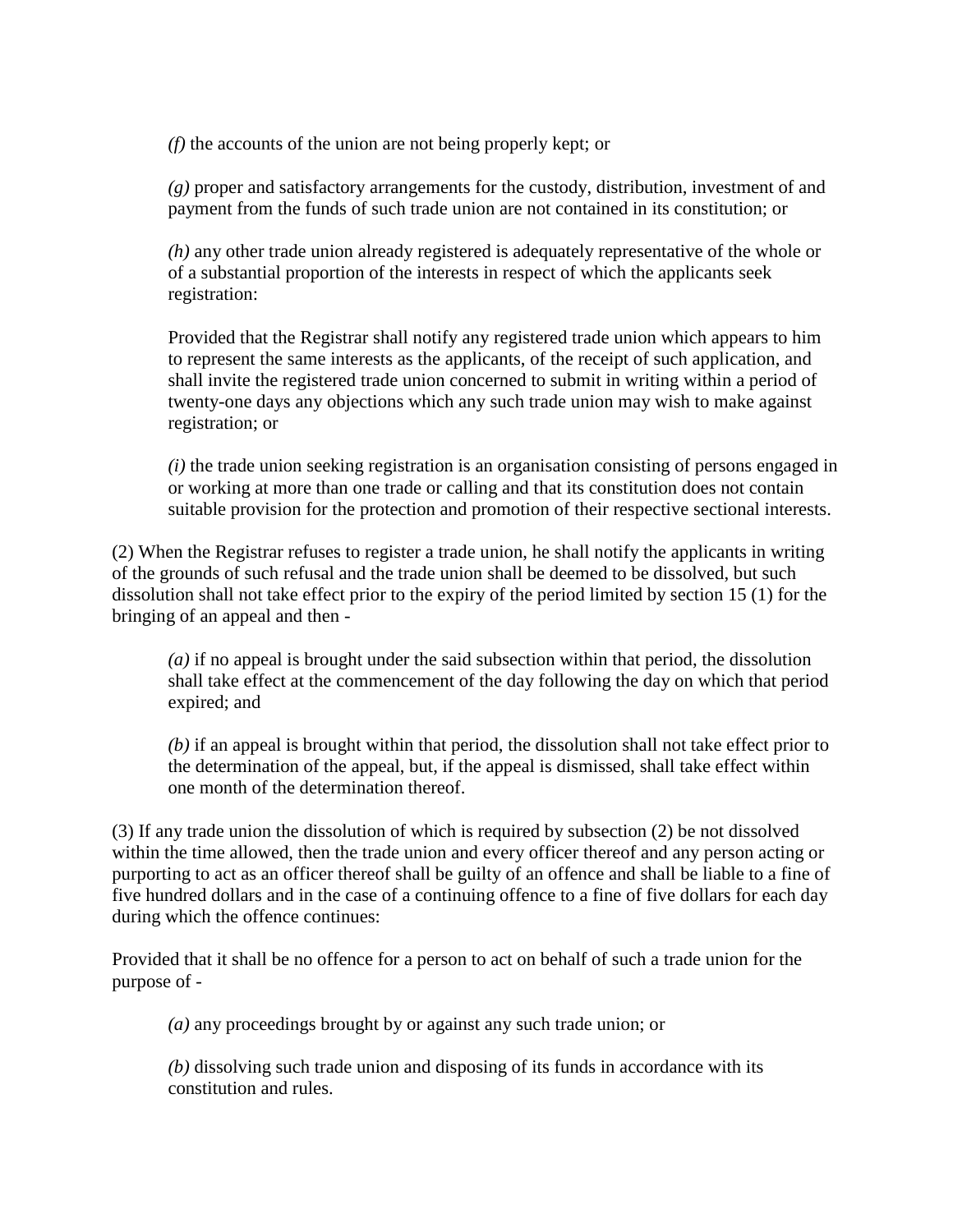### **Cancellation or suspension of registration**

**14.**- (1) The registration and the certificate of registration of a registered trade union may be cancelled by the Registrar at the request of the trade union upon its dissolution, to be verified in such manner as the Registrar may require.

(2) The registration and the certificate of registration of a registered trade union shall be cancelled or suspended by the Registrar if he is satisfied that-

*(a)* the registration was obtained by fraud or misrepresentation;

*(b)* any of the objects of the trade union has become unlawful;

*(c)* the objects for which a trade union is actually carried on are such that had they been declared as objects of the constitution and rules of the union at the time of application for registration the Registrar could properly have refused registration;

*(d)* the trade union has wilfully and after written notice from the Registrar contravened any provisions of this Act or any regulations made thereunder, or allowed any rule to continue in force which is inconsistent with any provision of this Act or any regulations made thereunder, or has rescinded any rule providing for any matter for which provision is required by section 35 to be made;

*(e)* the trade union has ceased to exist.

(3) The registration and certificate of registration of a registered trade union may be cancelled or suspended by the Registrar if he is satisfied that-

*2 of 1969, s. 3*

*(a)* the funds of the trade union have been or are being expended in an unlawful manner or on an unlawful object;

*(b)* the accounts of the trade union are not being kept in accordance with the provisions of this Act;

*(c)* registration was obtained by mistake;

*(d)* the trade union has been or is being used for any unlawful purpose or for any purpose inconsistent with its objects or rules;

*(e)* the officers or any of the officers of the trade union have persistently and wilfully failed to comply with the provisions of this Act: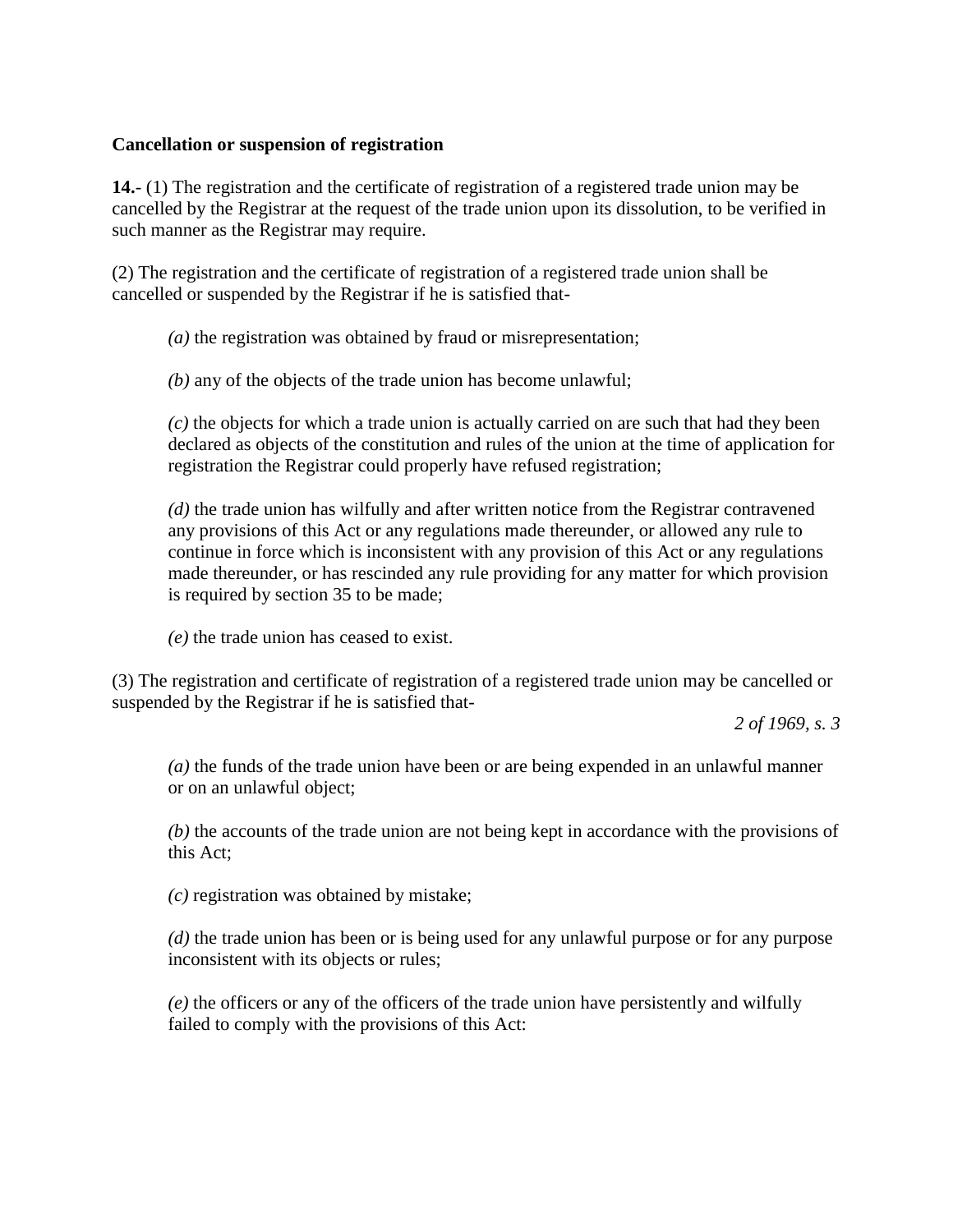Provided that where the registration is suspended under the provisions of this subsection the Registrar shall, before the expiration of four months from the date of such suspension, either restore the registration or cancel the registration and certificate.

(4) Except in a case falling within subsection (1), not less than two months' previous notice in writing specifying the grounds on which it is proposed to cancel its registration shall be given by the Registrar to a trade union before such registration is cancelled, and not less than one month's previous notice in writing specifying the grounds upon which it is proposed to suspend its registration shall be given by the Registrar to a trade union before such suspension.

(5) A trade union served with a notice under subsection (4) may, at any time within a period of two months in the case of a notice of cancellation and one month in the case of a notice of suspension, both periods to be reckoned from the date of such notice, show cause in writing against the proposal to cancel or suspend its registration, as the case may be; and if such cause is shown the Registrar may hold such inquiry as he may consider necessary in the circumstances.

(6) The notice to be served upon any trade union under the provisions of subsections (4) and (5) shall be served on any officer of such trade union but if it is impossible or impracticable to serve any such officer the Registrar shall publish such notice in such manner as he may consider appropriate to bring such notice to the attention of such trade union; and the period of two months or one month, as the case may be, specified in subsection (5) shall be reckoned from the date of such publication.

*LN 46A of 1978*

(7) The Registrar may, after the period of two months or one month, as the case may be, specified in subsections (5) and (6), cancel or suspend the registration of any trade union which has failed to show cause under subsection (5) or which, having so shown cause, has failed to satisfy him that its registration should not be cancelled or suspended, as the case may be.

(8) An order made by the Registrar under this section cancelling or suspending the registration of any trade union shall be dated as of the date on which it was made and shall specify briefly the grounds for the cancellation or suspension of the registration and shall forthwith be served on the trade union affected thereby.

# **Appeal from decision of Registrar**

**15.**-(1) Any person aggrieved by the refusal of the Registrar to register a trade union, or by an order made by the Registrar under section 14, may within one month of the date of the refusal or order, as the case may be, appeal against such refusal or order to the Court and from such appeal the Court may order as it thinks proper, including any directions as to the costs of the appeal, and any such order shall be final and conclusive and shall not be subject to any appeal.

(2) The Chief Justice may make rules of court governing such appeals, providing for the method of giving evidence, prescribing the fees to be paid, the procedure to be followed and the manner of notifying the Registrar of the appeal.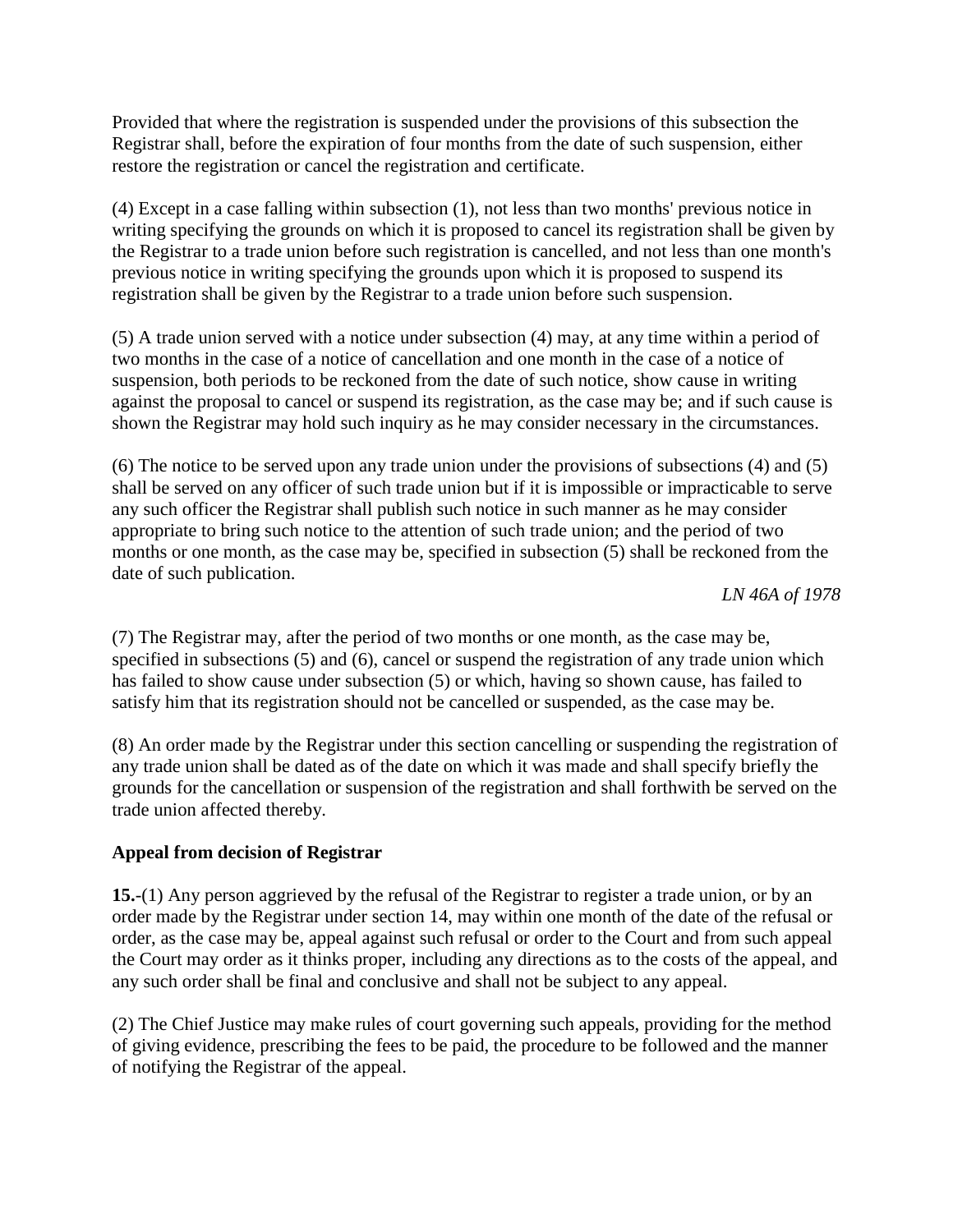(3) The Registrar shall be entitled to be heard on any appeal.

### **Consequences of suspension of registration**

**16.** If the registration of any trade union is suspended, then during the period of such suspension the trade union shall cease to enjoy any of the rights, immunities or privileges of a registered trade union but without prejudice to any liabilities incurred by the trade union which may be enforced against the trade union and its assets, nor shall its officers or members enjoy any of the rights or privileges accorded to the officers and members of a registered trade union.

### **Effect of cancellation of registration**

**17.**-(1) Subject to the provisions of subsection (2), a trade union the registration of which has been cancelled under this Act shall in addition to any other disability -

*(a)* cease to enjoy any of the rights, immunities or privileges of a registered trade union but without prejudice to any liability incurred by the trade union which may be enforced against the trade union or its assets, whether such liability is incurred before, on or after the date of the cancellation of registration;

*(b)* forthwith be dissolved and no person shall, except for the purpose of defending proceedings against the trade union or of dissolving it and disposing of its funds in accordance with the rules thereof and the provisions of this Act, take any part in its management or organisation or act or purport to act on behalf of the trade union or as an officer thereof.

(2) Where the registration of a trade union is cancelled, the cancellation shall not take effect for the purposes of subsection (1) prior to the expiry of the period limited by section 15 (1) for the bringing of an appeal and then-

*(a)* if no appeal is brought under the said subsection within that period, the cancellation shall take effect for those purposes at the commencement of the day following the day on which that period expired; and

*(b)* if an appeal is so brought within that period, the cancellation shall not take effect prior to the determination of the appeal, but, if the appeal is dismissed, shall take effect for those purposes, on the determination thereof.

(3) Any officer or person acting or purporting to act as an officer of a trade union who contravenes the provisions of subsection (1) *(b)* shall be guilty of an offence and shall be liable to a fine of five hundred dollars and in the case of a continuing offence to a fine of five dollars for each day during which the offence continues.

### **Appointment of liquidator and powers of liquidator and Registrar in winding up of affairs of a trade union**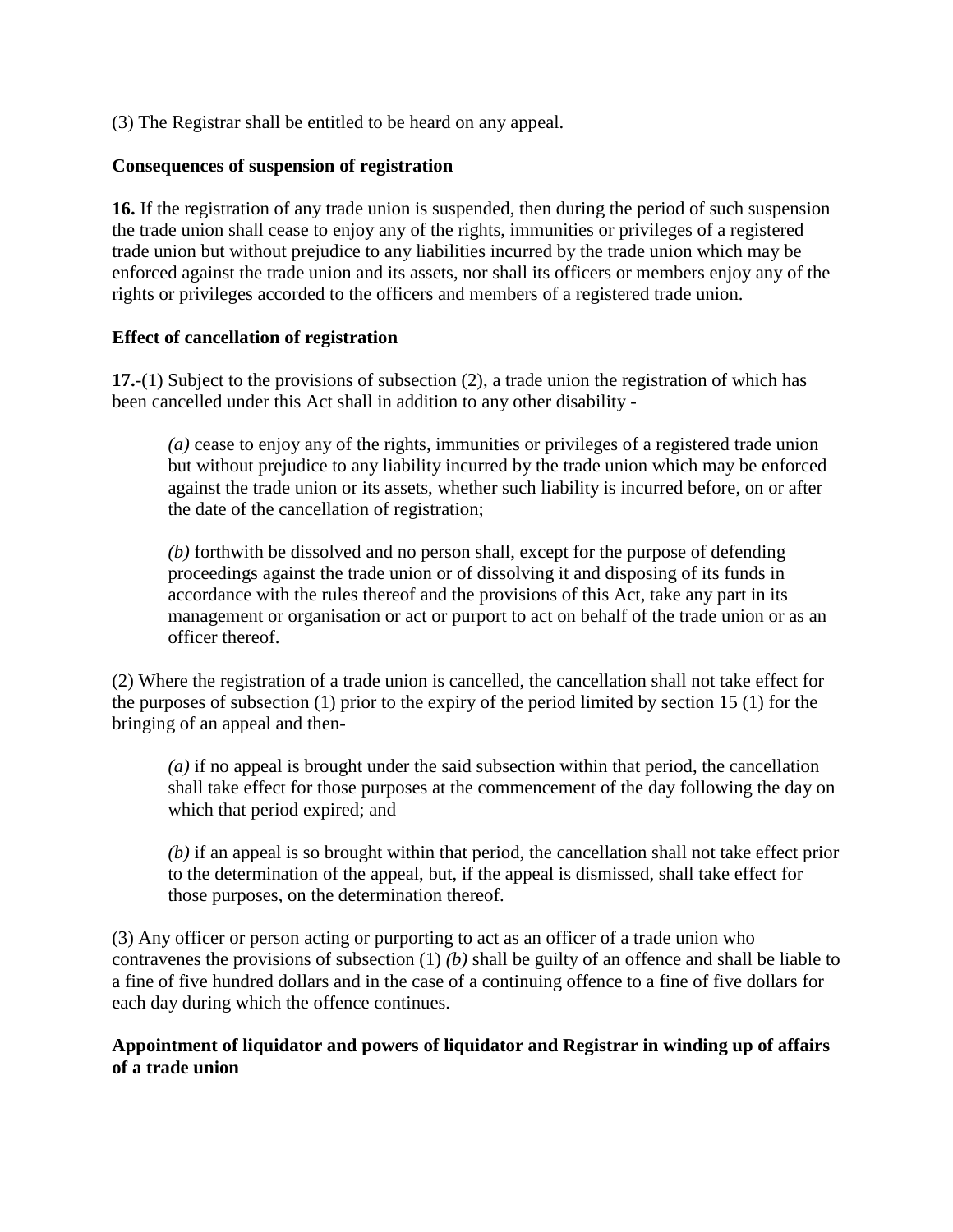**18.**-(1) Where the registration of a trade union is cancelled the Registrar may, notwithstanding anything contained in the rules of such trade union, appoint one or more persons to be liquidators thereof.

(2) Where a liquidator is appointed under subsection (1), all of the property of whatsoever description (including books and documents) belonging to the trade union shall vest in the liquidator by his official name with effect from the date of his appointment, and the liquidator, after giving such indemnity, if any, as the Registrar may direct, may -

*(a)* bring or defend in his official name any action or other legal proceeding that relates to the property of the trade union or is necessary to bring or defend for the purpose of effectually winding up the affairs of the trade union and recovering its property;

*(b)* take possession of any books, documents or property of whatsoever description belonging to the trade union;

*(c)* sell the movable and immovable property and things in action of the trade union by public auction or private contract, with power to transfer the whole thereof to any person or company or, subject to any law in force in Solomon Islands, to sell the same in parcels; *LN 46A of 1978*

*(d)* appoint a solicitor or agent to assist him in his duties;

*(e)* pay any creditors or classes of creditors of the trade union in full or in part;

*(f)* compromise any debts or liabilities of the trade union and any liabilities capable of resulting in debts and any claims, present or future, certain or contingent, ascertained or sounding only in damages, that subsist, or are supposed to subsist, between the trade union and any member thereof or any other debtor or person apprehending liability to the trade union and any questions in any way relating to or affecting the assets or winding up of the affairs of the trade union on such terms as may be agreed, and take any security for the discharge of any such debt, liability or claim and give complete discharge in respect thereof;

*(g)* make any compromise with creditors of the trade union or persons claiming to be creditors or having or alleging themselves to have any claim, present or future, certain or contingent, ascertained or sounding only in damages, against the trade union or whereby the trade union may be rendered liable, and

*(h)* prepare a scheme of distribution of the assets of the trade union available for distribution and, subject to the approval of the same by the Registrar, distribute the assets accordingly.

(3) The exercise by the liquidator of any of the powers conferred by this section shall be subject to the control of the Registrar, and any creditor or member of the trade union may apply to the Registrar with respect to any exercise or proposed exercise of any of those powers.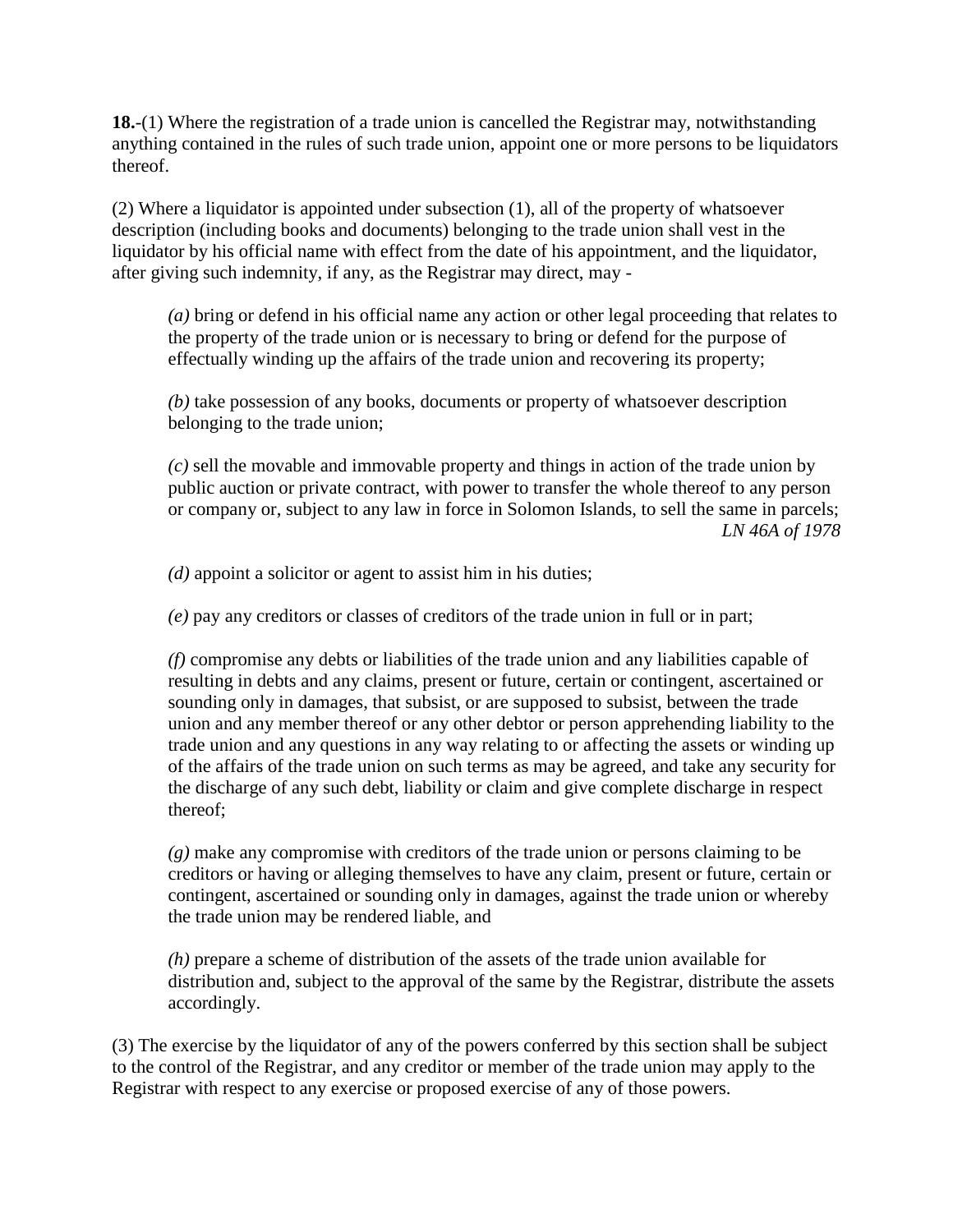(4) Without prejudice to the generality of subsection (3), the Registrar may-

*(a)* rescind or vary any order made by a liquidator or substitute therefor a new order;

*(b)* remove a liquidator from office;

*(c)* make an order upon the assets of the trade union for the remuneration of any liquidator;

*(d)* call for and inspect the books, documents or assets of the trade union;

*(e)* by order in writing limit or restrict the powers of a liquidator;

*(f)* at any time require accounts to be rendered to him by a liquidator;

*(g)* refer any subject of dispute between a liquidator and any third party to arbitration, subject to the consent in writing of such third party;

*(h)* summon such meetings of the members of the trade union as may appear to him convenient for the purpose of winding up the affairs of the trade union.

*LN 12 of 1973*

(5) A liquidator appointed under subsection (1) or the Registrar shall, in so far as such powers are necessary for the carrying out of the purposes of this section, have power to summon and enforce the attendance of parties and witnesses and to compel the production of documents by the same means and (so far as may be) in the same manner as is provided in the case of a Magistrate appointed under the Magistrate's Courts Act.

*Cap. 20*

# **Distribution of funds and assets of trade unions on dissolution by liquidator** *LN 46A of 1978*

**19**. Where a liquidator has been appointed under section 18 for the purposes of the dissolution of a registered trade union the registration of which has been cancelled, then notwithstanding anything contained in the rules of the trade union -

*(a)* all of the funds (including welfare funds, if any) and assets of whatsoever description belonging to the trade union shall be realised and converted into money and shall be applied first to the cost of the dissolution, then to the discharge of the liabilities of the trade union and then in such manner as may be provided by the rules of the trade union, or failing provision therefor, in such manner as the Registrar may direct;

*(b)* when the dissolution of the trade union has been completed and any creditor thereof has not claimed or received what is due to him under the scheme of distribution, notice of the completion of the dissolution shall be published in such manner as the Registrar may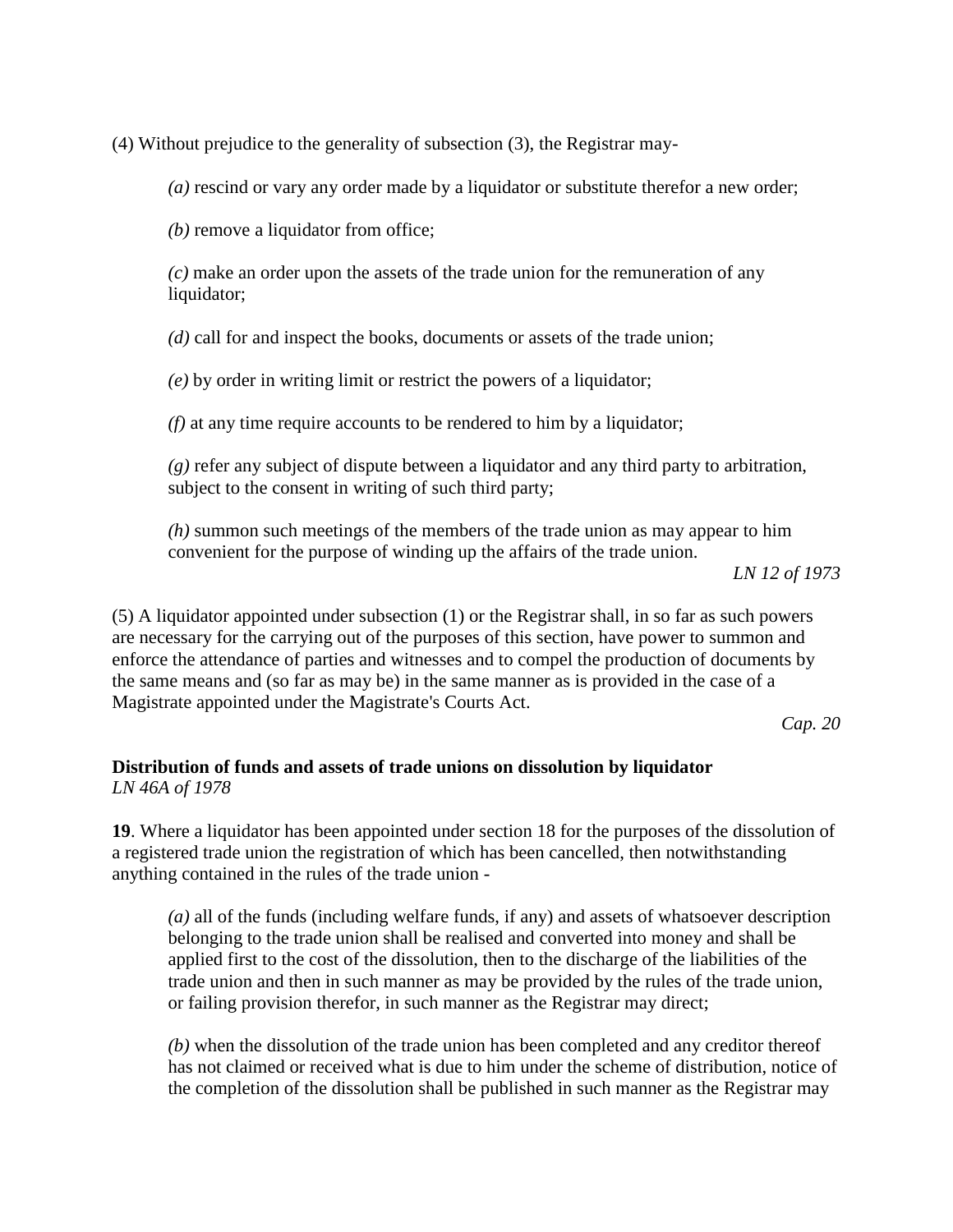direct and all claims against the funds of the trade union shall be prescribed when two years shall have elapsed from the date of such publication;

*(c)* any surplus remaining after the application of the funds to the purposes specified in paragraph *(a)* of this section and the payment of any claims under paragraph *(b)* of this section shall be paid into the Consolidated Fund.

### **Unregistered trade unions prohibited from carrying on business**

**20.**-(1) No trade union or any officer or member thereof shall perform any act in furtherance of the objects for which it has been formed unless application has been made by such trade union for registration in accordance with the provisions of section 8:

Provided that the provisions of this subsection shall not apply -

*(a)* to a person taking part in the management or organisation of the trade union or acting on behalf of or as an officer of the trade union for the purpose of-

(i) any proceedings brought by or against the trade union; or

(ii) dissolving the trade union and disposing of its funds in accordance with its constitution and rules; or

*(b)* to any trade union in existence at the commencement of this Act during the period of three months from the commencement of this Act and thereafter until registration has been effected or the Registrar has refused to register such union and any ensuing appeal has been determined; or

*(c)* to any officer or member of a trade union specified in paragraph *(b)* of this subsection during the period specified therein.

(2) If any trade union does not apply for registration then such trade union shall not enjoy any of the rights, immunities or privileges of a registered trade union but shall be subject to any liabilities incurred by such trade union which may be enforced against it and its assets, and it shall be dissolved as from the date required by any notice in writing from the Registrar requiring such dissolution.

(3) Any trade union, any officer or member thereof and any person acting as an officer thereof or purporting so to act, who contravenes the provisions of subsection (1) shall be liable to a fine of five hundred dollars and in the case of a continuing offence to a fine of five dollars for each day during which the offence continues.

# **PART IV RIGHTS AND LIABILITIES**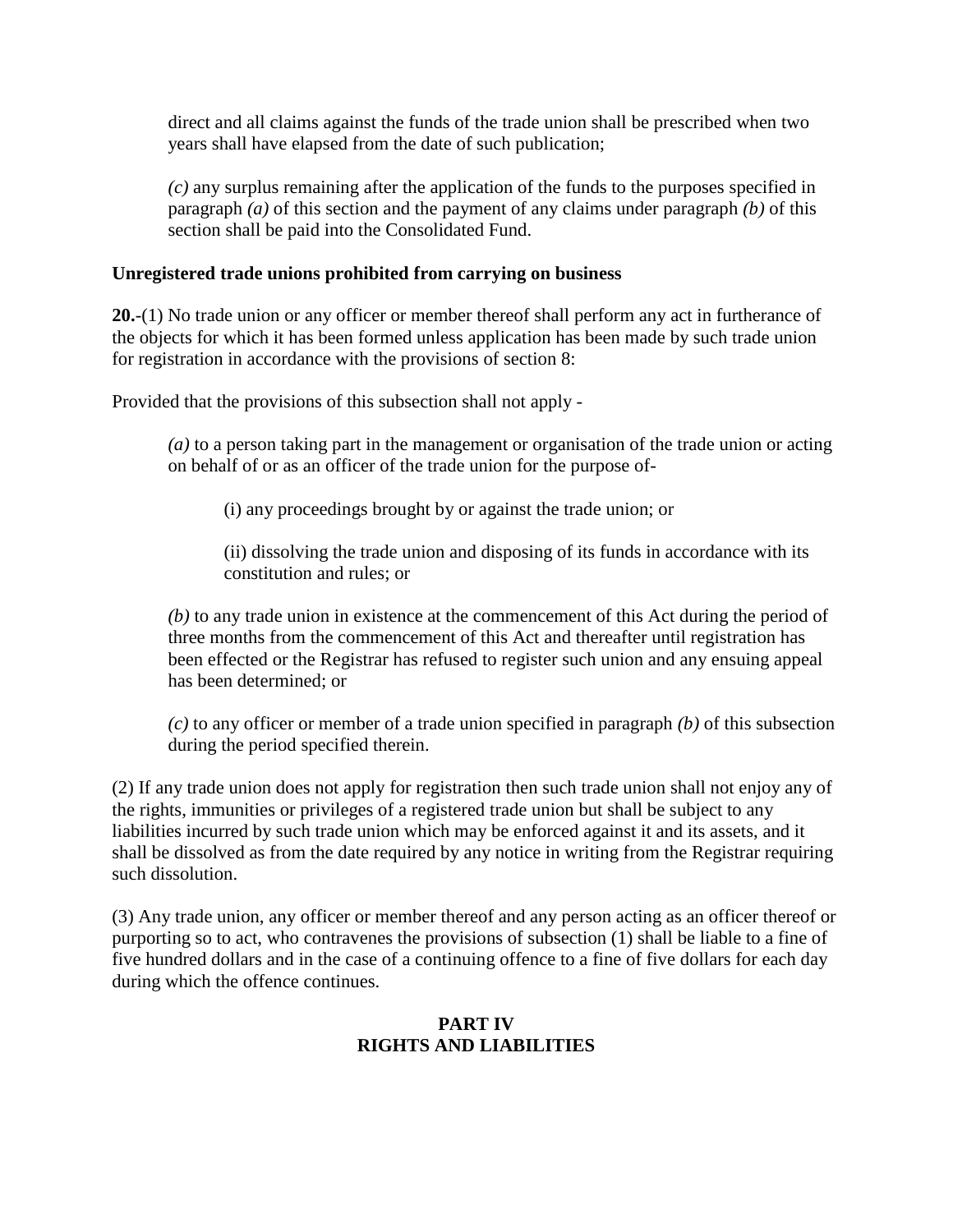### **Unregistered trade unions and officers and members not to enjoy rights, immunities or privileges**

**21.** No trade union shall enjoy any of the rights, immunities or privileges of a registered trade union until it is registered as a trade union under this Act, nor shall its officers or members enjoy any of the rights or privileges accorded to the officers and members of a registered trade union.

### **Liability in relation to criminal prosecutions**

**22.** The purposes of any registered trade union shall not, by reason merely that they are in restraint of trade, be deemed to be unlawful so as to render any member of such trade union liable to criminal prosecution for conspiracy or otherwise.

#### **Trade union not unlawful**

**23.** The purposes of any registered trade union shall not, by reason merely that they are in restraint of trade, be unlawful so as to render void or voidable any agreement or trust.

### **Immunity from civil suit in certain cases**

**24.** No suit or other legal proceeding shall be maintainable in any civil court against any registered trade union or any officer or member thereof in respect of any act done in contemplation or in furtherance of a trade dispute on the ground only that such act induces some other person to break a contract of employment, or that it is in interference with the trade, business or employment of some other person or with the right of some other person to dispose of his capital or of his labour as he wills.

# **Liability in tort**

**25.**- (1) A suit against a registered trade union or against any member or officer thereof on behalf of themselves and all other members of such a registered trade union in respect of any tortious act alleged to have been committed by or on behalf of such trade union shall not be entertained by any court.

(2) Nothing in this section shall affect the liability of a trade union or any member or officer thereof to be sued in any court touching or concerning the property or rights of a trade union, except in respect of any tortious act committed by or on behalf of a registered trade union in contemplation or in furtherance of a trade dispute.

#### **Liability in contract**

**26.** - (1) Every trade union shall be liable on any contract entered into by it or by an agent acting on its behalf:

Provided that a trade union shall not be so liable on any contract which is void or unenforceable at law.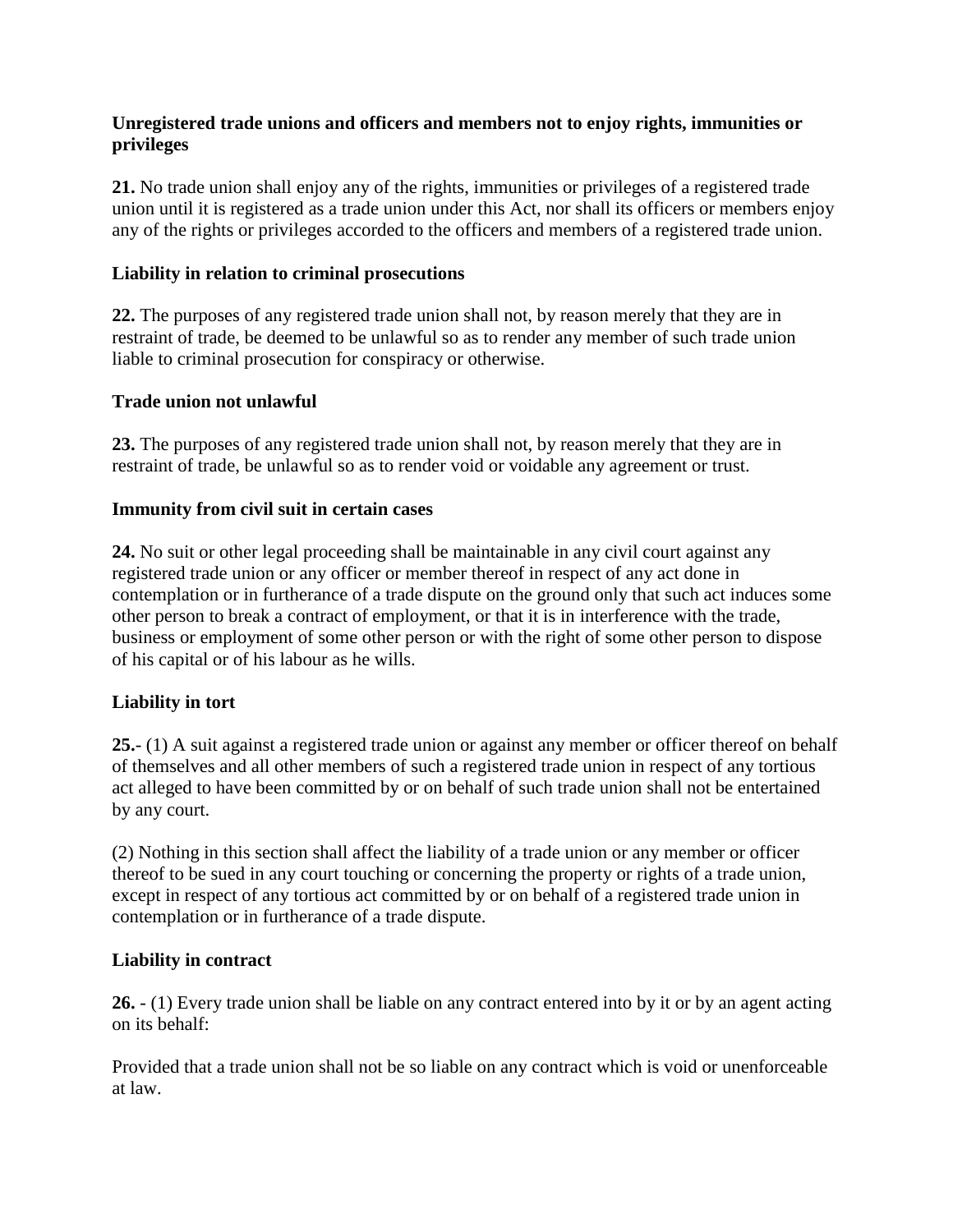(2) Nothing in this Act shall enable any court to entertain any legal proceeding instituted with the object of directly enforcing or recovering damages for the breach of any of the following agreements, namely-

*(a)* any agreement between members of a trade union as such, concerning the conditions on which any members for the time being of such trade union shall or shall not sell their goods, transact business, employ or be employed;

*(b)* any agreement for the payment by any person of any subscription or penalty to a trade union;

*(c)* any agreement for the application of the funds of a trade union-

(i) to provide benefits to members, other than benefits under a contributory provident fund or pensions scheme;

(ii) to furnish contributions to any employer or employee, not a member of such trade union, in consideration of such employer or employee acting in conformity with the rules or resolutions of such trade unions:

- *(d)* any agreement made between one trade union and another; or
- *(e)* any bond to secure the performance of any of the above-mentioned agreements,

but nothing in this section shall be deemed to constitute any of the above-mentioned agreements unlawful.

#### **Proceedings by and against trade unions**

**27.** - (1) A registered trade union may sue and be sued and be prosecuted under its registered name.

(2) A trade union which has not been registered under this Act, may sue and be sued and be prosecuted under the name by which it has been operating or is generally known.

(3) A trade union, the registration of which has been cancelled or suspended, may sue and be sued and prosecuted under the name by which it was registered.

(4) Execution for any money recovered from a trade union in civil proceedings may issue against any property belonging to a trade union other than any benevolent or provident fund of a registered trade union.

(5) Any fine ordered to be paid by a trade union may be recovered by distress and sale of any property belonging to such trade union in accordance with the provisions of the Penal Code: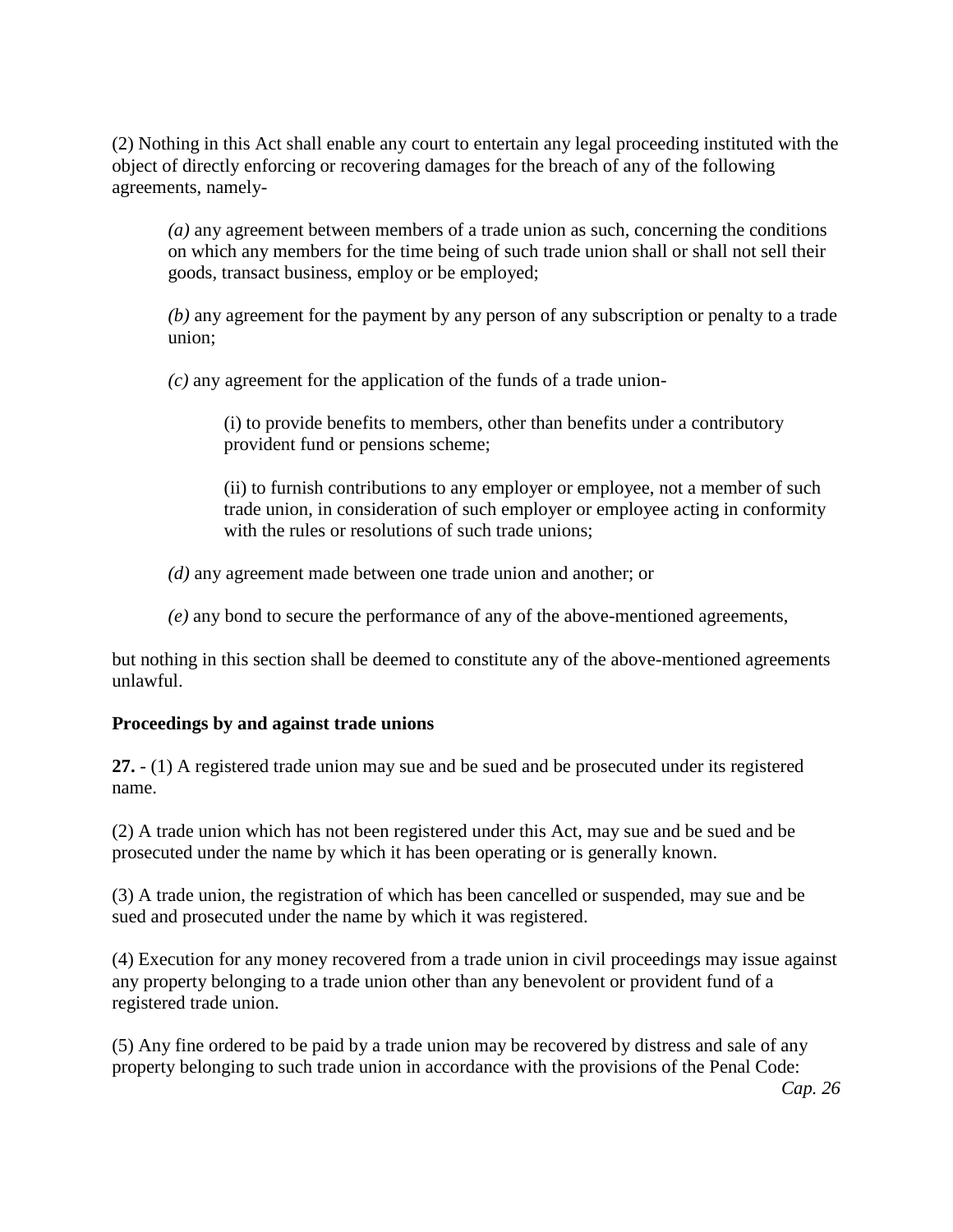Provided that no distress shall be levied on any benevolent or provident fund kept by the union unless the court so orders.

# **PART V CONSTITUTION AND RULES**

### **Membership of minors**

**28.** A person under the age of twenty-one years may be a member of a registered trade union unless provision be made in the constitution and rules thereof to the contrary and may, subject to such constitution and rules, enjoy all the rights of a member, except as in this Act provided, and may, unless he is under the age of sixteen years, execute all instruments and give all acquittances necessary to be given or executed under the constitution and rules but shall not be a member of the executive committee or a trustee of a registered trade union, or, in the case of a person under the age of sixteen years, a voting member.

### **Officers of a trade union**

**29.**-(1) No person shall hold the post of secretary or treasurer of a registered trade union who, in the Registrar's opinion, has not acquired a sufficiently high standard of literacy so as to enable him to perform his duties effectively.

(2) No person who has been convicted of any crime involving fraud, dishonesty or extortion shall be an officer of a registered trade union during the period of five years immediately following the date of such conviction or the date of termination of any sentence of imprisonment imposed as a result of such conviction, whichever is the later.

(3) All officers of every trade union shall be persons who have been for a period of not less than one year and still are engaged or occupied in an industry, trade or occupation with which the union is directly concerned, and no officer of any one trade union shall be an officer of any other trade union:

*6 of 1976, s. 3*

Provided that -

*(a)* the offices of president, vice-president, secretary and treasurer may be filled by a person not actually engaged or employed in an industry, trade or occupation with which the union is directly concerned; and

*(b)* no office such as is referred to in paragraph *(a)* shall be occupied at any time by more than one person.

#### **Voting members of trade union**

*LN 464 of 1978*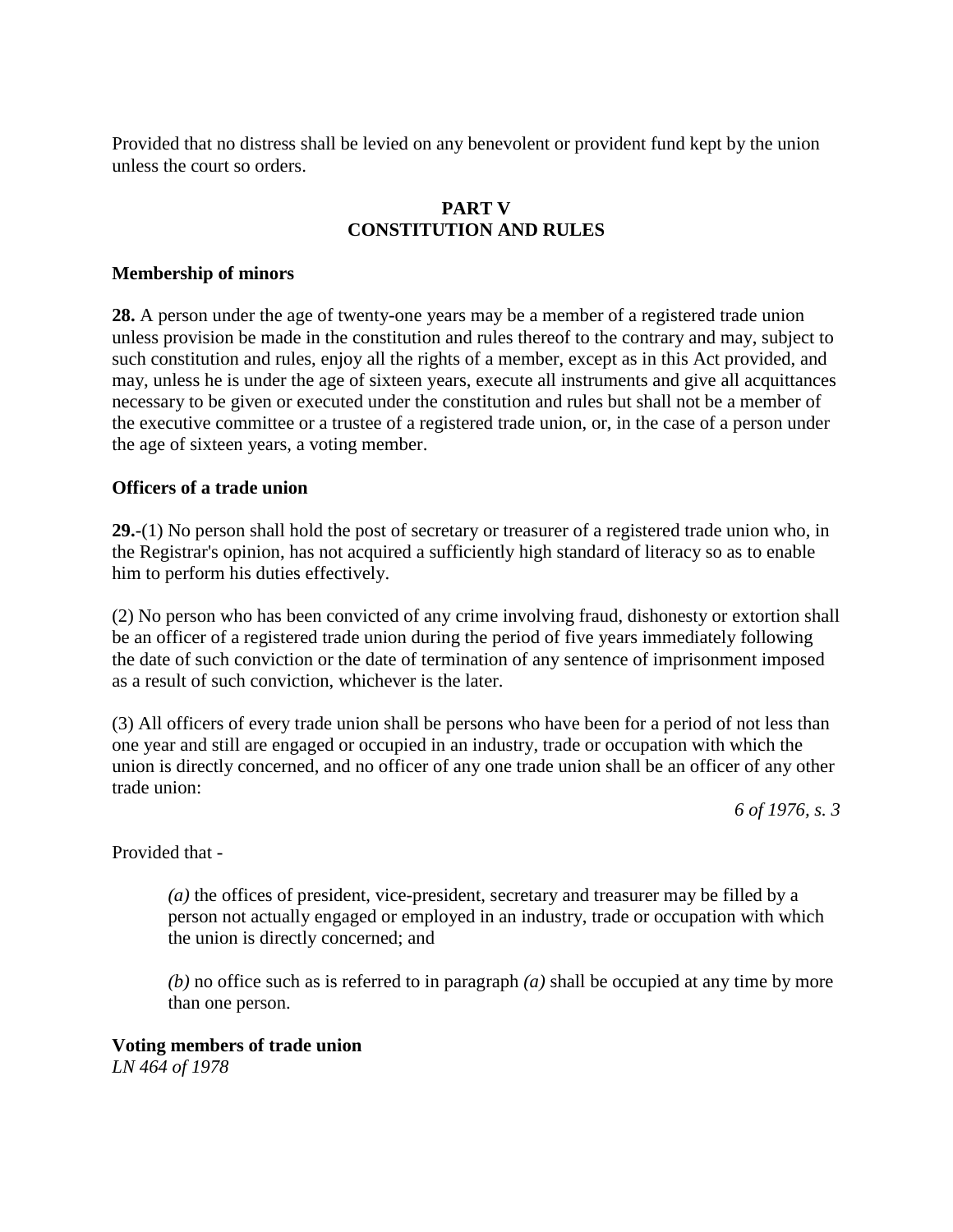**30.** - (1) No person shall be a voting member of a trade union unless he is normally employed and normally resident within Solomon Islands.

(2) No person shall be a voting member in more than one trade union.

# **Change of name**

**31.** Any registered trade union may, with the consent of not less than two-thirds of the total number of its members and subject to the provisions of section 32, change its name.

# **Notice of change of name**

**32.**-(1) Notice in writing containing such particulars as may be prescribed shall be given to the Registrar of every change of name signed by the secretary and by seven members of the registered trade union changing its name.

(2) If the proposed name is identical with that by which any other existing registered trade union has been registered or is undesirable or, in the opinion of the Registrar, so nearly resembles such name as to be likely to deceive the public or the members of either trade union, the Registrar shall refuse to register the change of name.

(3) Save as provided in subsection (2), the Registrar shall, if he is satisfied that the provisions of this Act in respect of change of name have been complied with, register the change of name in the prescribed manner, and the change of name shall have effect from the date of such registration.

(4) Any person aggrieved by the refusal of the Registrar to register a change of name of a registered trade union may appeal against such refusal in the manner provided by section 15, and the provisions of that section shall apply mutatis mutandis to any such appeal.

# **Effect of change of name**

**33.** A change in the name of a registered trade union shall not affect any right or obligation of such trade union or render defective any legal proceeding by or against such trade union, and any legal proceeding which might have been continued or commenced by or against it under its former name may be continued or commenced by or against it under its new name.

# **Registered office and postal address**

**34.**-(1) Every trade union shall have a registered office and registered postal address to which all communications and notices may be addressed.

(2) Notice of the situation of such registered office and registered postal address and of any change thereof or therein shall be given to the Registrar and shall be registered by him, and the trade union shall not be deemed to have complied with the provisions of this Act until such notice has been given.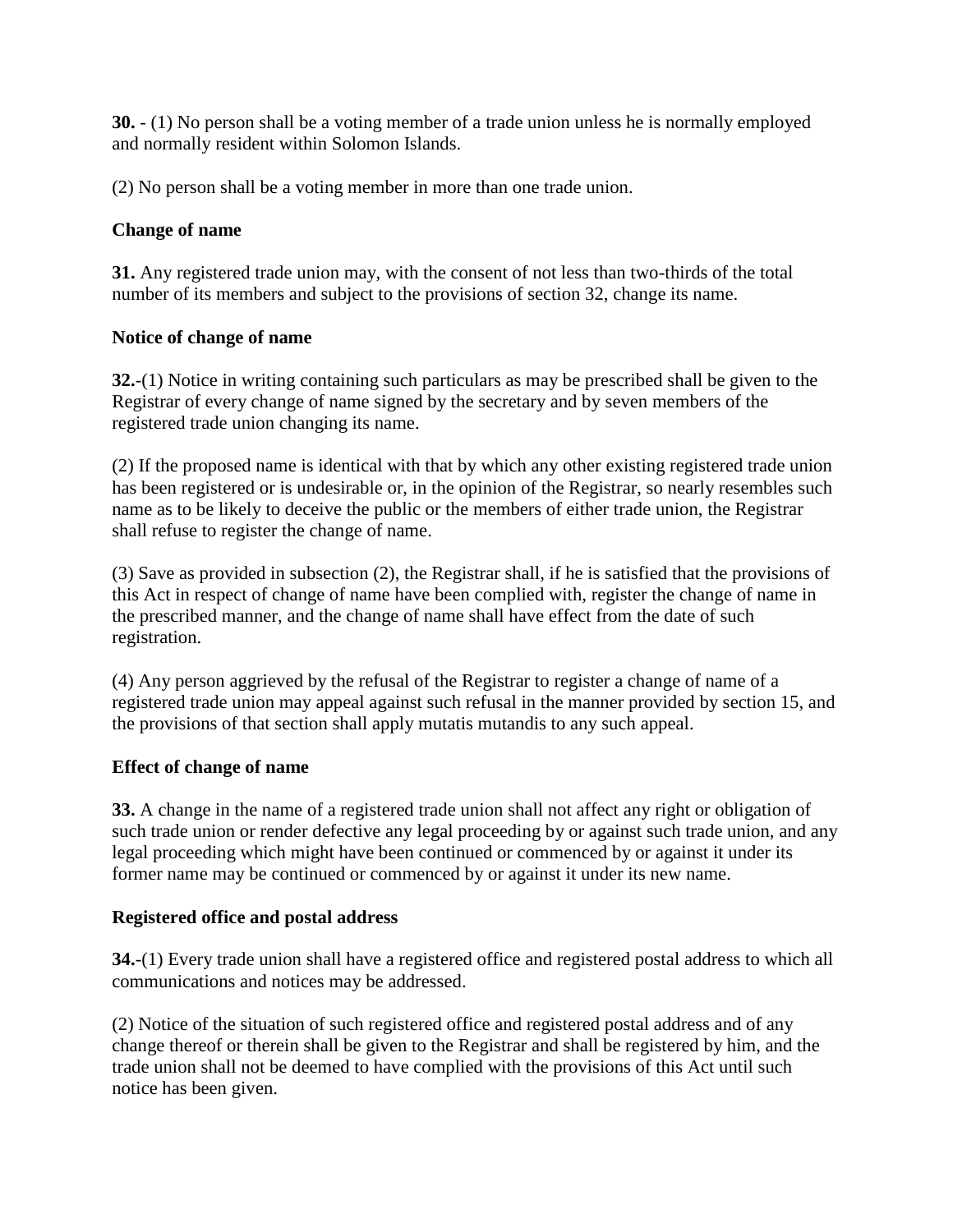(3) If any trade union-

*(a)* operates without having a registered office and registered postal address or without giving notice of the situation of its registered office as hereinbefore required; or

*(b)* operates at any place to which its registered office may have been removed, without having given notice of the change in the situation thereof to the Registrar;

*(c)* fails to give notice of any change of the situation of the registered office or in the registered postal address in accordance with the provisions of this section,

then such trade union and every officer thereof shall be guilty of an offence and shall be liable to a fine of one hundred dollars.

### **Rules**

**35.**-(1) *(a)* The rules of every trade union shall provide for all the matters specified in the Schedule to this Act.

*Schedule*

*(b)* It shall be lawful for the Minister from time to time, by order, to amend the Schedule to this Act.

*LN 46A of 1978*

(2) Four copies of every amendment or alteration of the rules of a trade union shall be sent to the Registrar within fourteen days of the making of such amendment or alteration and, subject to the provisions of subsection (3), shall be registered by the Registrar upon payment of the prescribed fee.

(3) No amendment or alteration of the rules of a trade union shall have effect until registered by the Registrar, and the Registrar shall refuse to register such amendment or alteration if he is satisfied that, by reason of such amendment or alteration -

*(a)* the principal objects of the trade union would no longer be in accordance with those set out in the definition of "trade union" contained in section 2; or

*(b)* any of the objects of the trade union would be unlawful or would conflict with the provisions of this Act or any regulations made thereunder; or

*(c)* the rules would cease to contain provision in respect of any of the matters specified in the Schedule to this Act.

*Schedule*

(4) Any person aggrieved by the refusal of the Registrar to register any amendment or alteration of the rules of a trade union may appeal against such refusal in the manner provided by section 15, and the provisions of that section shall apply mutatis mutandis to any such appeal.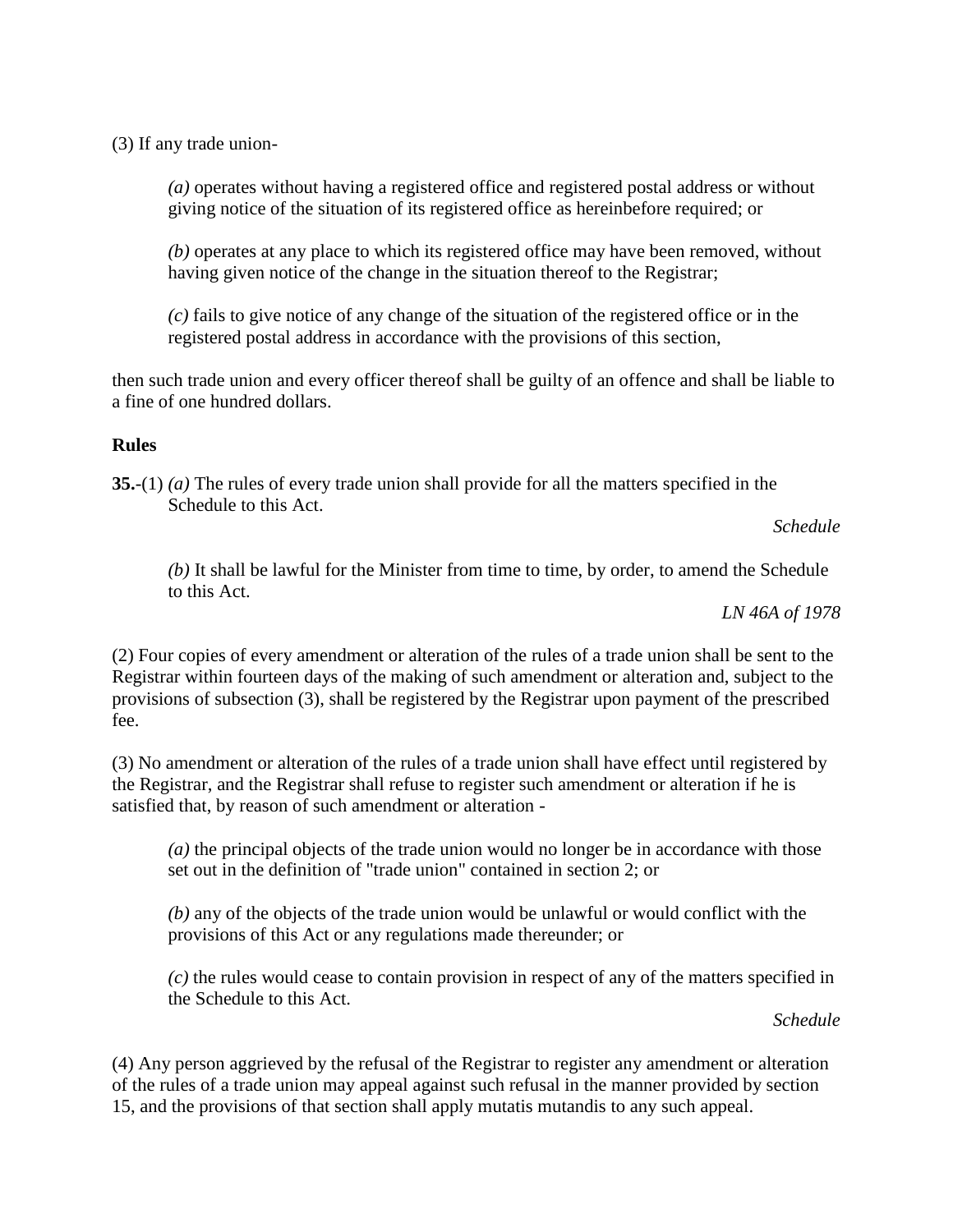(5) In any case in which proceedings may competently be instituted by a member of a trade union for the purpose of restraining the trade union or an officer thereof from acting in breach of the provisions of its rules, such proceedings may be instituted by the Registrar if he shall think it fit or expedient so to do.

# **Copies of constitution and rules**

**36.**-(1) A copy of the constitution and rules of a registered trade union shall be prominently displayed in the registered office of such trade union and in every branch office thereof.

(2) A copy of the constitution and rules of a registered trade union shall be supplied by the secretary of such trade union to any person who becomes a member of such trade union within seven days of such person's joining such trade union, free of charge, and to any other member, or to any person entitled to become a member of such trade union, upon application and payment of such sum as may from time to time be prescribed.

# **Notification of officers, etc**

**37.**-(1) A notice giving the names of all officers and their titles shall be prominently exhibited in the registered office of every trade union and in every branch office thereof.

(2) Notice of all changes of officers or of the title of any officers shall within fourteen days after such change be sent to the Registrar by the trade union together with the prescribed fee and the Registrar shall thereupon correct the register accordingly.

# **Right of inspection of Registrar's records**

**38.** Subject to such conditions as may be prescribed, any member of the public may inspect the constitution and rules, and the list of officers of a trade union at the office of the Registrar on payment of such fee as may from time to time be prescribed.

# **Delegation of powers of trade union**

**39.** The functions vested by the constitution or rules of a trade union in its officers or any committee appointed by it shall be exercised only by such officers or committee and shall not be delegated to any other person or body:

Provided that nothing in this section shall prohibit the engagement of counsel to represent any trade union in any matter.

# **Trustees**

**40.**-(1) The rules of a trade union shall provide for the appointment or the election of trustees and for the filling of any vacancy in the office of a trustee so that, as far as may be, there shall always be at least three trustees of the union.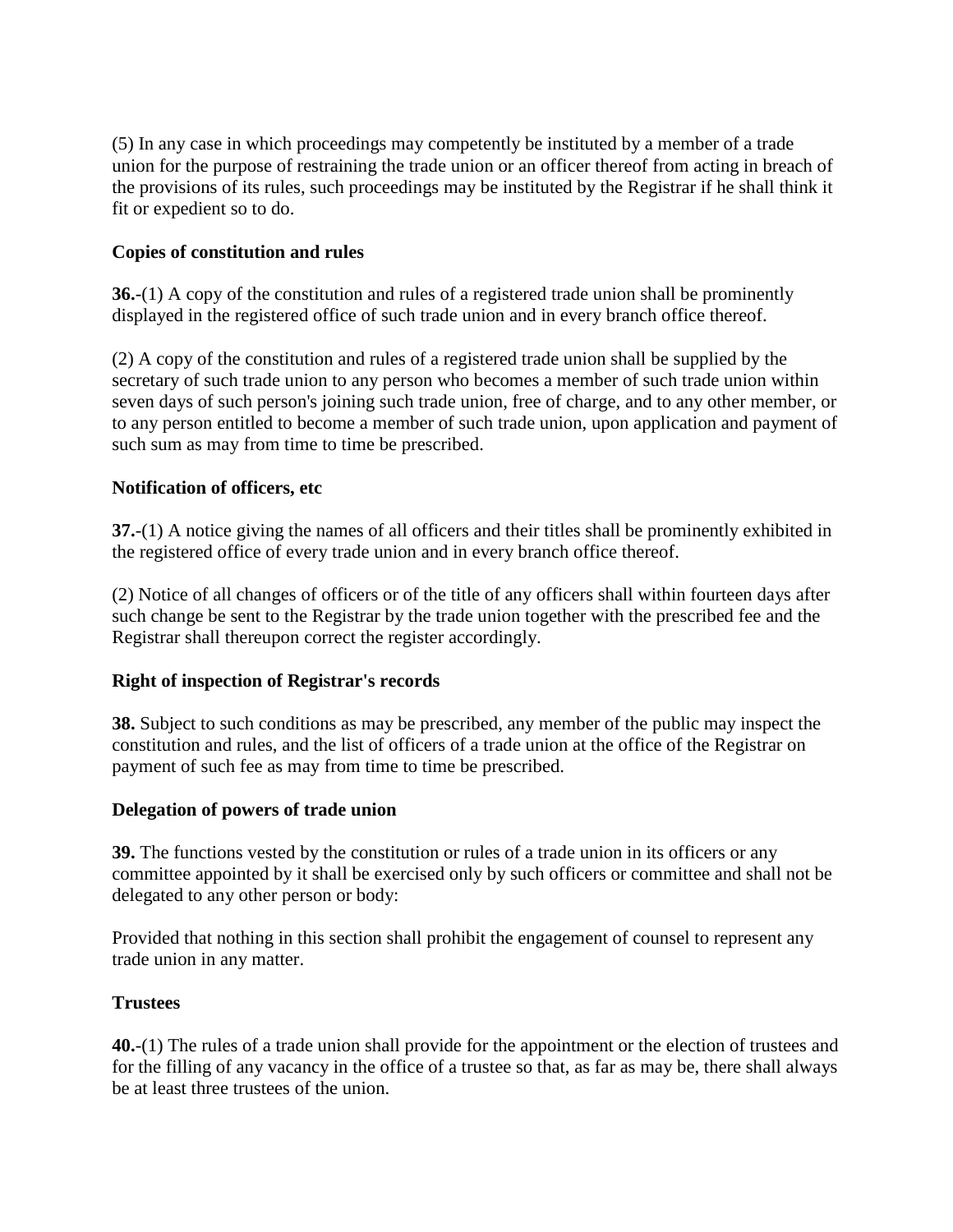(2) Subject to the provisions of section 28, any officer or member of a trade union may be a trustee thereof.

(3) No person who has been convicted of any crime involving fraud or dishonesty shall be a trustee of a trade union during the period of five years immediately following the date of such conviction or the date of termination of any sentence of imprisonment imposed as a result of such conviction, whichever is the later.

### **All property vested in trustees**

**41.**-(1) All property, movable or immovable, of a registered trade union shall be vested in its trustees for the use and benefit of the trade union and its members and shall be under the control of the trustees.

(2) Upon any change in the office of any trustee the property of a registered trade union shall vest in the trustees for the time being of the trade union for all the same estate and interests as the former trustee or trustees had therein and subject to the same trusts without any transfer, conveyance or assignment.

### **PART VI AMALGAMATION AND DISSOLUTION**

### **Consent of Registrar required to amalgamation of trade unions**

**42.** Save with the consent of the Registrar, no registered trade unions shall amalgamate as one trade union.

#### **Application for consent to amalgamation**

*2 of 1969, s. 4*

**43.**-(1) Where two or more registered trade unions desire to amalgamate as one trade union, an application shall be made to the Registrar for his consent to the amalgamation.

(2) Every application under subsection (1) shall be made in the prescribed form and shall be signed by the Secretary and one other officer of each trade union and shall be accompanied by four copies of the proposed rules of the trade union to be formed by the intended amalgamation.

#### **Vote on application for consent to amalgamation**

**44.** No application under section 43 for the consent of the Registrar to the amalgamation of any registered trade unions shall be made unless in the case of each trade union desiring amalgamation -

*(a)* a ballot is taken in the manner prescribed; and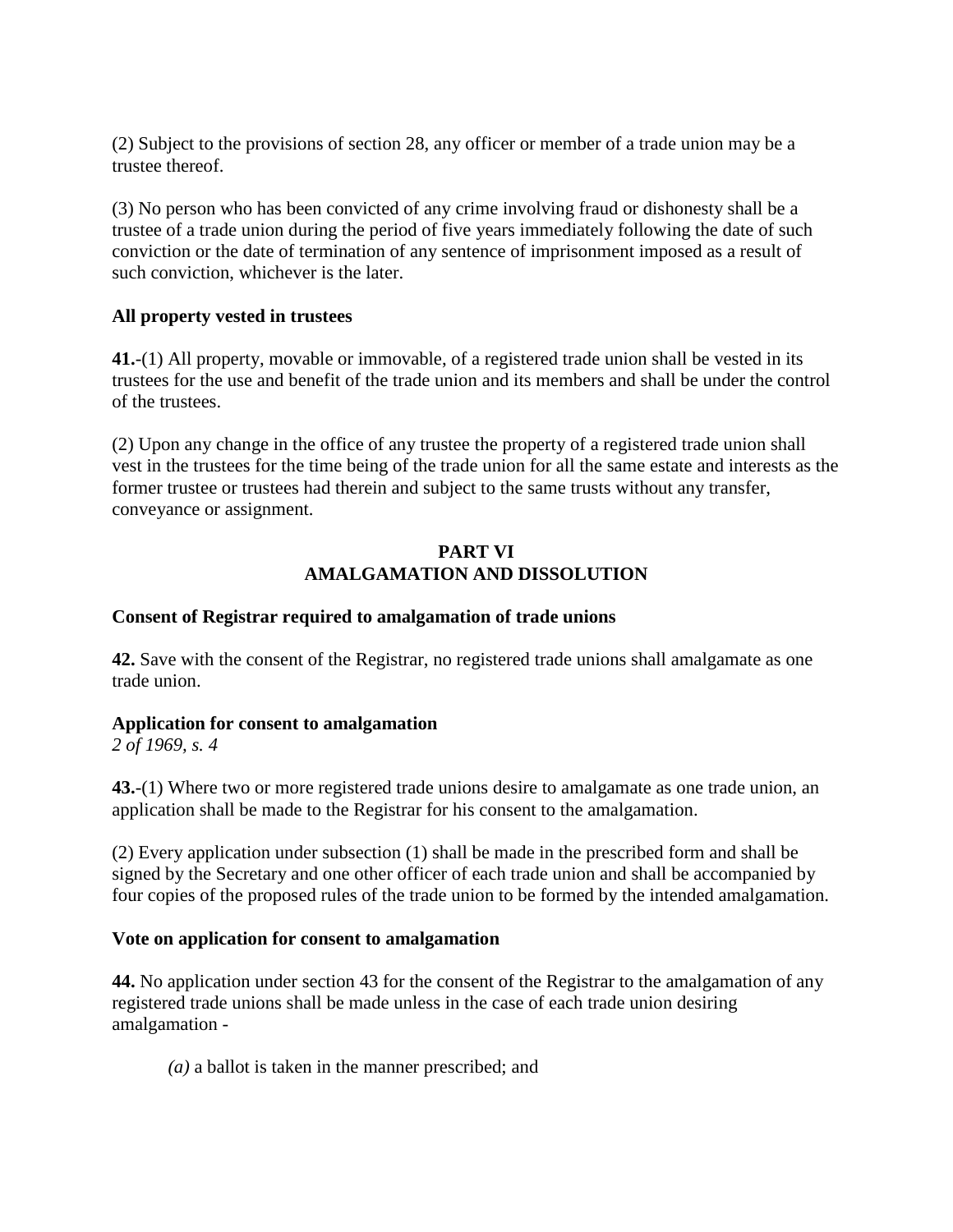*(b)* the votes of at least half of the members entitled to vote are cast and recorded; and

*(c)* of such votes cast and recorded, those in favour of the proposal exceed by one-fifth or more the votes against the proposal.

### **Grounds for refusal to consent to amalgamation and procedure in such cases**

**45.** The Registrar may refuse to give his consent to an intended amalgamation of registered trade unions where-

*(a)* any of the provisions of this Act in respect of the making of the application for his consent have not been complied with;

*(b)* the proposed rules of the trade union to be formed by the amalgamation will not make adequate provision for each and all the matters specified in the Schedule to this Act; *Schedule*

*(c)* any of the objects of such trade union will be unlawful;

*(d)* the name by which it is proposed that such trade union will be known is identical with that under which any other trade union, whether existing or not, is or has been registered or so nearly resembles such name as to be likely to deceive the public or the members of such trade union or of any other trade union.

(2) Where, under subsection (1), the Registrar refuses to give his consent to the amalgamation of any registered trade unions, he shall, in writing, notify each of the trade unions concerned of his refusal and shall specify therein the grounds for his refusal.

(3) Any person aggrieved by the refusal of the Registrar to give his consent to an intended amalgamation of registered trade unions may appeal against such refusal in the manner provided by section 15, and the provisions of that section shall apply mutatis mutandis to any such appeal.

# **Notice in writing to be given of consent to amalgamation and saving of powers of Registrar in relation to registration of trade union formed by amalgamation**

**46.**-(1) Where the Registrar gives his consent to the amalgamation of any registered trade unions, he shall send to each of the trade unions concerned a notice in writing thereof and shall supply to each of the trade unions concerned such additional copies of such notice as may be necessary to enable the trade union to comply with section 47 (1).

(2) The giving by the Registrar of his consent to the amalgamation of any registered trade unions shall not prejudice or affect in any way the powers vested in him by this Act to refuse to register the trade union formed by such amalgamation or the exercise of any powers so vested in him in connection with the registration thereof.

#### **Procedure for amalgamation, etc.**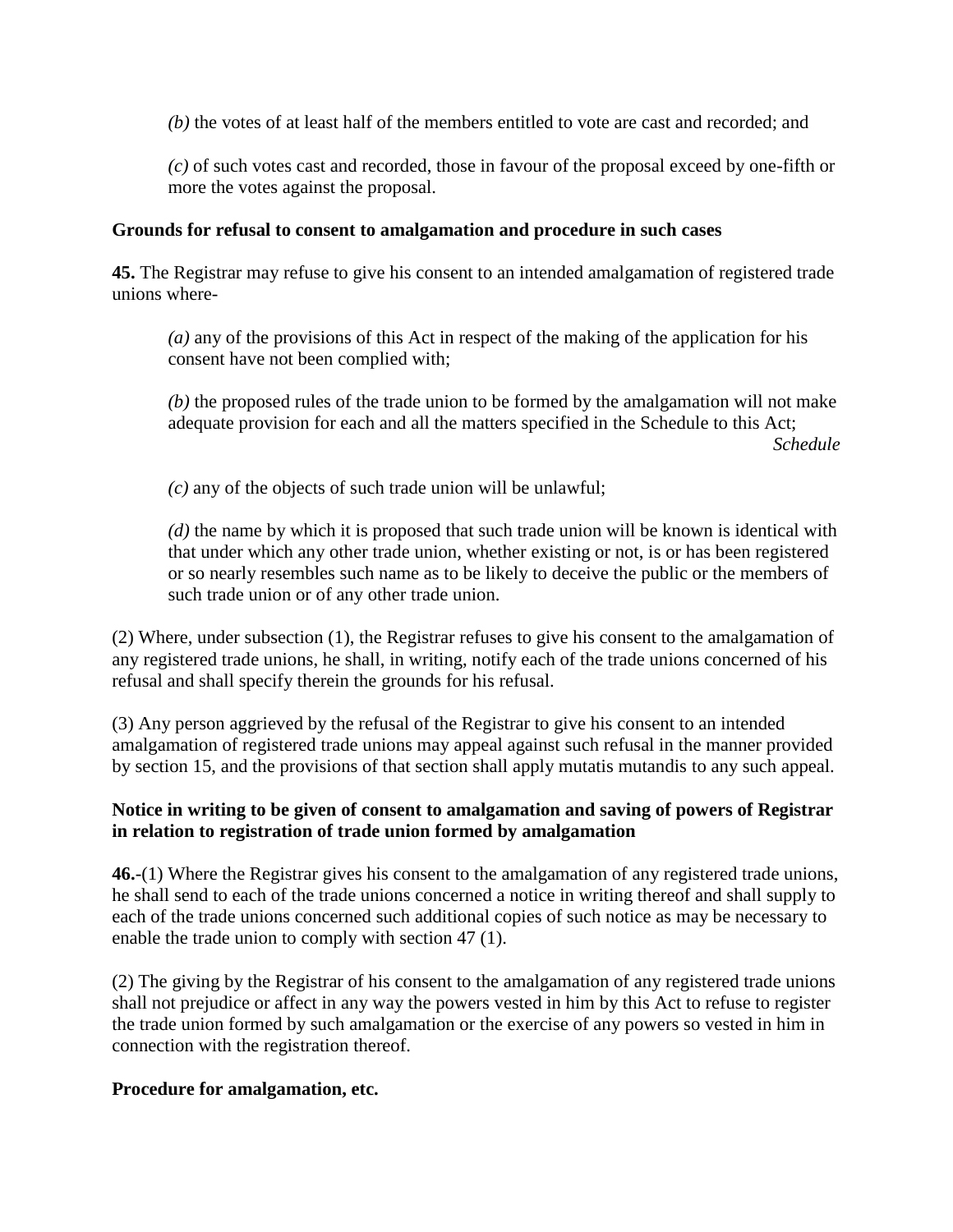**47.**-(1) No registered trade unions shall be amalgamated as one trade union unless the notice in writing of the consent of the Registrar to the amalgamation has been posted at the registered office of each of the trade unions party to the amalgamation and in every branch thereof for a period of not less than fourteen days.

(2) An amalgamation of registered trade unions may take place with or without any dissolution or division of the funds of the trade unions.

# **Transfer of liabilities, etc to trade union formed by amalgamation**

**48.**-(1) All deeds, bonds, agreements and instruments to which any registered trade union that is amalgamated with any other registered trade union was a party subsisting at the time of the amalgamation shall be of as full force and effect against or in favour of the trade union formed by the amalgamation as if the trade union so formed had been named therein and had been a party thereto.

(2) Where, in respect of any registered trade union that has amalgamated with any other registered trade union, any proceedings or cause of action was pending or existed at the time of the amalgamation, the same may be continued or enforced by or against the trade union formed by the amalgamation as it might have been continued or enforced by or against such registered trade union if the amalgamation had not taken place.

### **Notification of dissolution**

**49.** When a registered trade union is dissolved, notice in writing of the dissolution thereof, signed by the secretary of the trade union and seven persons who were voting members thereof at the date of the dissolution, shall, within fourteen days of the dissolution, be sent to the Registrar and shall be registered by him if he is satisfied that the dissolution has been effected in accordance with the rules of the trade union or, where a liquidator has been appointed under section 18, with the provisions of this Act; and the dissolution shall have effect from the date of such registration.

# **PART VII APPLICATION OF FUNDS**

# **Prohibition of payment of fines or penalties**

**50.** The funds of a trade union shall not be applied either directly or indirectly in payment of the whole or any part of any fine or penalty imposed upon any person by sentence or order of a court of justice, other than a fine or penalty imposed upon the trade union under this Act.

# **Injunction to restrain misuse of funds**

**51.** An injunction restraining any unauthorized or unlawful expenditure of the funds of a trade union may be granted on the application of five or more persons having a sufficient interest in the relief sought, or of the Registrar, or of the Attorney-General, and in granting any such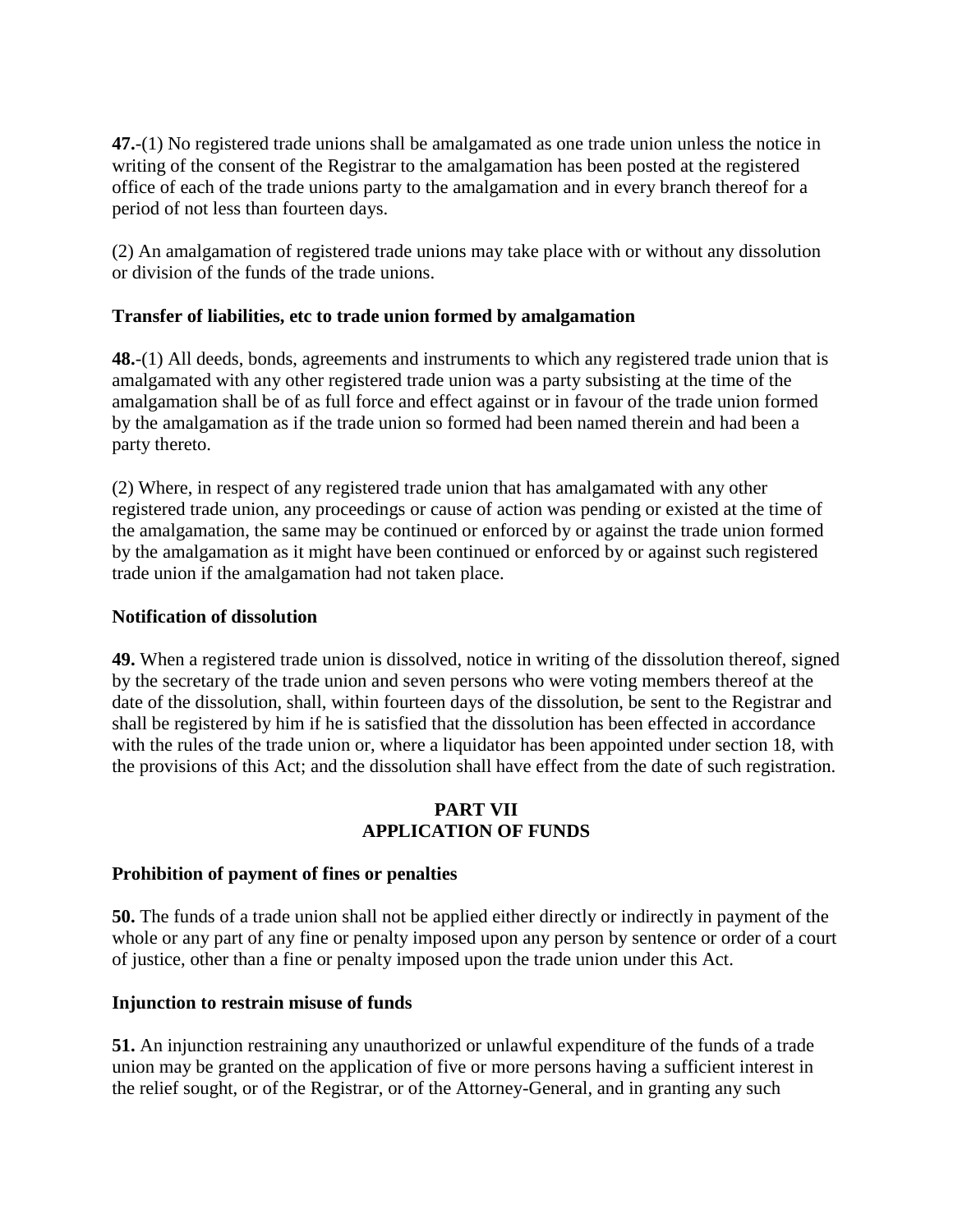injunction the court, in the case of the dissolution of any trade union upon the cancellation of its registration, may order that the funds of that trade union be paid into court for disposal in accordance with the rules of that trade union.

# **Books to be kept**

**52.** The officers of every registered trade union shall cause to be kept such books of account as may be prescribed.

# **Safeguarding of union funds and property**

**53.**-(1) Every treasurer of a trade union and every other officer thereof who is responsible for the accounts of the trade union or for the collection, disbursement, custody or control of the funds or moneys thereof shall, upon resigning or vacating his office, and at least once in every year, at such time as may be specified by the constitution and rules of the trade union and at any other times at which he may be required to do so by a resolution of the executive committee or a general meeting of the trade union or by the constitution and rules thereof or by the Registrar, render to the trade union and its members or the Registrar, as the case may be, a just and true account of all moneys received and paid by him during the period which has elapsed since the date of his assuming office or, if he has previously rendered an account, since the last date upon which he rendered such account, and of the balance remaining in his hands at the time of rendering such account and of all bonds, securities, or other property of the trade union entrusted to his custody or under his control.

(2) The form of account may be prescribed.

(3) The trade union shall cause the account to be audited by some fit and proper person approved by the Registrar.

(4) After the account has been audited, the treasurer or the officer referred to in subsection (1) shall, if he is resigning or vacating his office or if required by them or the Registrar to do so, forthwith hand over to the trustees of the trade union such balance of money as appears to be due from him and all bonds, securities, effects, books, papers and property of the trade union in his hands or custody or otherwise under his control.

(5) Notwithstanding any other provisions of this section, any officer or member of a trade union shall, upon resigning or vacating his office or membership, or at such time as may be specified by the constitution and rules of the trade union, and at any other times at which he may be required to do so by a resolution of the executive committee or a general meeting of the trade union or by the Registrar, forthwith hand over to the trustees of the trade union all bonds, securities, effects, books, papers and property of the trade union in his hands or custody or otherwise under his control.

# **Annual returns**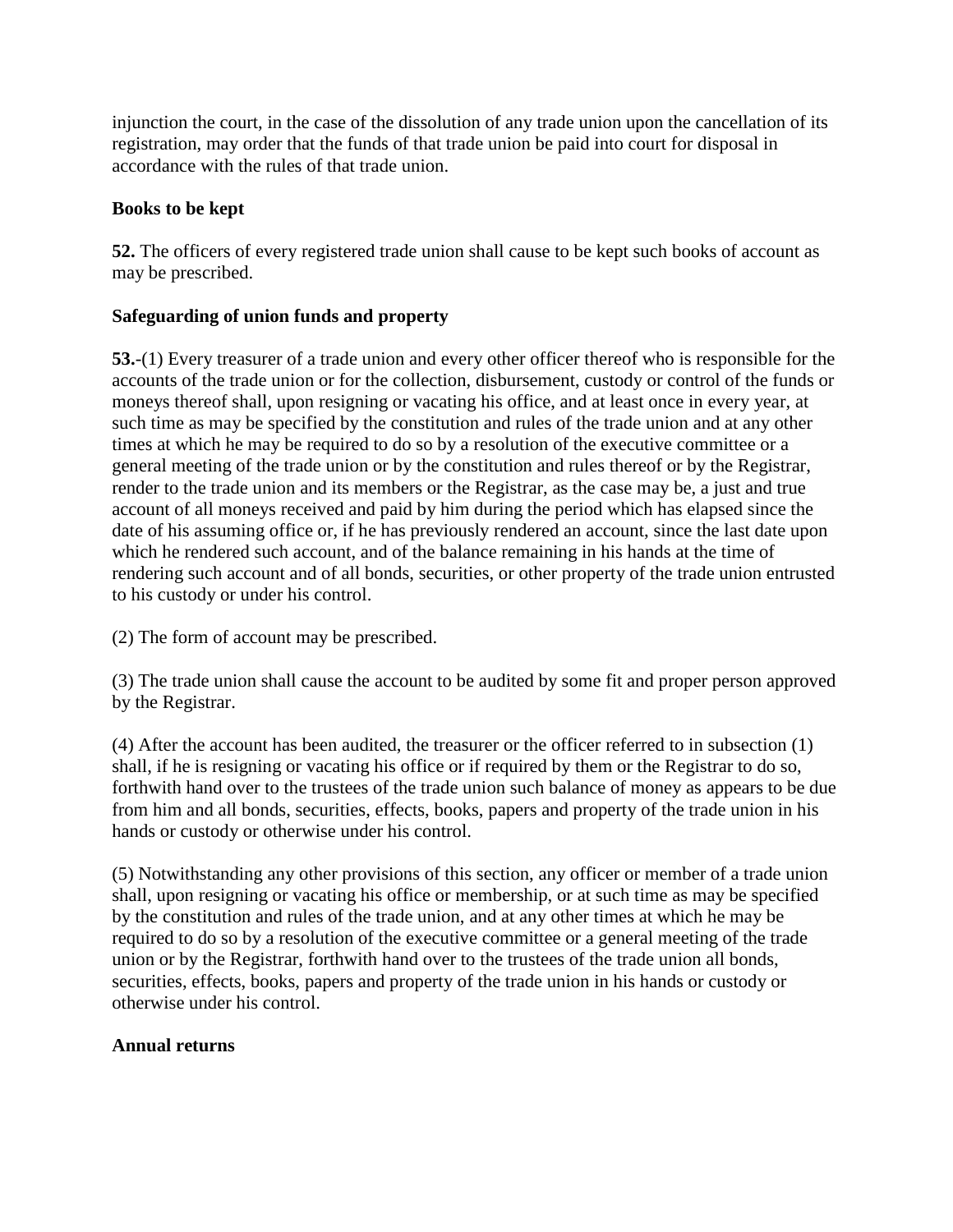**54.**-(1) The secretary of every registered trade union shall furnish annually to the Registrar on or before the prescribed date in each year a general statement audited in the prescribed manner of all receipts and expenditure during the period of twelve months ending on the thirty-first day of December of the preceding year and of the assets and liabilities of the trade union as at such thirty-first day of December. The statement shall be accompanied by a copy of the auditor's report and shall be prepared in such form and shall comprise such particulars as may be prescribed.

(2) Together with the general statement referred to in subsection (1) the secretary of each trade union shall furnish to the Registrar a list of officers of the trade union together with four copies of all alterations of the constitution and rules and of all new rules made by the trade union during the period of twelve months preceding the thirty-first day of December of the preceding year, and four copies of the constitution and rules of the trade union in force on that day.

(3) Every member of a trade union to which this section applies shall be entitled to receive free of charge a copy of the general statement referred to in subsection (1), and the secretary of each such trade union shall supply a copy of such statement to every member of his union at or before the annual general meeting and thereafter on application within one month of the receipt of such application.

(4) The secretary of any trade union to which this section applies who fails to comply with any of the requirements of this section shall be guilty of an offence and shall be liable to a fine of fifty dollars.

(5) Every person who wilfully and knowingly makes or orders or causes or procures to be made any false entry in or omission from any general statement, copy or list delivered to the Registrar under subsections (1) and (2) shall be guilty of an offence and shall be liable to imprisonment for three years.

# **Inspection of accounts and documents**

**55.** The account books, receipt books and receipts for expenditure of a trade union and a list of the members thereof shall be open to inspection by any officer or member of the trade union at such times as may be provided for in the rules of the trade union, and by the Registrar, or any person authorised in that behalf in writing by the Registrar, at any reasonable time.

# **Obstructing inspection by Registrar**

**56.** Any person who opposes, obstructs or impedes the Registrar or any person authorised by him under section 55 in the carrying out of an inspection under the provisions of that section shall be guilty of an offence and shall be liable to a fine

# **Power to call for detailed accounts**

**57.**-(1) In addition to any other provisions of this Act relating to the rendering of accounts, the Registrar may, at any time by notice in writing, require the treasurer, the executive committee or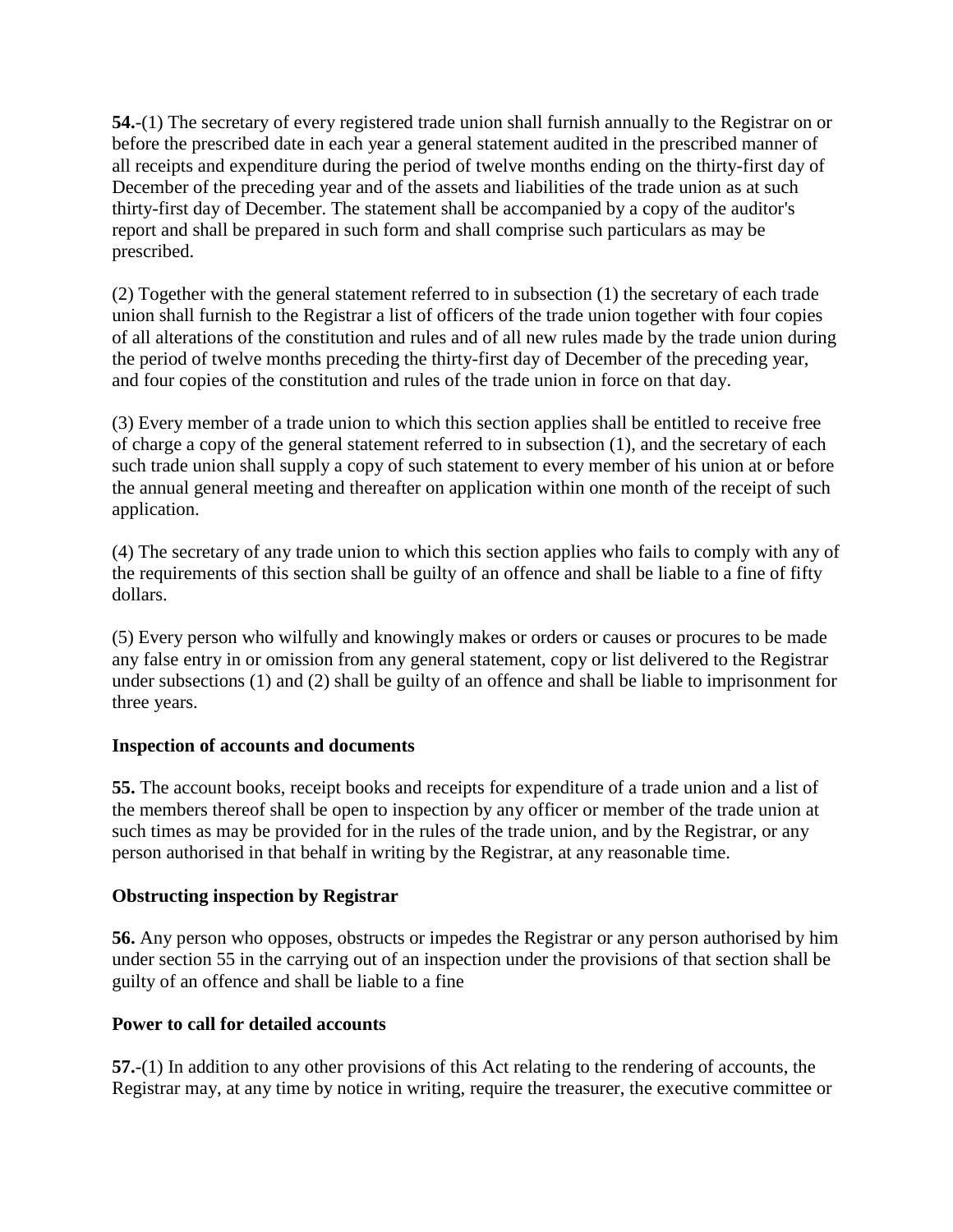other proper officer or officers of a trade union to render within twenty-eight days of the date of such notice detailed accounts, vouched in such manner as he may require of the funds of the trade union or any branch thereof in respect of any particular period and such accounts shall show in particular such information as the Registrar may require.

(2) Any officer of a trade union who fails to comply with a request made by the Registrar under the provisions of subsection (1) shall be guilty of an offence and shall be liable to a fine of two hundred dollars or to imprisonment for six months or to both such fine and imprisonment.

# **PART VIII PICKETING AND INTIMIDATION AND OTHER MATTERS RELATING TO DISPUTES**

# **Peaceful picketing**

*2 of 1969*

**58.** Notwithstanding anything contained in this Act, it shall be lawful for one or more persons acting on their own behalf or on behalf of a registered trade union or of an individual employer or firm in contemplation or furtherance of a trade dispute to attend at or near a place where a person works or carries on business or happens to be, if they so attend merely for the purpose of peacefully obtaining or communicating information, or of peacefully persuading any person to work or abstain from working.

# **Conspiracy in trade disputes**

*LN 46A of 1978*

**59.**-(1) An agreement or combination by two or more persons to do or procure to be done any act in contemplation or furtherance of a trade dispute shall not be punishable as a conspiracy if such act committed by one person would not be punishable as a crime.

(2) An act done in pursuance of an agreement or combination by two or more persons shall, if done in contemplation or furtherance of a trade dispute, not be actionable unless the act, if done without any such agreement or combination, would be actionable.

(3) Nothing in this section shall exempt from punishment any person guilty of a conspiracy for which a punishment is awarded by any other Act.

(4) Nothing in this section shall affect the law relating to riot, unlawful assembly, breach of the peace or sedition, or any offence against Her Majesty or the Government of Solomon Islands as by law established.

(5) A crime for the purposes of this section means an offence for the commission of which the offender is liable to be imprisoned either absolutely or at the discretion of the court as an alternative for some other punishment.

#### **Freedom of association of employees**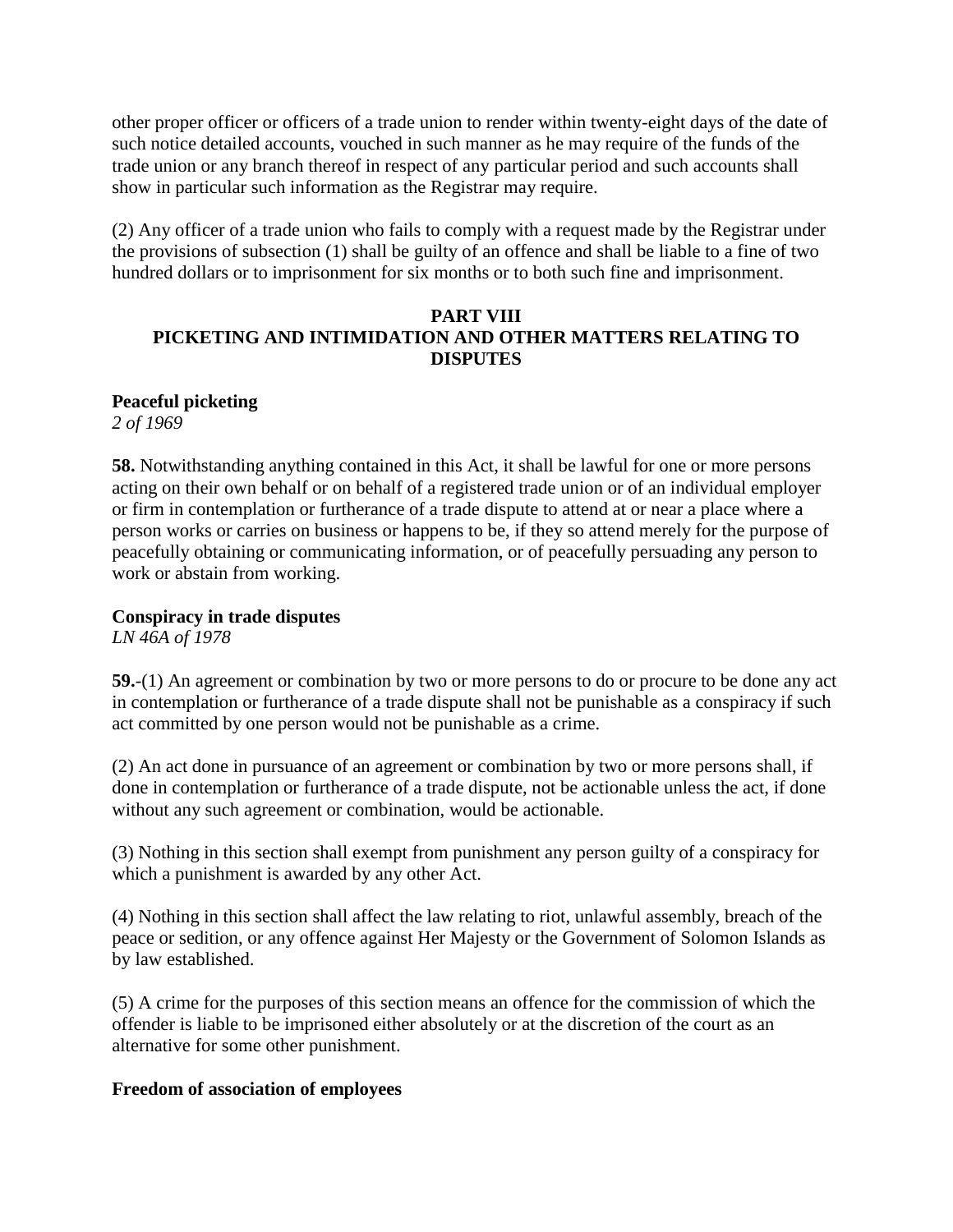**60.**-(1) No employer shall make it a condition of employment of any employee that such employee shall neither be nor become a member of any or a particular trade union or other organisation representing employees in any trade or industry, and any such condition in any contract of employment entered into before or after the commencement of this Act shall be void.

(2) Subject to the provisions of this Act nothing contained in any law shall prohibit any employee from being or becoming a member of any trade union or subject him to any penalty by reason of his membership of such trade union.

(3) Any employer who contravenes the provisions of subsection (1) and every person who; whether acting on his behalf or on behalf of a trade union or of an employer, and whether or not acting in contemplation or furtherance of a trade dispute, compels, persuades or induces, or attempts to compel, persuade or induce any employer to contravene the provisions of subsection (1) shall be guilty of an offence and shall be liable to a fine of two hundred dollars or to imprisonment for six months or to both such fine and such imprisonment.

# **PART IX REGULATIONS**

### **Regulations**

**61.**-(1) The Minister may make regulations for the purpose of carrying out or giving effect to the provisions of this Act.

(2) In particular and without prejudice to the generality of the powers conferred by subsection (1), the Minister may make regulations for or in respect of all or any of the following matters -

*(a)* all matters stated or required in this Act to be prescribed;

*(b)* the books and registers to be kept for the purposes of this Act and the forms thereof;

*(c)* the manner in which trade unions and the constitution and rules of trade unions shall be registered;

*(d)* the manner in which, and the qualifications of persons by whom, the accounts of registered trade unions or of any class of such trade unions shall be audited;

*(e)* the conditions subject to which inspection of documents kept by the Registrar shall be allowed;

*(f)* the due disposal and safe custody of the funds and moneys of a trade union;

*(g)* the creation, administration, protection, control and disposal of the benevolent funds of registered trade unions and all matters connected therewith or incidental thereto;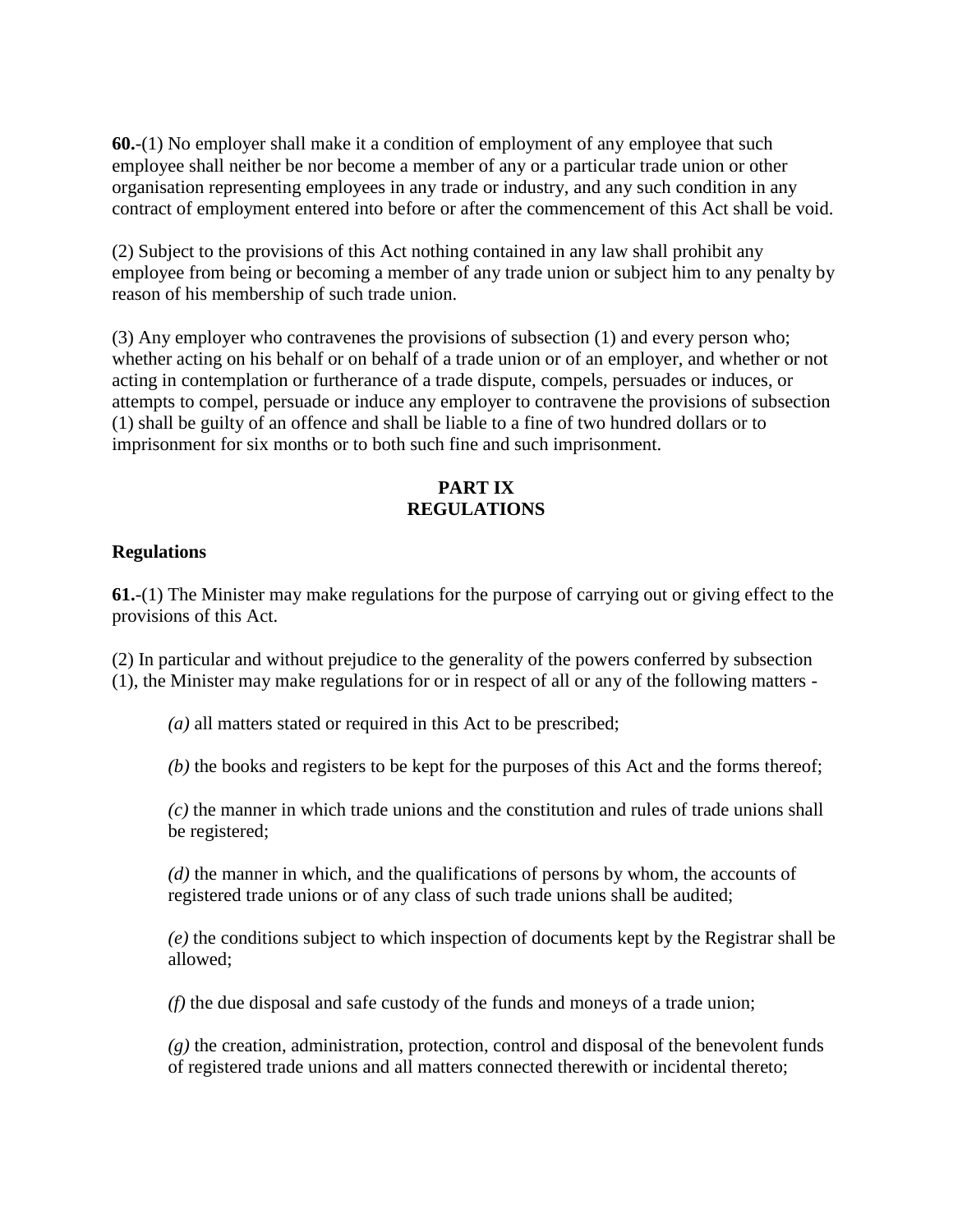*(h)* the fees to be charged for registration and inspection and any other service or matter prescribed or permitted by this Act;

*(i)* generally for all matters incidental to or connected with the matters or subjects specifically mentioned in this subsection.

(3) The Minister may by regulation declare that any regulations made under this section shall apply to a specific trade union only, or that any particular trade union or class of trade unions shall be exempted from the operation of such regulations.

#### **PART X OFFENCES AND PENALTIES**

### **Penalty for misuse of money or property of a trade union**

**62.**-(1) Where, on complaint made by a member of a trade union or the Registrar, it is shown to the satisfaction of a court that any person has in his possession or control any property of the trade union except in accordance with the constitution and rules of the trade union, or has unlawfully expended or withheld any money of the trade union, the court shall, if it considers the justice of the case so requires, order such person to deliver all such property to the trustees of the trade union and to pay to them the money so unlawfully expended or withheld.

(2) A complaint made under subsection (1) shall not be entertained, when the complainant is some person other than the Registrar, unless the court is satisfied that the complainant is or was, on the date of the complaint, a member of the trade union in respect of the property of which such complaint was made.

(3) Any person bound by an order made under subsection (1) who fails to comply with the terms thereof and the directions given therein within a time to be specified in such order shall be guilty of an offence and shall be liable to a fine of one hundred dollars and if the offence is a continuing offence to a fine of five dollars for each day during which such offence continues.

#### **Penalty for failure to give notice or produce document**

**63.** A trade union which fails to give any notice or to send or to produce any document which it is required by this Act or any regulations made thereunder to give, send or produce, and every officer or other person bound by the rules of the trade union to give, send or produce the same, or, if there is no such officer, then every member of the executive committee of the trade union, unless such officer, person or member shall prove that he was ignorant of, or that he attempted to prevent, the omission to give, send or produce the same, shall be guilty of an offence and shall be liable to a fine of one hundred dollars unless some other punishment is provided for such offence by this Act.

#### **Limitation of prosecutions**

*LN 46A of 1978*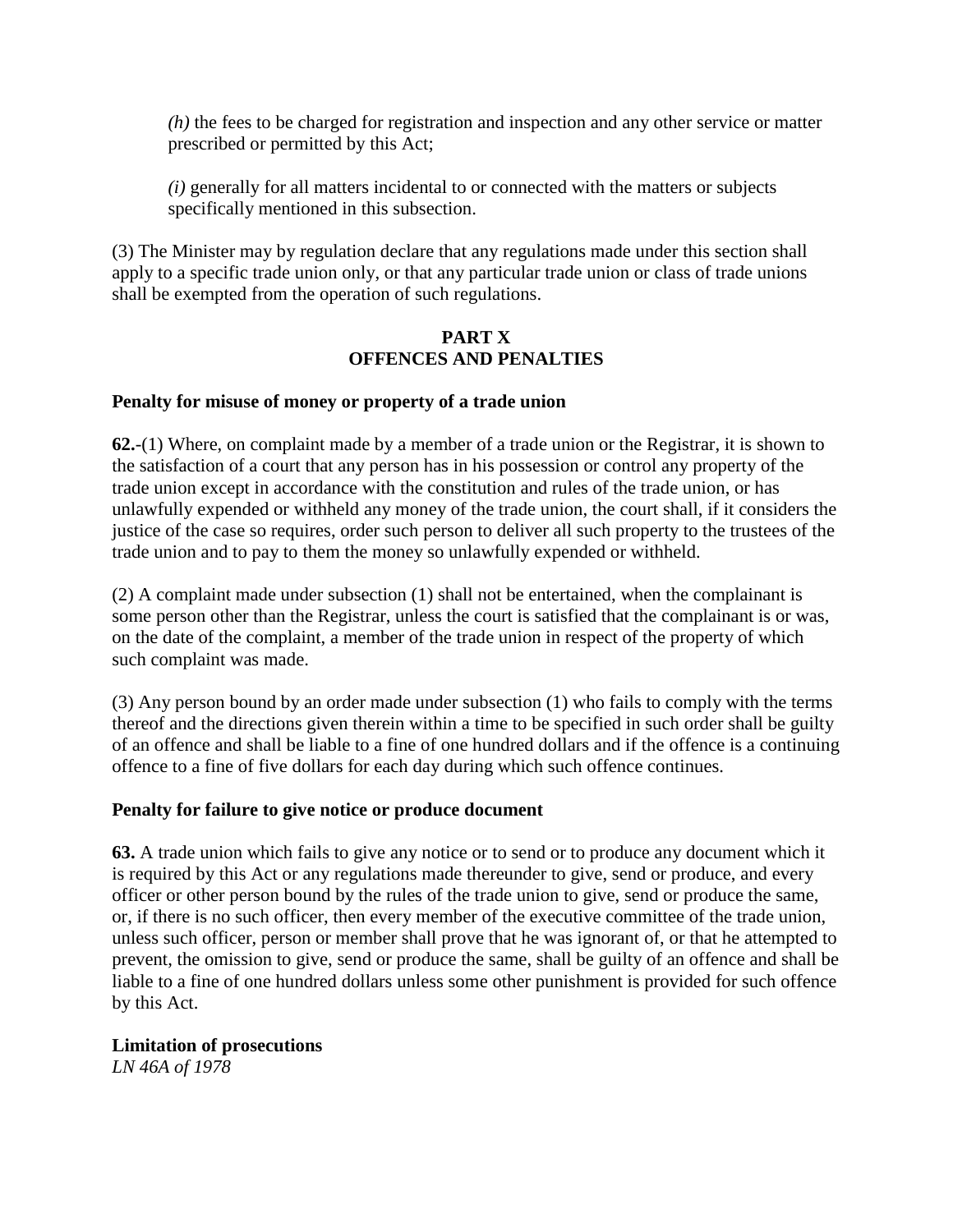**64.** No prosecution shall be instituted under Part VIII of this Act except by, or at the instance, of or with the written consent of, the Director of Public Prosecutions.

### **Jurisdiction**

**65.** Notwithstanding any provision to the contrary in any other Act, all offences and penalties under this Act may be prosecuted and recovered before a Magistrate's Court.

# **PART XI MISCELLANEOUS**

### **Nomination**

**66.**-(1) A member of a trade union not being under the age of sixteen years may, by writing under his hand, delivered at or sent to the principal office of the trade union, nominate a person, not being an officer or servant of the trade union (unless such officer or servant is the husband, wife, father, mother, child, brother, sister, nephew or niece of the nominator), to whom any moneys payable (not exceeding such amount as may from time to time be prescribed) on the death of such member shall be paid at his decease, and may from time to time revoke or vary such nomination by a writing under his hand similarly delivered or sent; and on receiving satisfactory proof of the death of a nominator the trade union shall pay to the nominee any benefits under its constitution and rules due to the deceased member.

(2) Any instrument required to be made to carry out the provisions of subsection (1) shall be exempt from stamp duty.

#### **Service of legal process**

**67.** Every summons, notice or other document required to be served on a trade union in any civil or criminal proceeding shall be deemed to be duly served if it is delivered at the registered office of the trade union or posted to its registered postal address by registered post, or if it is served personally on the president or the treasurer or the secretary or any officer of the trade union, provided that such service is otherwise in compliance with the requirements of any relevant law.

# **Notification of certain matters by the Registrar**

*LN 46A of 1978*

**68.** The Registrar shall, by notice published in such manner as he may determine, notify the following matters within twenty-eight days of the occurrence thereof-

- *(a)* that a trade union has applied for registration;
- *(b)* that any trade union has been registered or that registration has been refused;
- *(c)* that the registration of any registered trade union has been cancelled or suspended;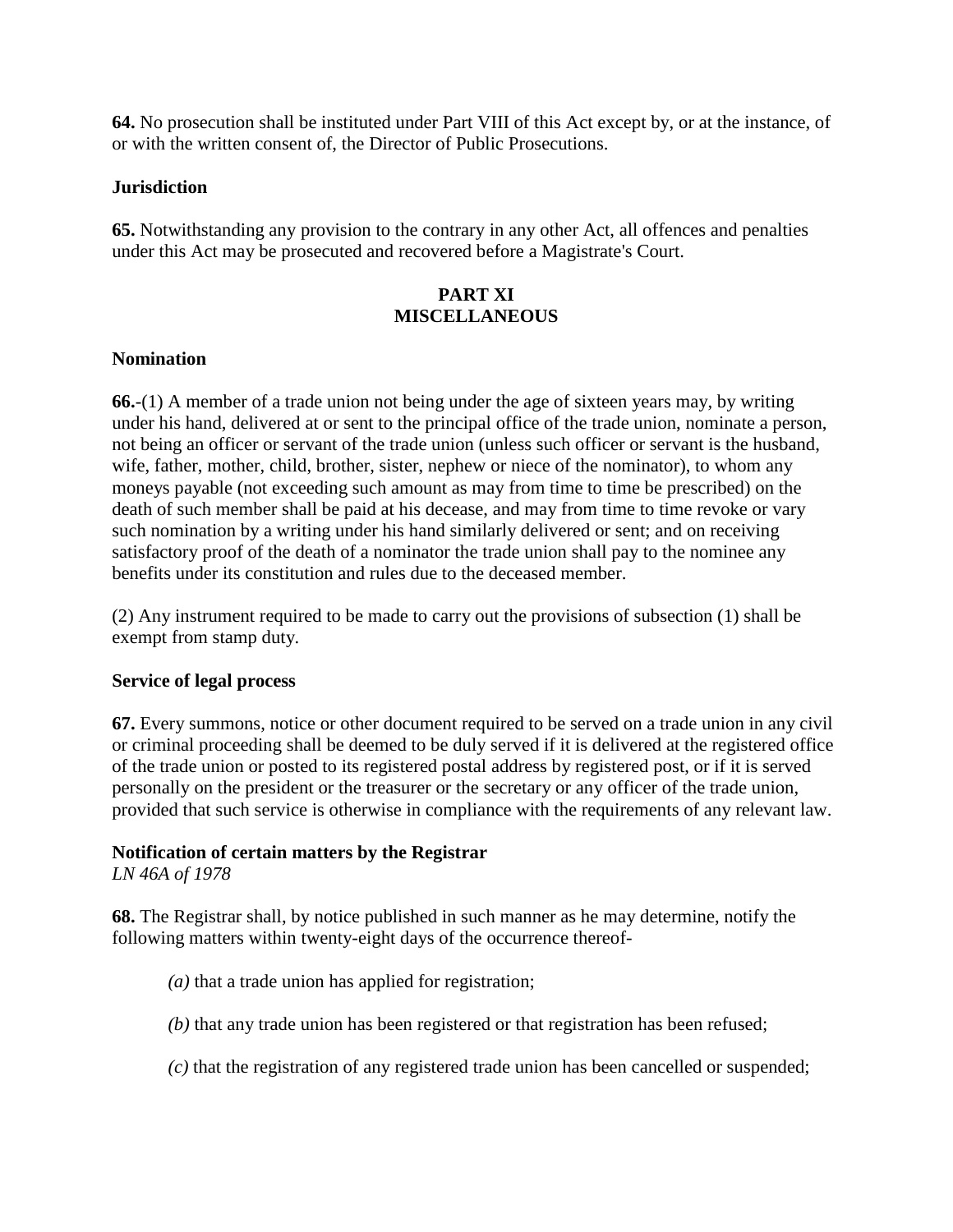*(d)* that a change of name or amalgamation affecting any registered trade union has been registered;

*(e)* that any registered trade union has been dissolved.

### **Inapplicability of certain laws**

*Cap. 175 Cap. 164*

**69.** The Companies Act and the Cooperative Societies Act shall not apply to any trade union and the registration of a trade union under either of those Acts shall be void and of no effect.

# **SCHEDULE**

\_\_\_\_\_\_\_\_\_

(Section 35)

# **MATTERS FOR WHICH PROVISION MUST BE MADE IN THE RULES OF EVERY TRADE UNION**

1. The name of the trade union and the address of its registered office.

2. A list of the offices in the trade union and the functions of the holders of such offices.

3. *(a)* The whole of the objects for which the trade union is to be established.

*(b)* The purposes for which the funds of the trade union shall be applicable.

*(c)* The rates of contribution and the conditions under which any member of the trade union may become entitled to any benefit assured thereby.

*(d)* The fines or forfeitures which may be imposed on any member of the trade union.

4. Eligibility for membership of the trade union and to vote at meetings of the trade union.

5. If honorary members are to be permitted, the conditions under which a person may become an honorary member.

6. The keeping of a register of members of the trade union.

7. The cancellation of membership of the trade union in the event of a member's subscription falling into arrears of more than twelve months.

8. The maintenance of discipline within the trade union, including provision for appeal to the voting members at a general meeting of the trade union against any decision of the executive committee cancelling the membership of any member or dismissing any officer.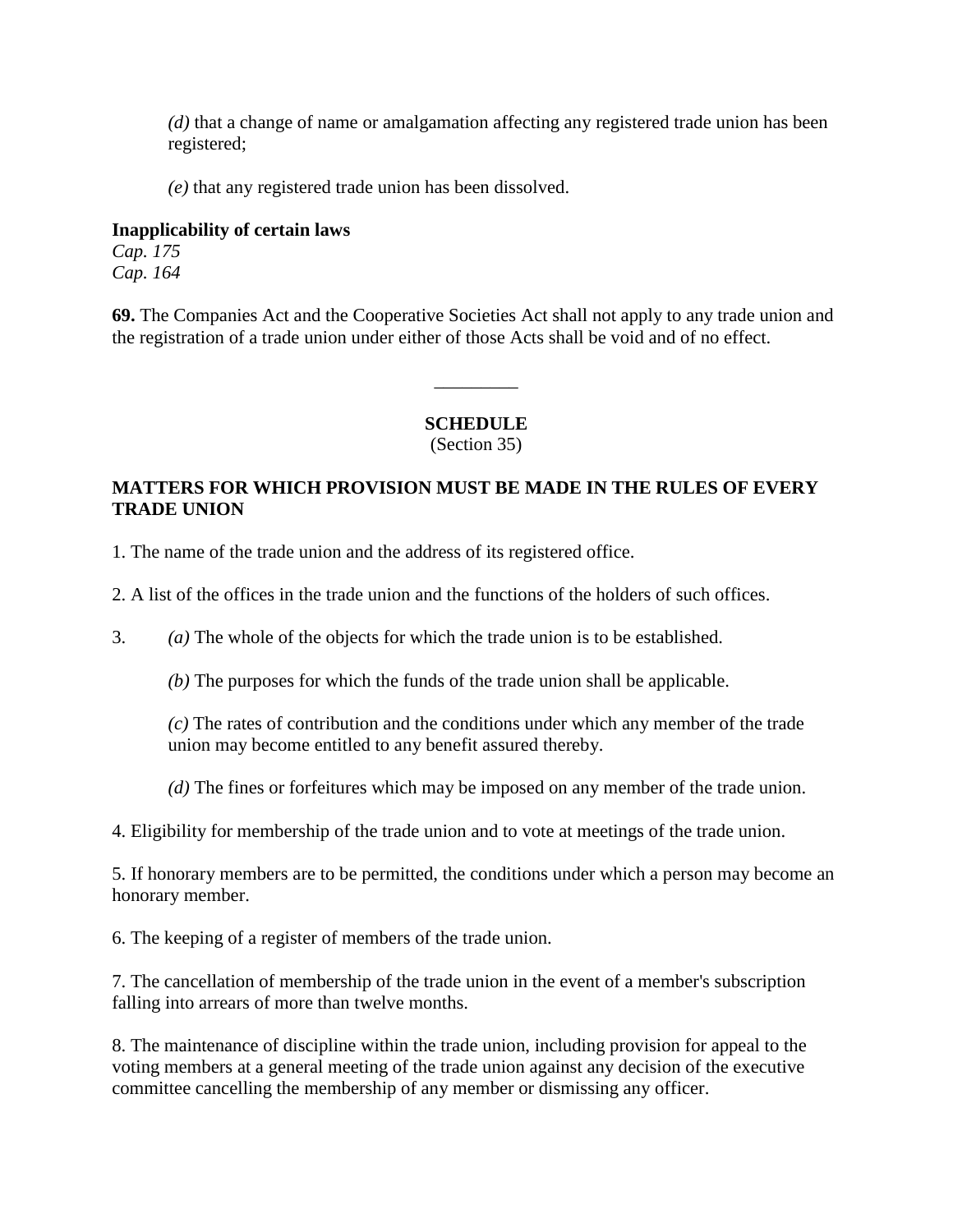9. The appointment or election and removal of an executive committee and of trustees, secretaries, treasurers and other officers of the trade union.

10. The method of convening and conducting annual general meetings and extraordinary general meetings and the matters to be presented to the members of the trade union at such meetings, including in the case of annual general meetings the presentation of audited accounts.

11. The taking of decisions by voting members of the trade union by ballot on the following matters-

*(a)* the election of officers of the trade union;

- *(b)* the alteration of the rules of the trade union;
- *(c)* all matters relating to strikes and lockouts;

*(d)* dissolution of the trade union;

*(e)* the amalgamation of the trade union with any other trade union;

*(f)* the federation of the trade union with any other trade union or with a trade union federation;

*(g)* imposition of levies.

12. The right of any member, who is not disqualified from voting, to a reasonable opportunity to vote.

13. The amount of subscription and fees payable by members and the disqualifications of a member from voting on any matter concerning the trade union and from receiving benefits if his subscription is more than a specified period in arrears.

14. A requirement that at any meeting of the union or branch thereof a quorum shall consist of at least one-fifth of the voting members of the union or branch as the case may be.

15. A requirement that at any meeting of the executive committee of the trade union or branch thereof a quorum shall consist of not less than one-third of the members of the executive committee where the total number of such executive committee consists of twenty-one persons or more, and of not less than one-half of the members of the executive committee where the total number of such executive committee consists of twenty persons or less, but that in any case the quorum shall not consist of fewer than five persons.

16. *(a)* The custody and investment of the funds of the trade union.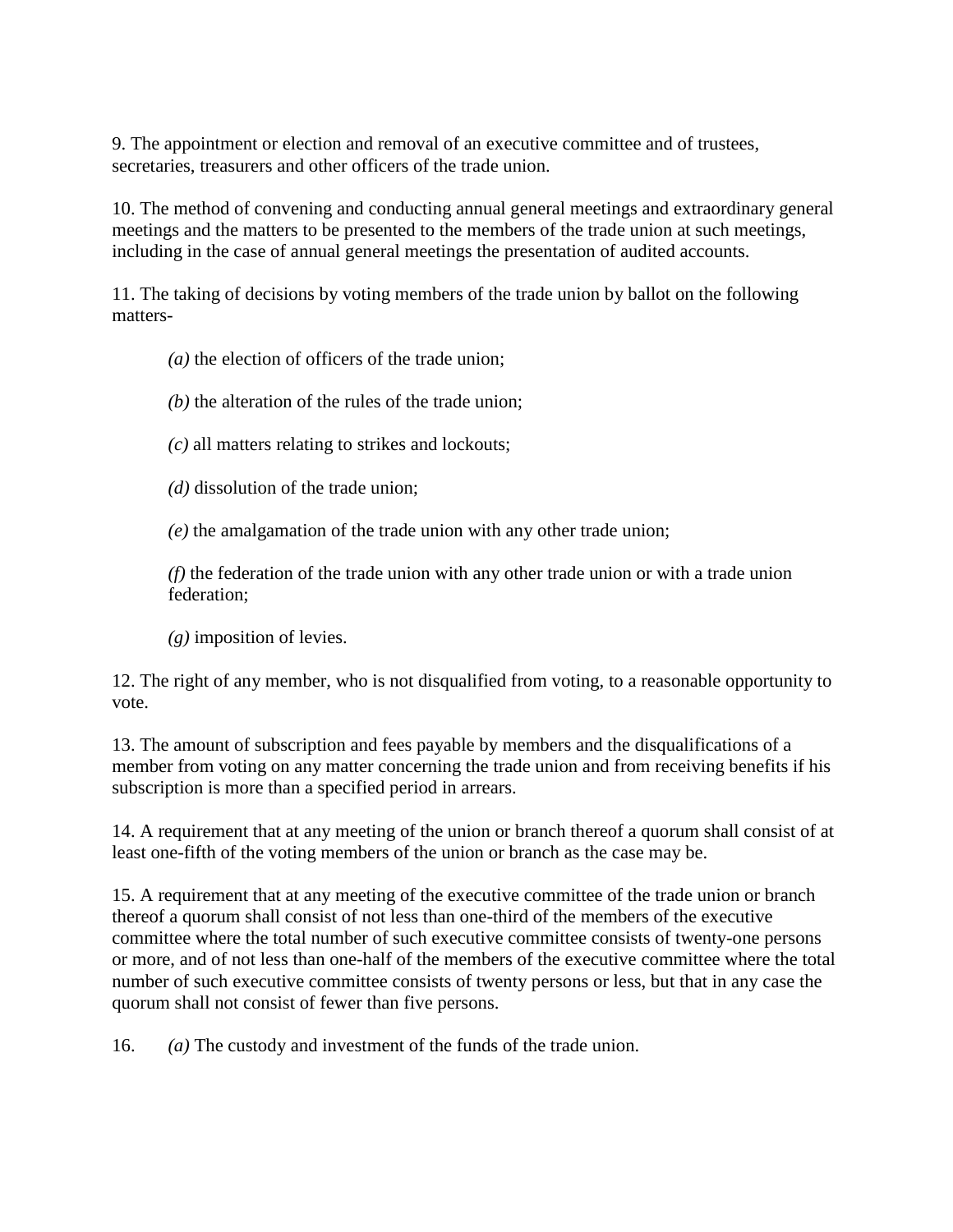*(b)* The keeping in a separate fund of all moneys received or paid by the trade union in respect of any contributory provident fund or pensions fund scheme.

*(c)* The designation of the officer or officers of the trade union responsible therefore.

*(d)* The annual or periodical audit of the accounts of the trade union.

17. The inspection of the books and names of members of the trade union by any person having an interest in the funds of the trade union.

18. The manner of the dissolution of the trade union, and the disposal of the funds thereof available at the time of such dissolution.

19. The manner of making, altering and rescinding rules.

# **CHAPTER 76**

\_\_\_\_\_\_\_\_\_

### **TRADE UNIONS**

*Subsidiary Legislation*

# **THE TRADE UNIONS (APPEALS) RULES**

(*Section 15 (2)*)

LN 16/1978

[*24th February 1978*]

#### **Citation**

**1.** These Rules may be cited as the Trade Unions (Appeals) Rules.

#### **Time for appeal**

**2.** Any appeal to the Court under sections 15(1), 32(4), 35(4) or 45(3) of the Act, as the case may be, against-

*(a)* a refusal of the Registrar to register a trade union as a trade union under the Act; or

*(b)* an order by the Registrar cancelling or suspending the registration of any trade union; or

*(c)* a refusal of the Registrar to register a change of name, or any amendment or alteration of the rules, of a registered trade union; or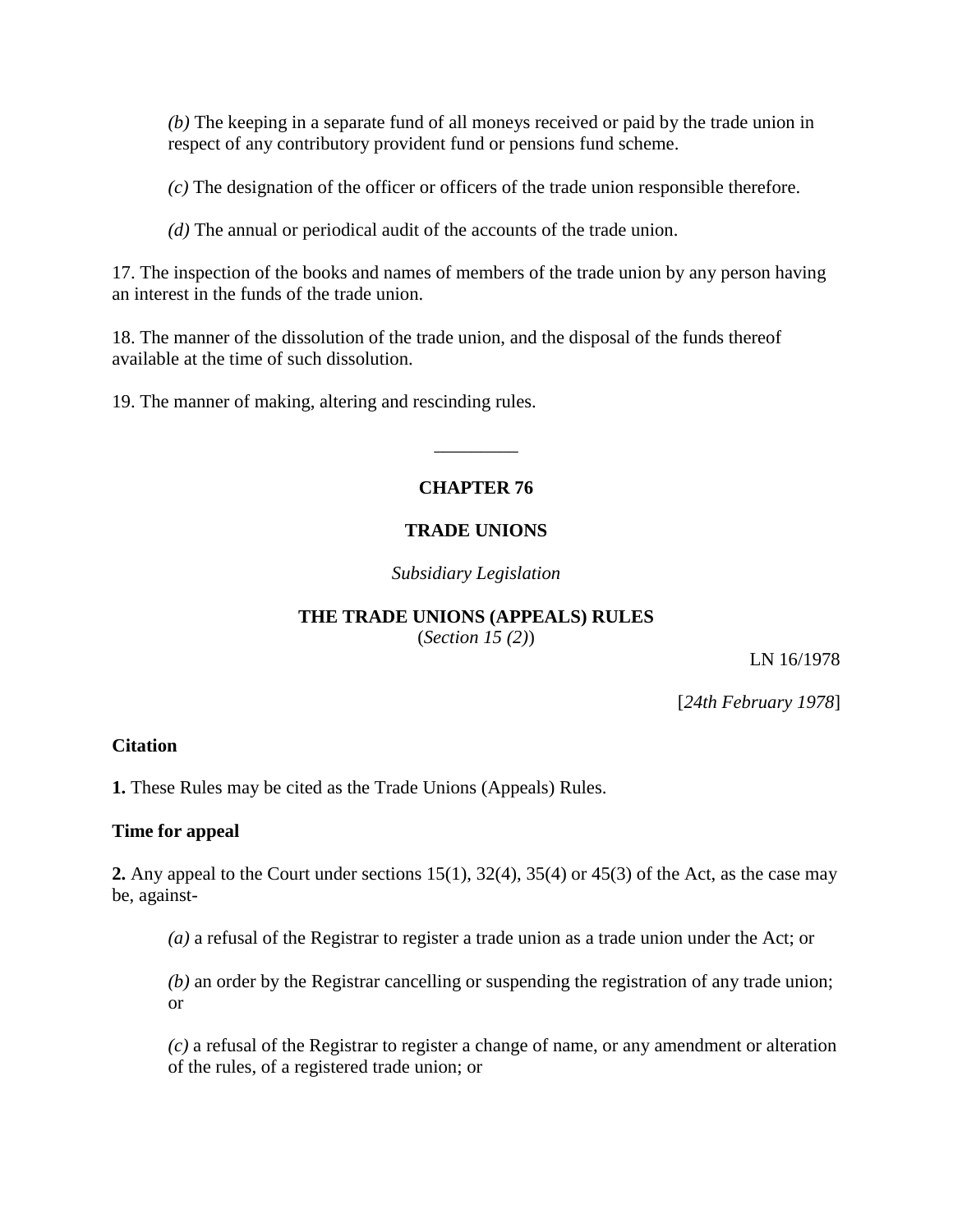*(d)* a refusal of the Registrar to give his consent to an intended amalgamation of registered trade unions,

shall be filed within one month from the date of such refusal or order, as the case may be:

Provided that the Court may for good and sufficient cause grant any applicant leave to appeal out of time, and in such event shall specify the period within which the appeal shall be filed.

# **Form of appeal**

**3.** (1) Every such appeal to the Court shall be preferred in the form of a notice of appeal signed by the applicant or his advocate, and shall be filed in triplicate in the Registry of the Court.

(2) The notice of appeal shall be supported by one or more affidavits as to the facts only, and shall be accompanied by the original of the written notification of the refusal, or of the order, appealed from, or by a certified copy thereof.

(3) The notice of appeal shall set forth concisely and under distinct heads the grounds of objection to the refusal or order appealed from, without any argument or narrative, and such grounds shall be numbered consecutively.

# **Court to notify Registrar of appeal**

**4.** When an appeal is filed the Court shall forthwith cause notice of the appeal to be served on the Registrar, who shall be the respondent in the appeal.

# **Documents to be served on Registrar**

**5.** (1) A copy of the notice of appeal and of the affidavit or affidavits in support shall be served on the respondent together with the notice referred to in rule 4.

(2) The respondent may, within ten days of such service, file affidavits in reply.

# **Notice of date of hearing**

**6.** (1) Notice of the day fixed for the hearing of the appeal shall be served on the respondent in the manner provided by the High Court (Civil Procedure) Rules 1964 for the service on the defendant of a writ of summons.

(2) The notice to the respondent referred to in paragraph (1) shall state that if he does not appear before the Court on the day fixed for the hearing the appeal may be heard *ex parte*.

# **The hearing**

**7.** (1) The parties to an appeal shall not be entitled to adduce additional evidence, whether oral or documentary, at the hearing of the appeal: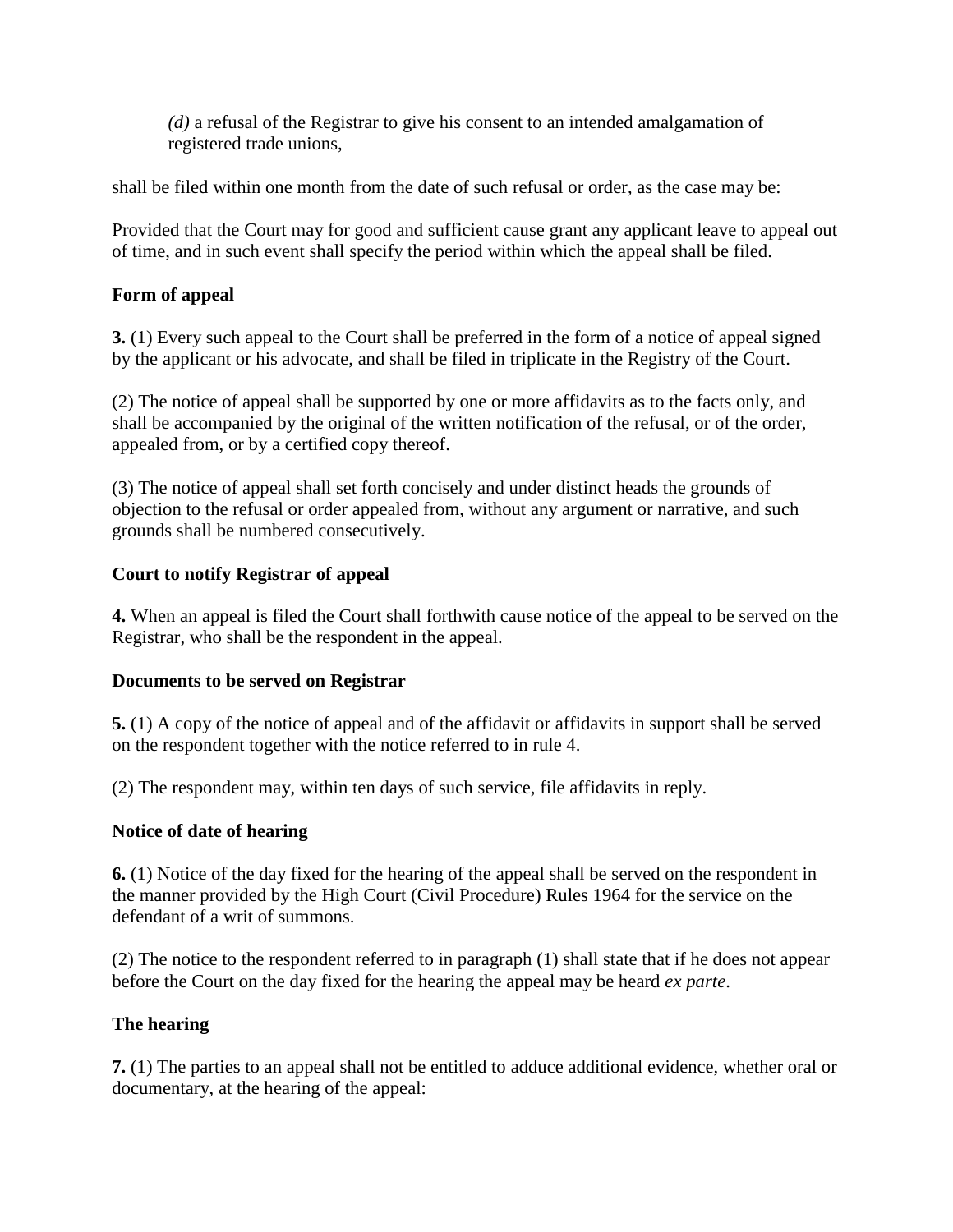Provided that the Court may allow any such evidence to be adduced-

*(a)* if the respondent, in considering the application, has refused or neglected to take into account matters which ought to have been taken into account; or

*(b)* if the Court requires any such evidence to be adduced to enable it to pronounce judgment; or

*(c)* for any other substantial cause.

(2) Whenever the Court allows any additional evidence to be adduced before it, the Court shall record its reasons for so doing.

(3) The hearing of an appeal may, in the discretion of the Court, be held in chambers.

### **Costs**

**8.** The Court may make such order as to the costs of an appeal as to the Court seems just.

# **Application of Order 60 of the High Court (Civil Procedure) Rules 1964**

**9.** Order 60 of the High Court (Civil Procedure) Rules 1964, in so far as it is not inconsistent with the provisions of these Rules, shall apply to every such appeal.

# **Fees**

**10.** (1) On lodging an appeal under these Rules, there shall be paid a fee of twenty-five dollars.

(2) The scale of fees usually payable in the Court shall apply to all subsequent acts, applications or proceedings.

# **THE TRADE UNIONS REGULATIONS** (*Section 61*)

\_\_\_\_\_\_\_\_\_

LN 101/1968 LN 158/1986

[*16th August 1968*]

# **Citation**

**1.** These Regulations may be cited as the Trade Unions Regulations.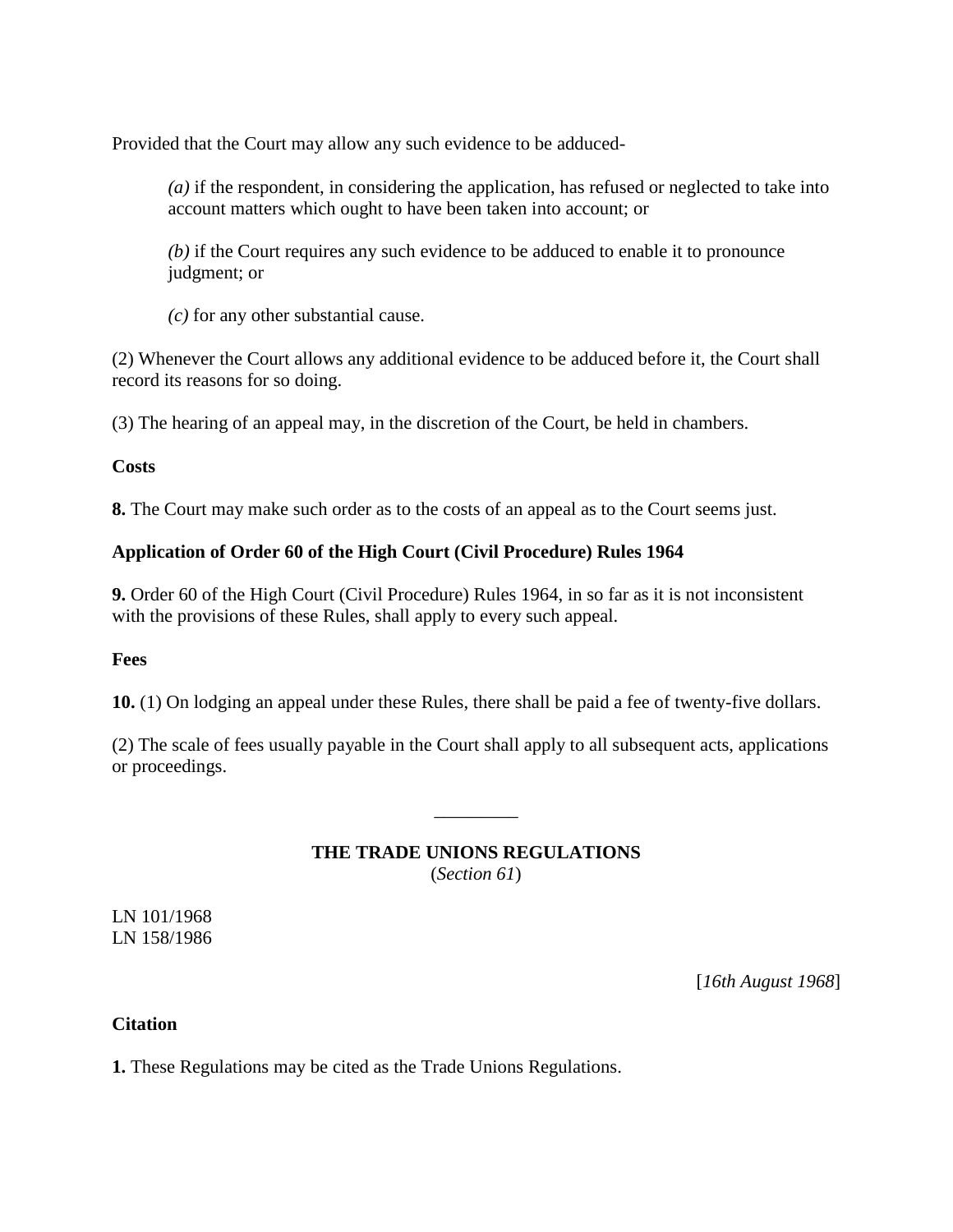# **Interpretation**

**2.** In these Regulations the expression "the Act" means the Trade Unions Act.

### **Form of register, certificates, order, applications and notices**

*First Schedule*

**3.**-(1) Every register, certificate, order, application and notice under the Act shall be kept, issued, made or given in the appropriate form set out in the First Schedule.

(2) The number of copies to be submitted of any such application or notice, if more than one, shall be stated in the form of such application or notice set out in the First Schedule.

(3) Any authority or person having power to issue any certificate under the Act shall, on its being proved to his satisfaction that such certificate has been lost or destroyed and on payment of the prescribed fee issue a duplicate of the certificate to the person entitled thereto.

### **Register of trade unions**

*First Schedule, Form A*

**4.** The particulars to be recorded in the register shall be those specified in Form A in the First Schedule.

### **Manner of registering a trade union and change of name**

**5.**-(1) The manner of registering a trade union shall be by entering in the register the name of the trade union, the situation and postal address of its registered office, the titles and names of its officers, and the date of the registration.

(2) The manner of registering a change of name of a trade union shall be by deleting the name under which such trade union has been registered in the register and by substituting therefor the new name of the trade union.

# **Inspection of constitution, etc. and copies**

**6.**-(1) The constitution and rules and list of officers of a trade union shall be available for inspection by the public, during the hours in which the office of the Registrar is open to the public, upon payment of the prescribed fee.

(2) Copies or extracts of any document referred to in this regulation may be obtained by any person upon payment of the prescribed fees.

# **Annual return**

**7.**-(1) The general statement referred to in section 54 (1) of the Act shall be furnished to the Registrar on or before the thirtieth day of April in each year.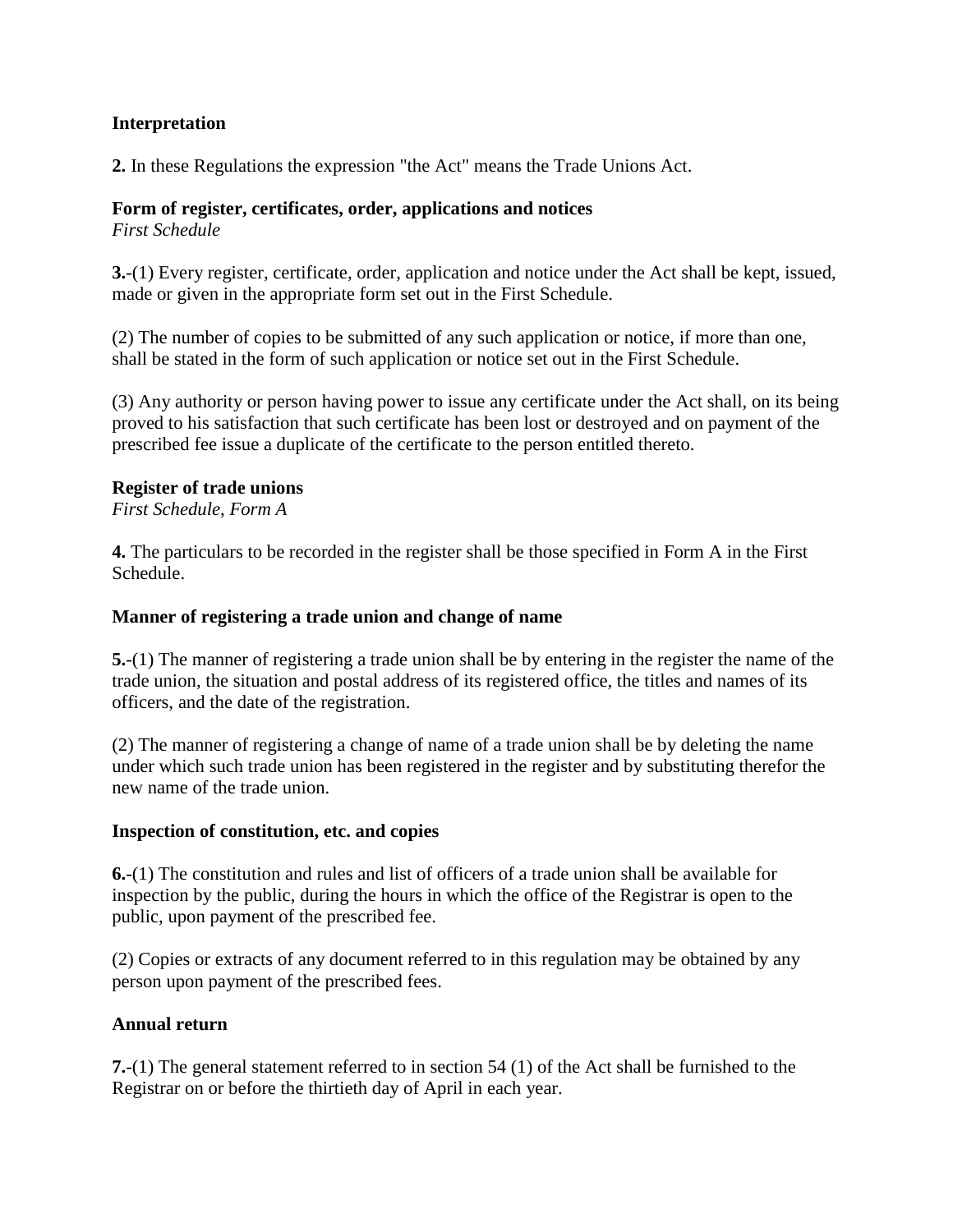(2) The said general statement shall be in the form and comprise the particulars specified in the Second Schedule, and shall be audited in the manner shown in the form of Auditor's Report contained in the said Schedule. Second Schedule

#### **Amalgamation of trade unions**

**8.** A registered trade union, when proposing to amalgamate with one or more other trade unions in the manner provided by Part VI of the Act, shall take steps fully to inform, in a suitable manner, all members concerned as to -

- *(a)* the reasons for the proposed amalgamation;
- *(b)* the proposed conditions under which such amalgamation will take place;
- *(c)* the time and place at which the ballot will be held; and
- *(d)* the manner in which postal ballot papers may be obtained and used for voting by post.

#### **Posting of notice under regulation 8**

**9.** A notice, giving the particulars specified in regulation 8, shall be posted in the registered office of the trade union and in every branch office thereof at least two weeks before the ballot is held and shall remain so posted until the ballot has been concluded.

#### **Produce for ballot**

**10.** The procedure to be followed in taking the ballot shall be as follows:-

*(a)* the ballot shall be conducted jointly by an officer of the trade union and a representative chosen by the members;

*(b)* the persons responsible for conducting the ballot shall be furnished with -

(i) a written record of the names of the members entitled to vote thereat;

(ii) an adequate supply of ballot papers in the form prescribed in the Third Schedule and not marked in any way whatsoever so as to identify the person voting; and

*Third Schedule*

(iii) a suitable ballot box fitted with lock and key;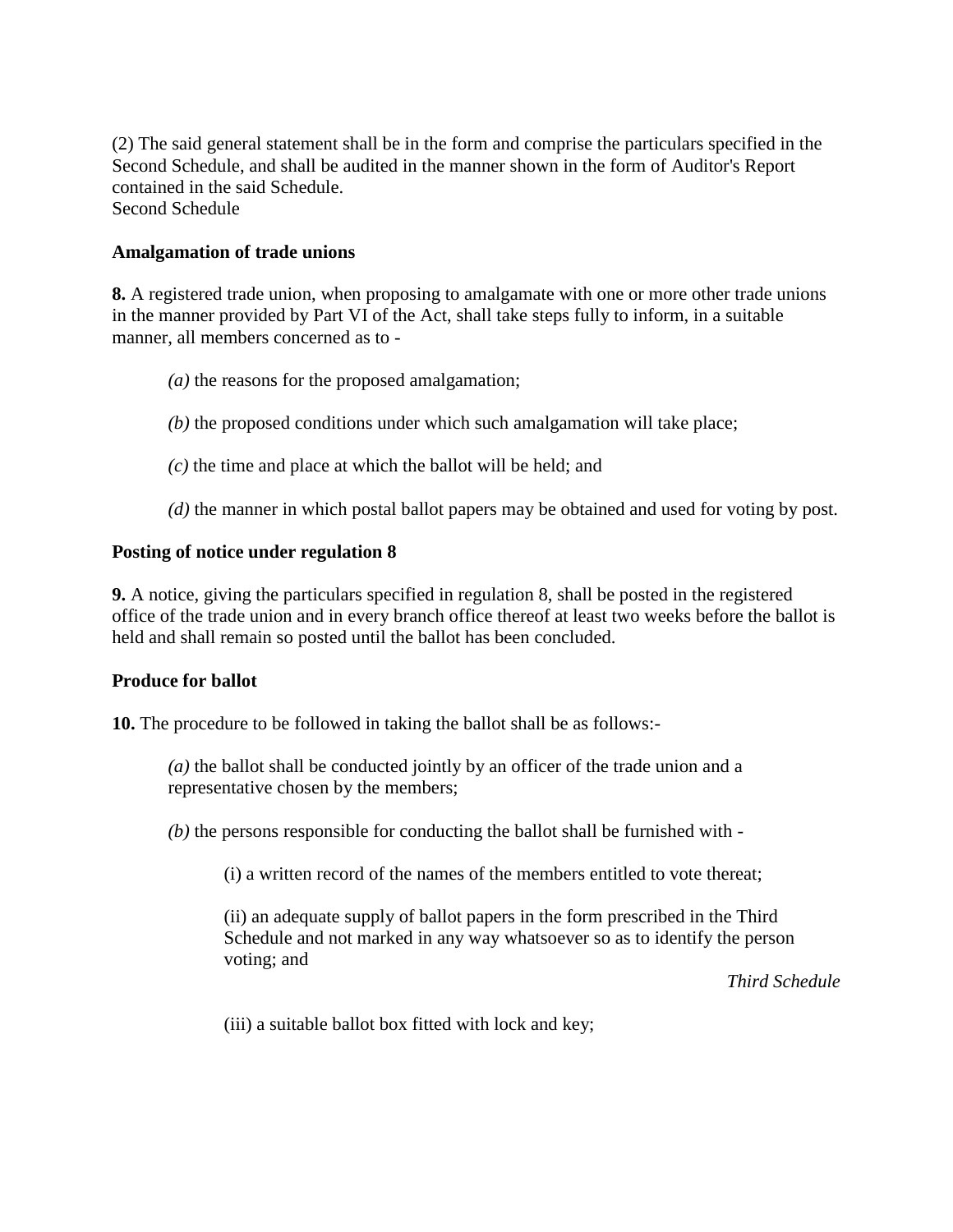*(c)* arrangements shall be made to enable each member concerned, at places adjacent to the ballot box, to obtain a ballot paper and to mark it, screened from observation, before depositing it in the box;

*(d)* the name of each member to whom a ballot paper is handed shall be marked off on the record of names of members concerned by the person handing out the ballot papers;

*(e)* the member shall, after marking the paper, fold it so as to cover the marking and deposit it in the ballot box;

*(f)* the ballot papers shall be examined, envelopes containing postal ballots shall be opened, and the votes shall be counted by the persons conducting the ballot, and certificates of the result of the ballot in the form prescribed in the Third Schedule shall be signed jointly by them. A signed copy of the certificate shall -

*Third Schedule*

(i) be displayed in the registered office of the trade union and in every branch office thereof for a period of not less than one week after the conclusion of the ballot;

(ii) be attached to the application for consent to amalgamation set to the Registrar in pursuance of section 43(1) of the Act, which said application shall be in Form M in the First Schedule.

> *First Schedule, Form M*

#### **Postal ballot**

**11.-**(1) Any member entitled to vote who satisfies the persons responsible for conducting the ballot-

*(a)* that he lives or works on an island other than the island on which the ballot is to be held; or

*(b)* that on account of ill-health or infirmity he is precluded from attending at the place where the ballot is to be held,

may apply in writing under his signature to the persons responsible for conducting the ballot for a postal ballot paper.

(2) If the persons responsible for conducting the ballot are satisfied that a member should be allowed to vote by post they shall send such member a ballot paper in the form set out in the Third Schedule but having a number marked on the back corresponding to the number in the register of members of the member to whom such ballot paper is sent.

*Third Schedule*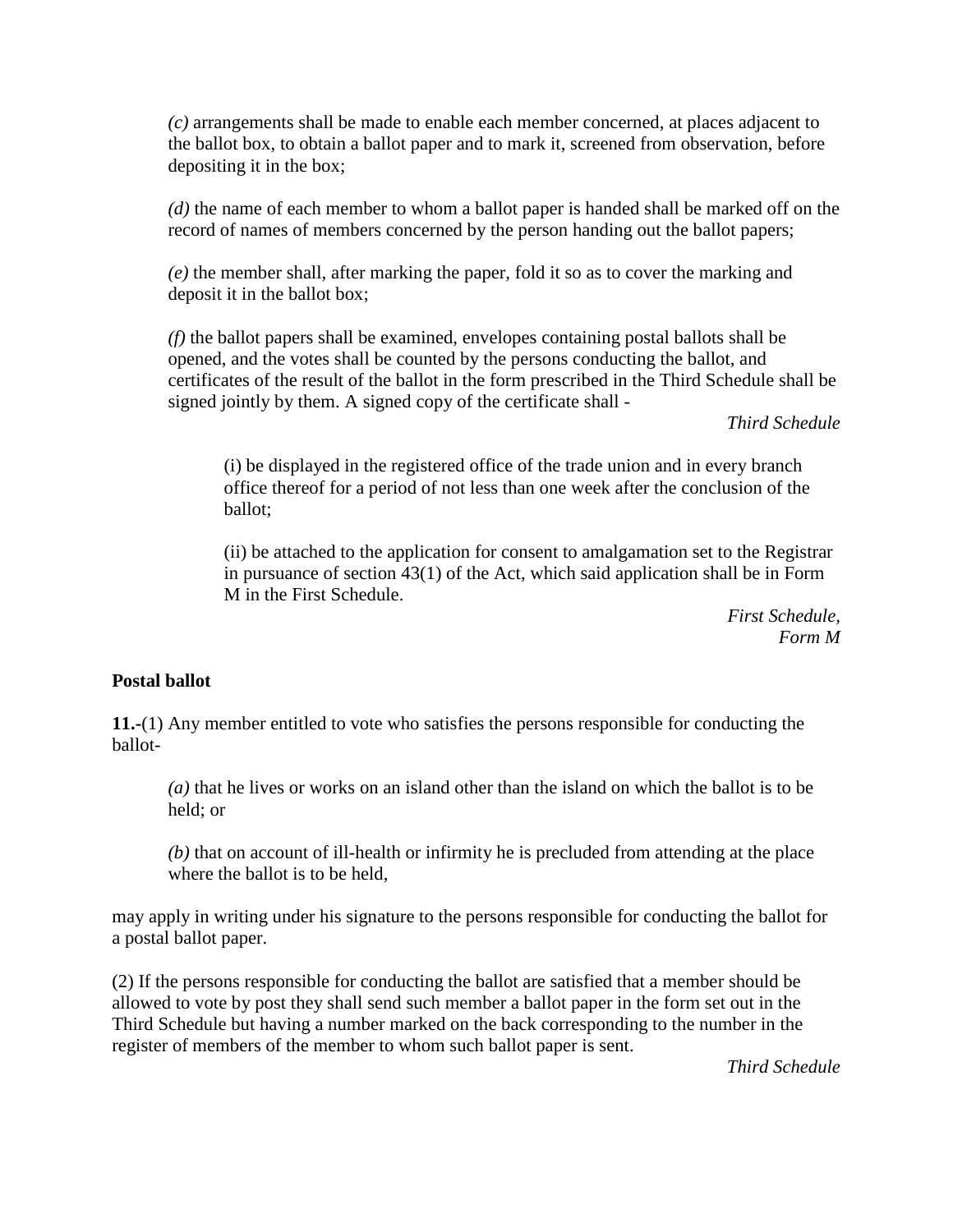(3) No member to whom a postal ballot paper has been sent shall be entitled to another vote in terms of regulation 10.

(4) The member to whom any postal ballot paper has been sent shall, in order to record his vote, mark his paper in the space provided according to his choice and shall then post the ballot paper to the General Secretary of the Union marked on the envelope "Ballot Paper".

(5) The persons responsible for conducting the ballot shall keep all envelopes containing postal ballot papers in safe custody and unopened until votes are counted.

(6) At the count of the ballot, the persons responsible for conducting the ballot shall produce unopened all envelopes containing postal ballot papers received by them before the commencement of the count together with a list of the members to whom postal ballots have been sent, and such envelopes shall be opened in the presence of an officer of the trade union and a representative chosen by the members.

# **Reference to Registrar in the event of disagreement**

**12.** In the event of disagreement as regards the interpretation or application of the provisions relating to amalgamation or the procedure for taking a ballot in regulations 8, 9, 10 and 11, or in connection with any of the matters besides amalgamation specified in paragraph 11 of the Schedule to the Act, the matter shall be referred to the Registrar, who may, if he thinks fit, conduct the ballot himself or cause it to be conducted under his direction.

# **Notice of change of rules**

*First Schedule Form K*

**13.** Whenever a trade union shall change its rules, notice of such change in Form K in the First Schedule, signed by the Secretary authorised in that behalf by resolution passed at a general meeting of the trade union shall be sent to the Registrar within fourteen days of such change, and shall be accompanied by an extract from the minutes of the meeting relating to such change of rules, certified as a true copy by the chairman of the meeting.

# **Fees**

*Fourth Schedule*

**14.** The fees set out in the Fourth Schedule shall be payable to the Registrar in respect of the several matters specified therein, and shall be credited to and form part of the Consolidated Fund.

# **Register of members**

**15.**-(1) Every registered trade union shall keep a register of its members, in which shall be entered-

*(a)* the serial number of each member;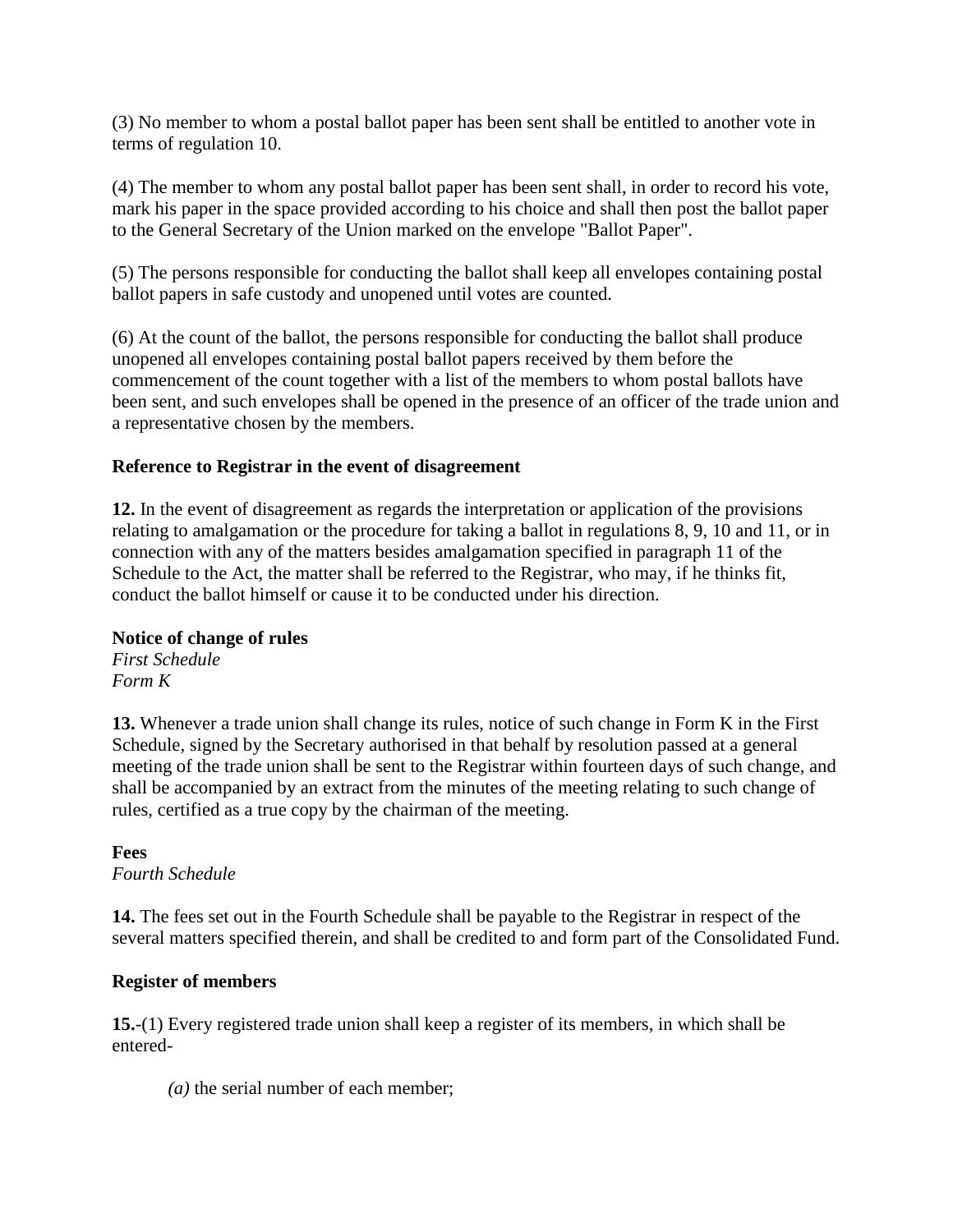*(b)* the name, address and occupation of each member;

*(c)* the date on which each member was admitted to membership;

*(d)* the payments made by each member in respect of entrance fee, subscriptions or any other payments provided for under the constitution and the dates of such payments; and

*(e)* the date on which any member ceases to be a member.

(2) If any registered trade union fails to keep a register of its members in accordance with the provisions of paragraph (1), the trade union and every officer or person acting or purporting to act as an officer thereof shall be guilty of an offence and liable to a fine of one hundred dollars.

#### FIRST SCHEDULE

\_\_\_\_\_\_\_\_\_

### FORM A

### THE TRADE UNIONS ACT (*Section 9*)

### FORM OF REGISTER TO BE KEPT BY REGISTRAR

Registry No……………………………….. Registered Name of Trade Union………………………………………………………………….. ……………………………………………………………………………………………………… ……………………………………………………………………………………………………… Situation of Registered Office……………………………………………………………………... Postal Address of Registered Office……………………………………………………………….. ………………………………………………………………………………………………………

| Date of   | Date of      | Date of       | Date of      | Period of  | Date of      |
|-----------|--------------|---------------|--------------|------------|--------------|
| Formation | Registration | Alteration of | Cancellation | Suspension | Registration |
|           |              | Rules         | of           |            | of           |
|           |              |               | Registration |            | Dissolution  |
|           |              |               |              |            |              |
|           |              |               |              |            |              |
|           |              |               |              |            |              |
|           |              |               |              |            |              |
|           |              |               |              |            |              |
|           |              |               |              |            |              |

Officers, Executive Committee and Trustees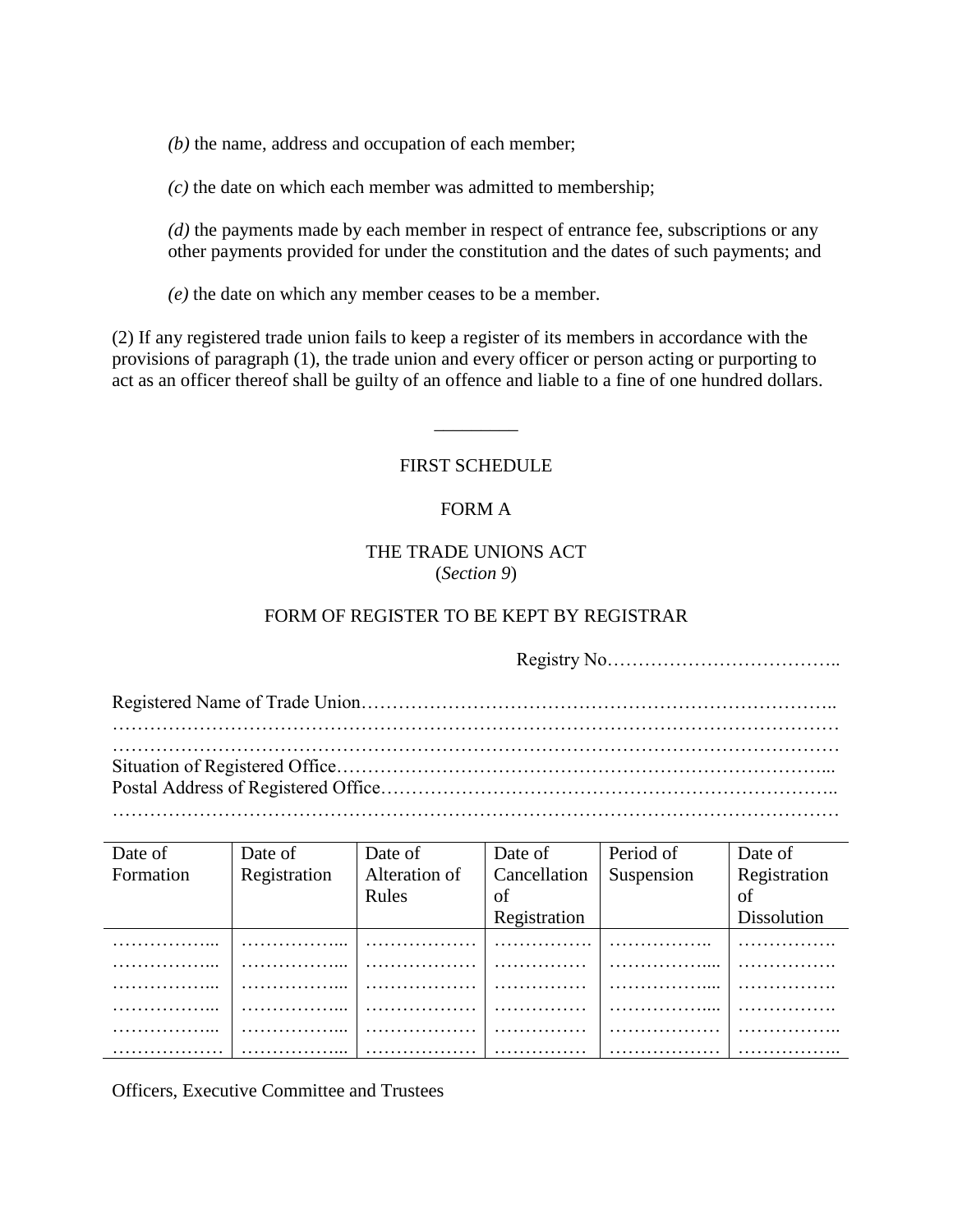| Title | <b>Full Name</b> | Date of Appointment |
|-------|------------------|---------------------|
|       |                  |                     |
|       |                  |                     |
|       |                  |                     |
|       |                  |                     |
|       |                  |                     |
|       |                  |                     |
|       | $\cdots$<br>.    | .                   |

# FORM B THE TRADE UNIONS ACT (*Section 8*)

\_\_\_\_\_\_\_\_\_

### APPLICATION FOR THE REGISTRATION OF A TRADE UNION

### TO: THE REGISTRAR OF TRADE UNIONS, HONIARA

1. We, the several persons whose names are subscribed below, hereby make application for the registration under the Trade Unions Act, of a trade union to be known as:- ……………………………………………………………………………………………………

2. (i) The situation of the registered office of the trade union is at:……………………………… …………………………………………………………………………………………………..... ....................................................................................................................................................

(ii) The registered postal address of the trade union is:-

………………………………………………………………………………………………....... (iii) The aforesaid trade union was formed on the ……………………………………day of

…………………………………………………………………………………………19……

(iv) We enclose herewith:-

*(a)* Four copies of the rules of the trade union authenticated by the President and Secretary.

*(b)* Statement I showing the names, addresses and occupation of the members making this application.

*(c)* Statement II showing the titles, names, ages, addresses and occupation of the officers of the trade union.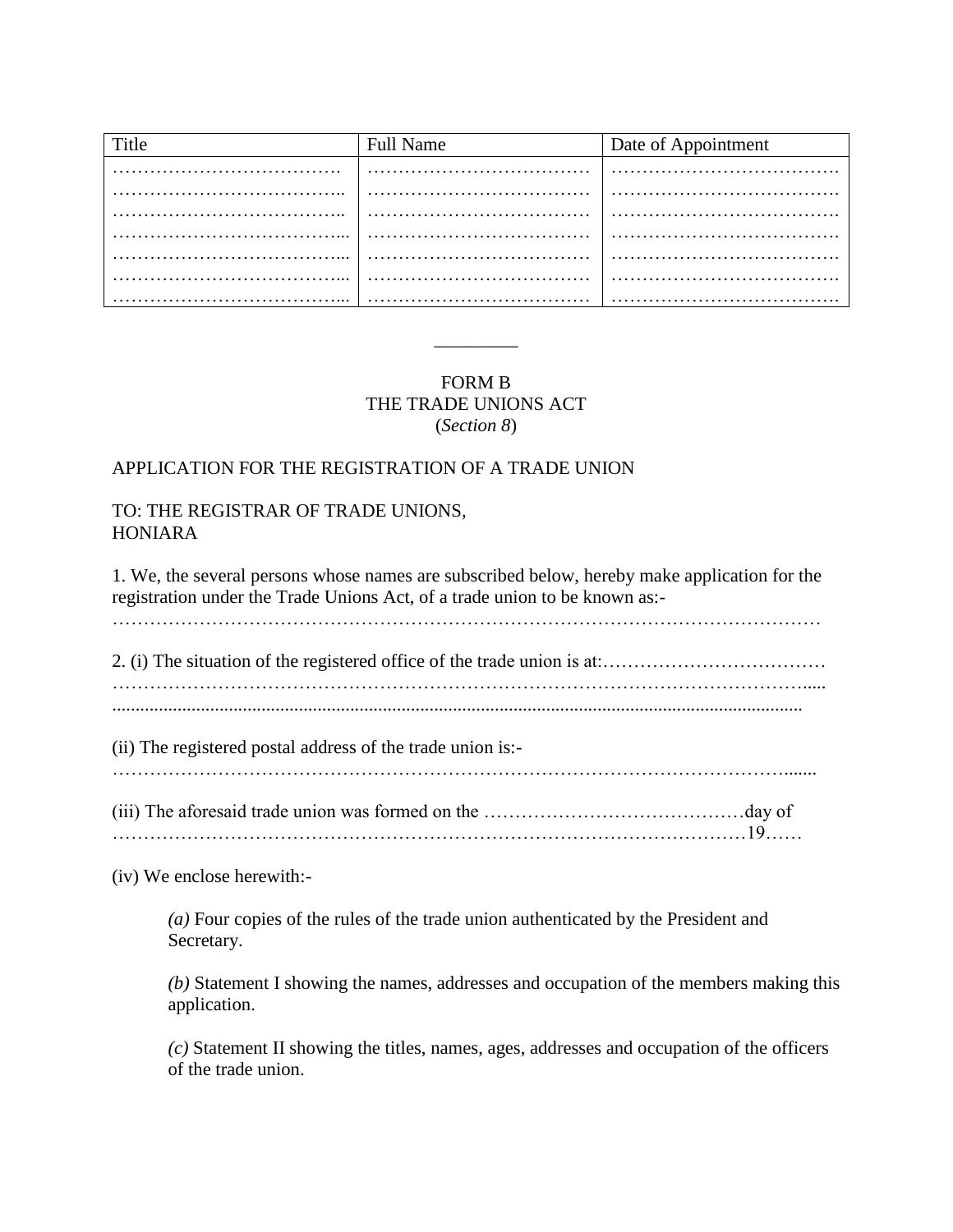3. We have been duly authorised by the trade union to make this application on its behalf, such authorisation consisting of\*………………………………………………………………………... ………………………………………………………………………………………………………

\*State whether the authority to make this application was given by a "resolution of a general meeting of the trade union" or, if not, in what other way it was given.

Date………………….. day of ………………………..19…..

NOTE:- This application must be signed by at least seven members of the body applying for registration, except in the case of an application by not more than six employers, viz. proviso *(b)* to the definition of "trade union" in section 2(1) of the Trade Unions Act.

### STATEMENT I

\_\_\_\_\_\_\_\_\_\_\_

### THE TRADE UNIONS ACT (*Section 8*)

### NAMES OF PERSONS MAKING APPLICATION FOR THE REGISTRATION OF A TRADE UNION

TO: THE REGISTRAR OF TRADE UNIONS. HONIARA

| Name | Occupation | Address |  |
|------|------------|---------|--|
|      |            |         |  |
|      |            |         |  |
|      |            |         |  |
|      |            |         |  |
|      |            |         |  |
|      |            |         |  |
|      |            |         |  |
|      |            |         |  |

\_\_\_\_\_\_\_\_\_\_

……………………………

Secretary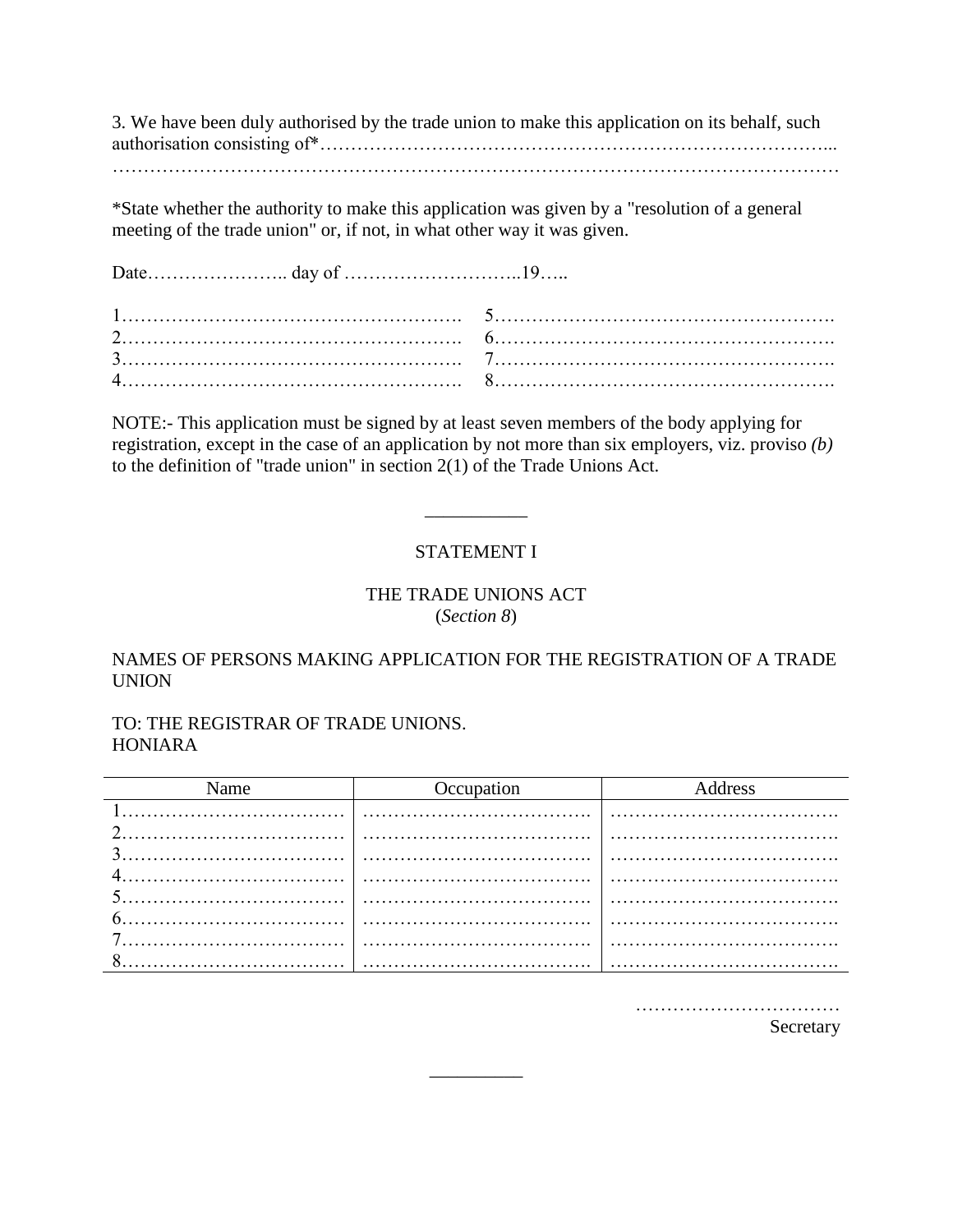#### STATEMENT II

### THE TRADE UNIONS ACT (*Section 8*)

#### NAMES OF TRUSTEES AND OFFICERS OF THE TRADE UNION

### TO: THE REGISTRAR OF TRADE UNIONS HONIARA

Name of Trade Union………………………………………………………………………………

| Title of Office   | Name | Age                       | Address | Occupation |
|-------------------|------|---------------------------|---------|------------|
| held in the Trade |      |                           |         |            |
| Union             |      |                           |         |            |
|                   | .    | .<br>$\ddot{\phantom{1}}$ | .       |            |
|                   |      |                           |         |            |
|                   |      |                           |         |            |
|                   |      | .                         |         |            |
|                   |      |                           |         |            |
|                   | .    | .<br>.                    |         |            |
|                   |      |                           |         |            |

NOTE- "Officer" includes any member of the Executive Committee and any office of a branch, but does not include an auditor.

### FORM C

\_\_\_\_\_\_\_\_

### THE TRADE UNIONS ACT (*Section 10*)

Registry No……………………………..

#### CERTIFICATE OF REGISTRATION

\_\_\_\_\_\_\_\_

IT is hereby certified that the…………………………………………………....has been registered under the Trade Unions Act.

Dated this…………………day of ……………..19…

………………………………….. Registrar of Trade Unions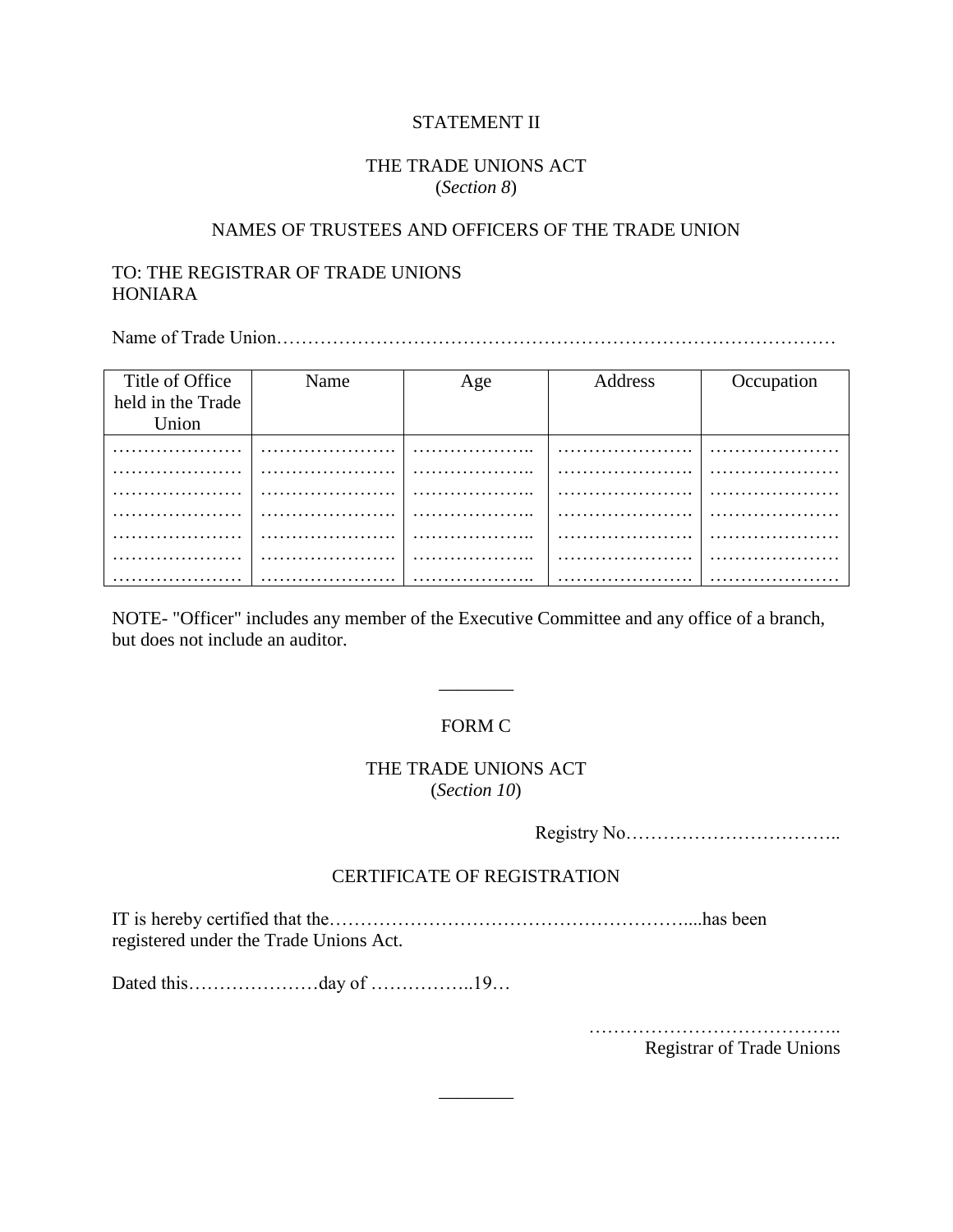### FORM D

# THE TRADE UNIONS ACT (*Section 13*)

### NOTIFICATION OF REFUSAL OF REGISTRATION

| a trade union under the Trade Unions Act is refused. The grounds of such refusal are as follows:- |  |
|---------------------------------------------------------------------------------------------------|--|
|                                                                                                   |  |
|                                                                                                   |  |
|                                                                                                   |  |
|                                                                                                   |  |
|                                                                                                   |  |
|                                                                                                   |  |
|                                                                                                   |  |

……………………………….. Registrar of Trade Unions

NOTE:-Upon receipt of this notice, reference should be made to section 13 of the Trade Unions Act; subsection (2) of that section sets out the provisions which have effect upon the refusal of the Registrar to register a trade union.

### FORM E

\_\_\_\_\_\_\_\_\_

#### THE TRADE UNIONS ACT (*Section 14*)

### NOTICE OF INTENTION TO CANCEL REGISTRATION OF A TRADE UNION

TO:………………………………….. ……………………………………….

I hereby give you notice pursuant to section 14 of the Trade Unions Act, that on expiry of two months from the date of this notice I propose to cancel registration of

the………………………...………………………………………………………………………… ……………………………as a trade union under the said Act unless, before the expiration of such period, cause is shown to my satisfaction why such registration should not be cancelled. The grounds on which I propose to cancel the registration are:-

…........................................................................................................................................................ .……………………………………………………………………………………………………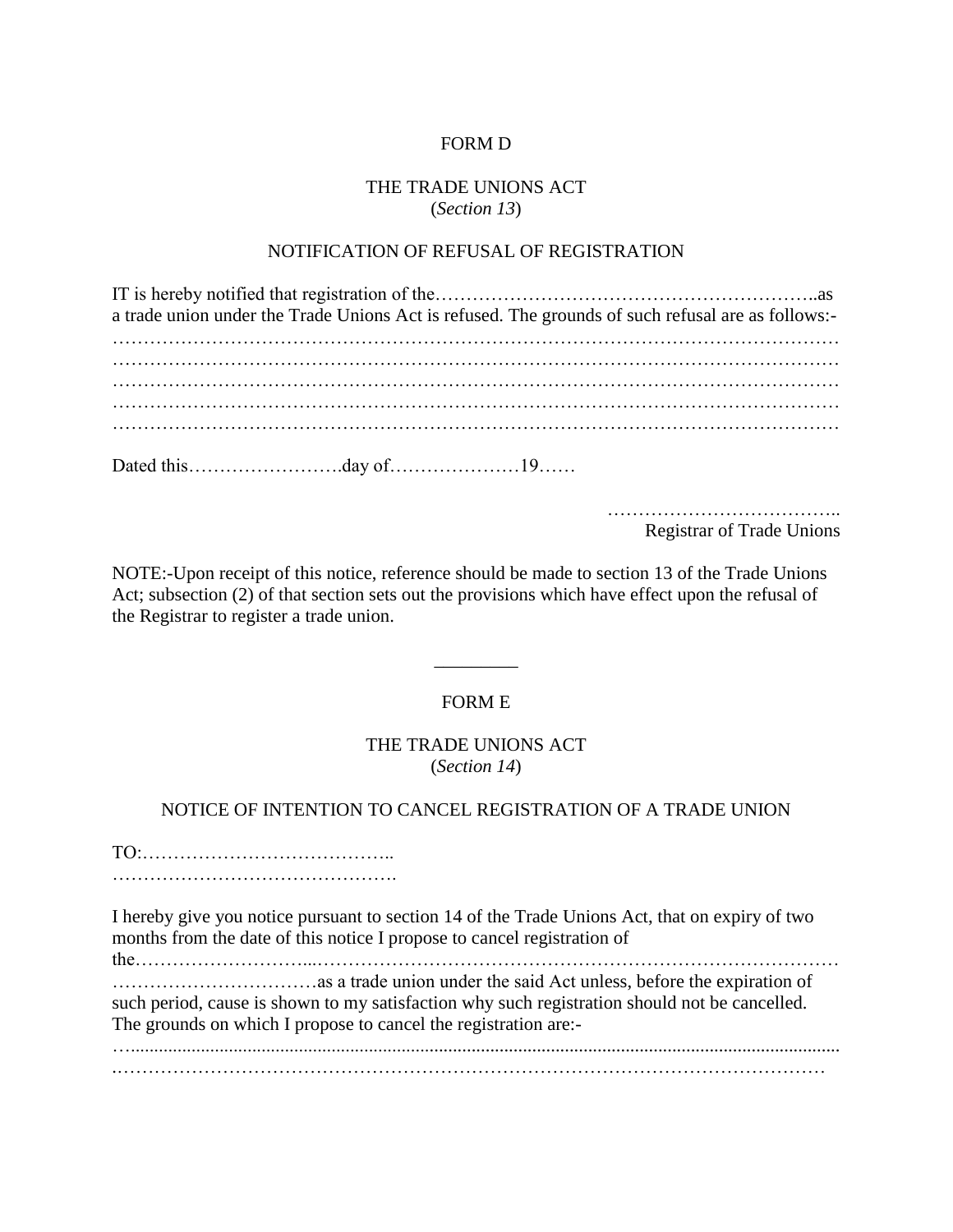Dated this………day of………..19…

……………………………….. Registrar of Trade Unions

# FORM F

\_\_\_\_\_\_\_\_\_

### THE TRADE UNIONS ACT (*Section 14*)

### ORDER OF CANCELLATION OF REGISTRATION

IT is hereby ordered that registration of the……………………………………………………as a trade union under the Trade Union Act, be and is this day cancelled. The grounds of such cancellation are as follows:- ……………………………………………………………………………………………………… ……………………………………………………………………………………………………… ……………………………………………………………………………………………………… Dated this ………………….day of…………….19…

> …………………………….. Registrar of Trade Unions

NOTE:- Upon service of this order, reference should be made to section 17 of the Trade Unions Act, which sets out the provisions which have effect upon cancellation of registration of a trade union.

# FORM G

\_\_\_\_\_\_\_\_\_\_\_

### THE TRADE UNIONS ACT (*Section 14*)

#### NOTICE OF INTENTION TO SUSPEND REGISTRATION OF A TRADE UNION

TO:………………………………………….. ………………………………………………

I hereby give you notice pursuant to section 14 of the Trade Unions Act, that on expiry of one month from the date of this notice I propose to suspend registration of the………………………..as a trade union under the said Act unless, before the expiration of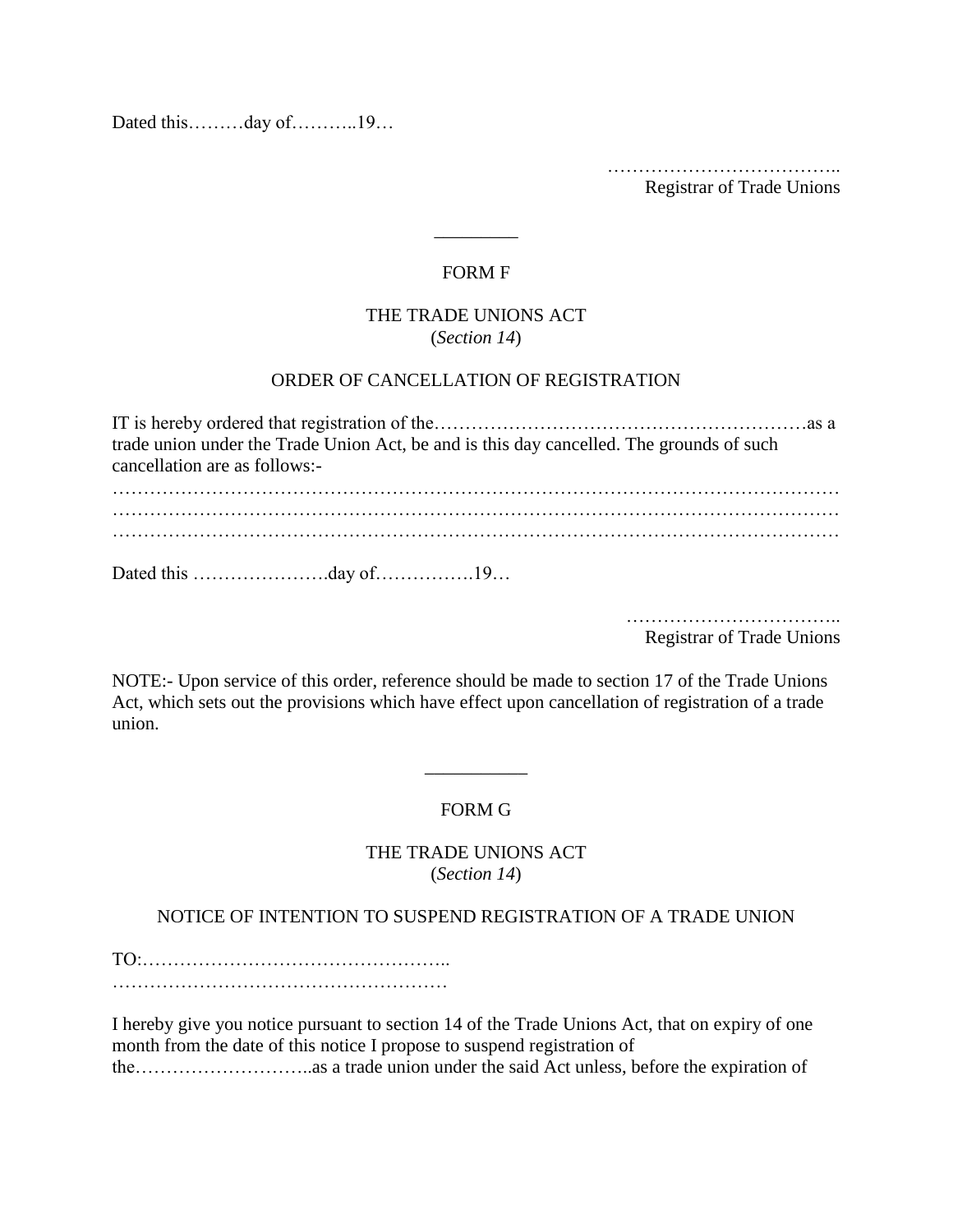such period, cause is shown to my satisfaction why such registration should not be suspended. The grounds on which I propose to suspend registration are:-

……………………………………………………………………………………………………… ……………………………………………………………………………………………………… ………………………………………………………………………………………………………

Dated this…………………day of……………19…

……………………………… Registrar of Trade Unions

### FORM H

\_\_\_\_\_\_\_\_\_

#### THE TRADE UNIONS ACT (*Section 14*)

#### ORDER OF SUSPENSION OF REGISTRATION

IT is hereby ordered that registration of the……………………………………………………as a trade union under the Trade Unions Act, be and is this day suspended. The grounds of such suspension are as follows:- ……………………………………………………………………………………………………… ……………………………………………………………………………………………………… ………………………………………………………………………………………………………

Dated this…………….day of…………..19…

…………………………… Registrar of Trade Unions

NOTE- Upon service of this order, reference should be made to sections 15 and 16 of the Trade Unions Act which set out the provisions which have effect upon suspension of registration of a trade union.

#### FORM I

\_\_\_\_\_\_\_\_\_\_\_

THE TRADE UNIONS ACT (*Section 32*)

### NOTICE OF CHANGE OF NAME

TO: THE REGISTRAR OF TRADE UNIONS,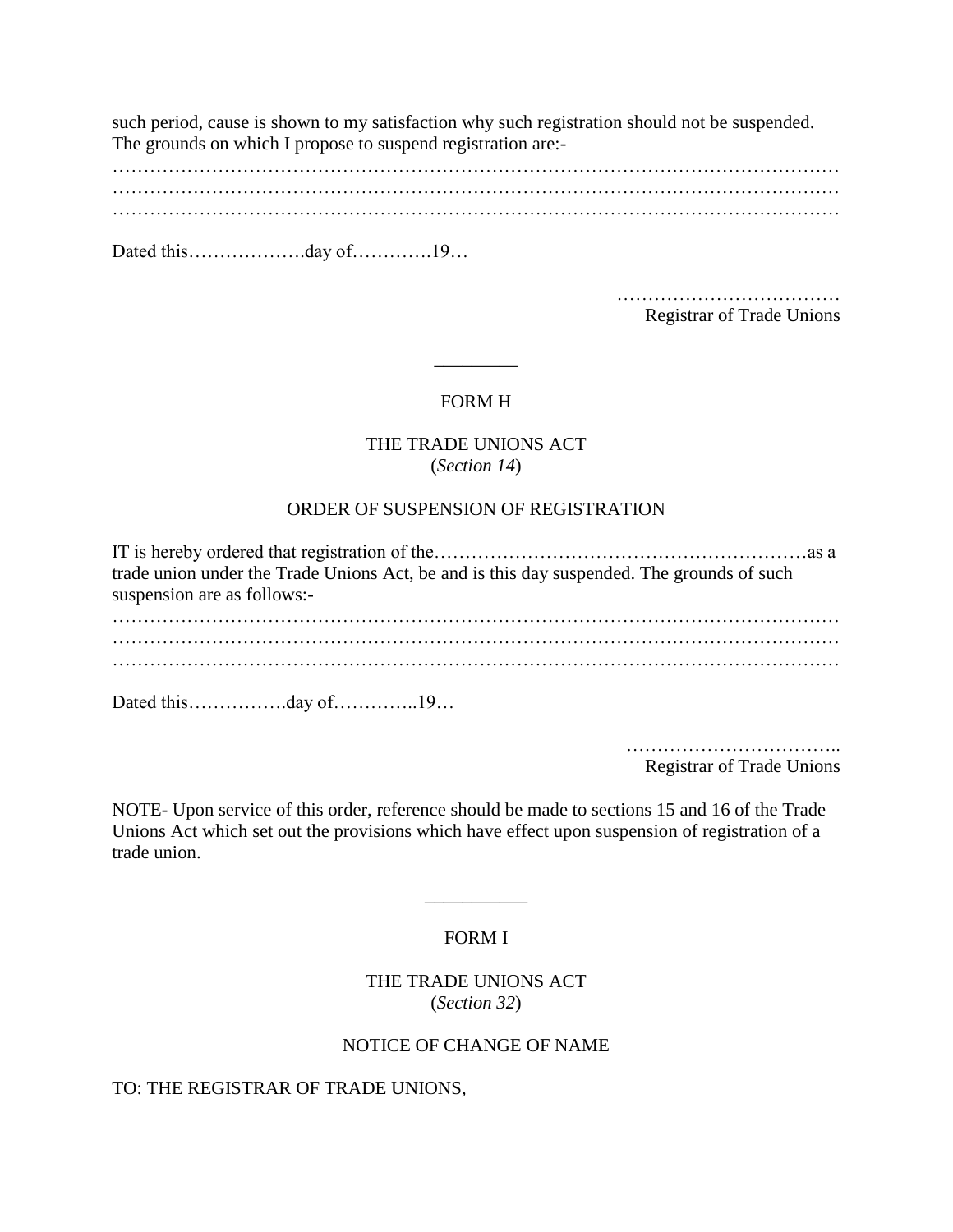#### HONIARA

1. We, the several persons whose names are subscribed below being the secretary and seven members of the trade union registered under the name of the……………………………………………………… hereby give you notice pursuant to section 32 of the Trade Unions Act, that it is proposed to change the name of the aforesaid trade union to the………………………………………………………………………………………………… ………………………………………………………………………………………………………

2. The proposed change of name has the consent of not less than two-thirds of the total number of voting members of the trade union, such consent having been obtained by ballot taken in accordance with the rules of the trade union on the…………………day of………..19…

Dated this……………day of…………19…

(Signed)…………………………………...Secretary

NOTE- *(a)* A trade union may not change its name without the consent of at least two-thirds of the total number of its voting members, and such consent must be obtained by ballot conducted in accordance with the rules of the union.

*(b)* This notice must be signed by the secretary and by seven members of the trade union and must be accompanied by the prescribed registration fee.

*(c)* The change of name will no have effect until registered by the Registrar.

# FORM J

 $\overline{\phantom{a}}$ 

### THE TRADE UNIONS ACT (*Sections 34*)

# NOTICE OF CHANGE OF SITUATION OF REGISTRATION OFFICER OR OF POSTAL ADDRESS

### TO: THE REGISTRAR OF TRADE UNIONS HONIARA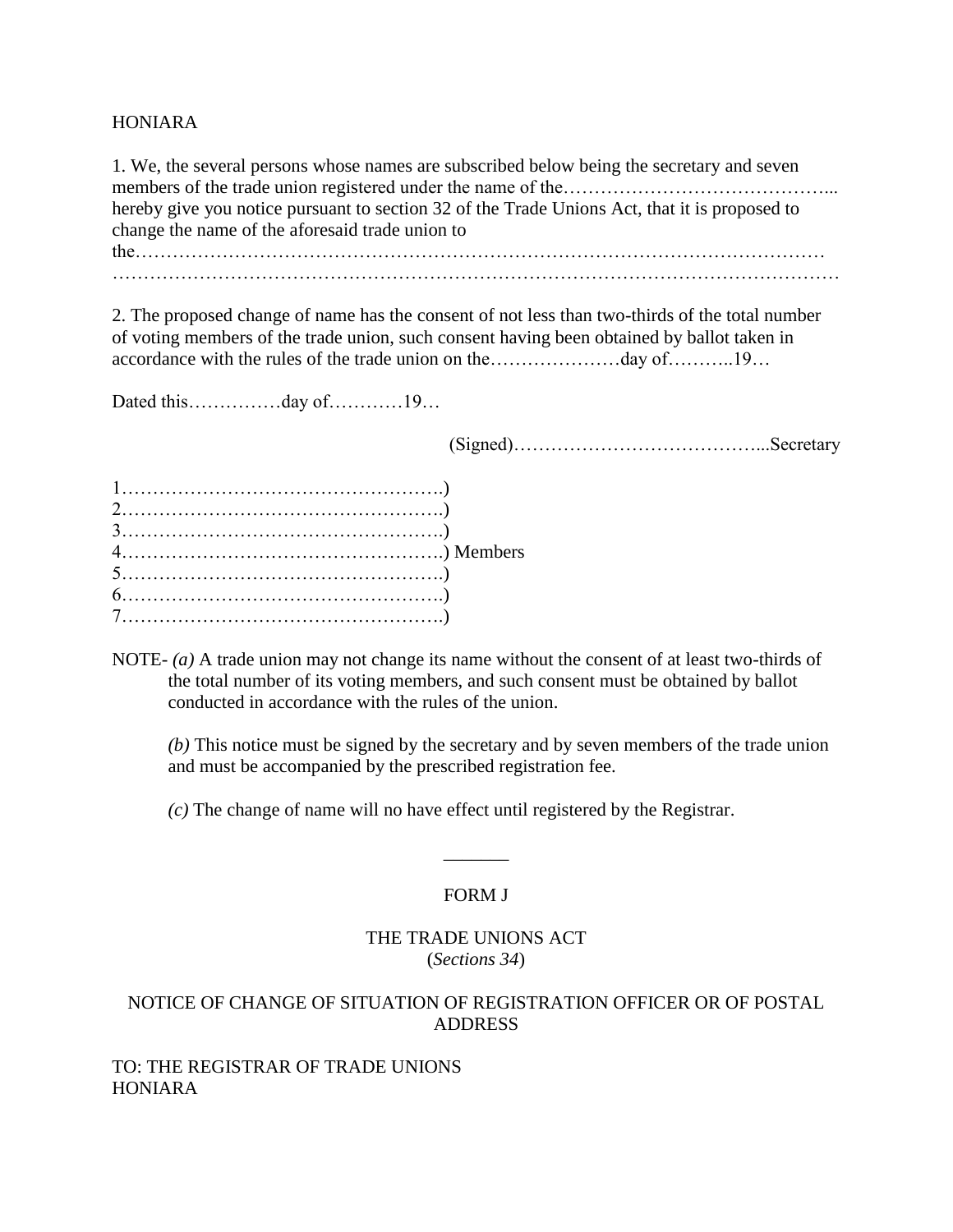| gives you notice that-                                                                                    |  |
|-----------------------------------------------------------------------------------------------------------|--|
| $\dot{\uparrow}$ (a) the situation of the registered office of the aforesaid trade union has been changed |  |
| $\dagger$ (b) the postal address of the aforesaid trade union has been changed from                       |  |
|                                                                                                           |  |
|                                                                                                           |  |

(Signed)…………………………………………

Secretary

\*Enter name of trade union †Delete if inapplicable

NOTE- *(a)* It is an offence under section 34 of the Trade Unions Act, for any trade union-

(i) to operate at any place to which its registered office may have been removed without having given notice of the change in the situation thereof to the Registrar; and

(ii) to fail to give notice of any change of the situation of its registered office or in its registered postal address.

*(b)* This notice should be signed by the secretary of the trade union.

# FORM K

\_\_\_\_\_\_\_\_\_

# THE TRADE UNIONS ACT (*Section 35*)

# THE TRADE UNIONS REGULATIONS (*Regulation 13*)

# NOTICE OF ALTERATION OF RULES

# TO: THE REGISTRAR OF TRADE UNIONS HONIARA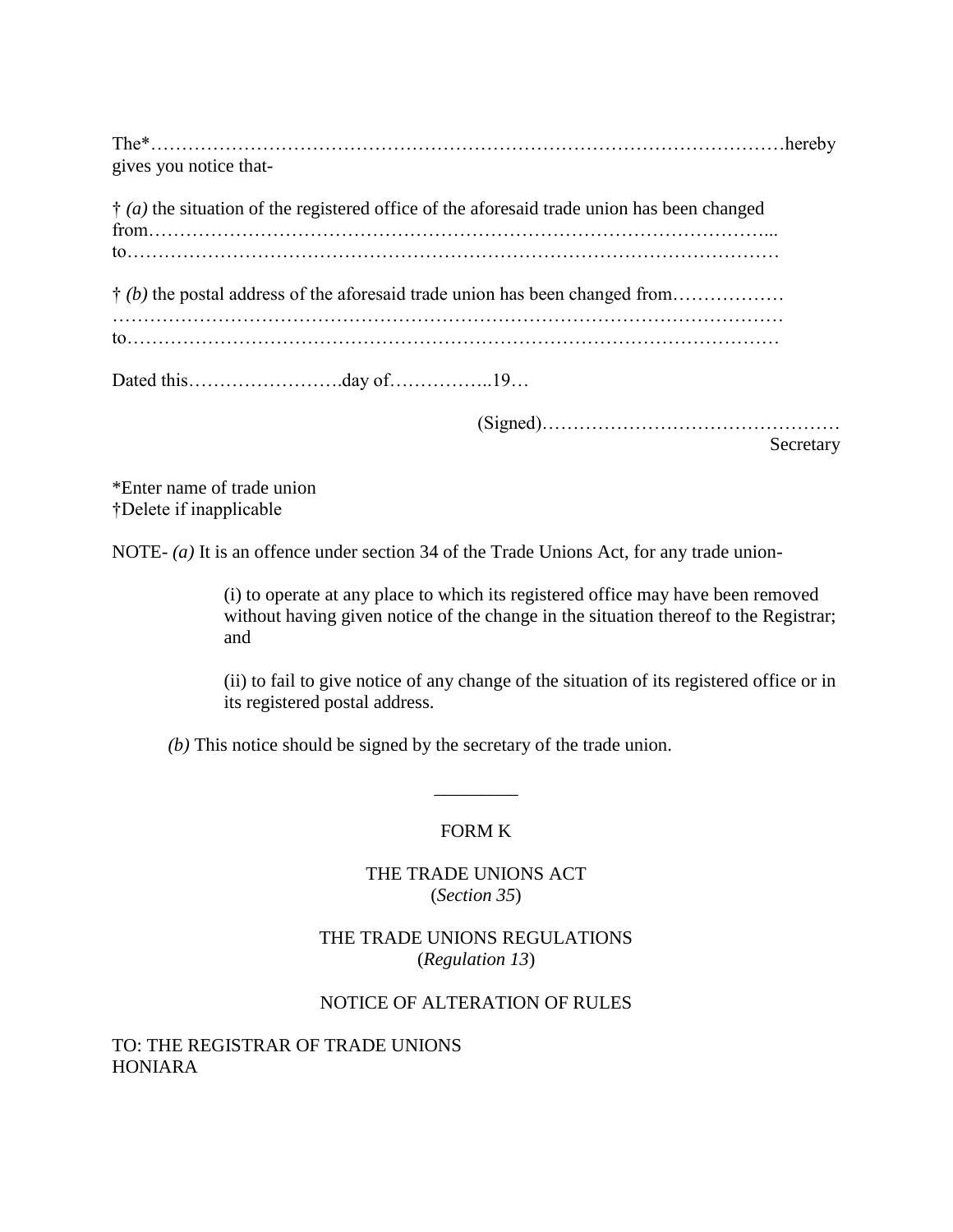1. I, the undersigned, being the secretary of the trade union registered under the name of the ……………………………………………………………………………………………………… hereby give you notice of alteration of the rules of the aforesaid trade union.

2. With this application are sent-

*(a)* a copy if the registered rules of the union, marked to show where and in what way they are altered;

*(b)* a copy, marked A, of the alteration(s), signed by me;

*(c)* a copy of the relevant extract from the minutes of the meeting at which the alteration(s) was/were made, certified as true by the chairman of that meeting.

3. I have been duly authorised by the trade union to give this notice on its behalf, such authorising consisting of a resolution passed at a general meeting of the trade union on the…………day of………..19…

Dated this……………day of…………19…

(Signed)…………………………………..

Secretary

### CERTIFICATE OF REGISTRY (For Official Use.)

It is hereby certified that the foregoing alteration(s) of the rules of the……………………………………………………………………………………………...has/ have this day been registered pursuant to section 35 of the Trade Unions Act.

Dated this…………………day of………….19…

(Signed)…………………………….. Registrar of Trade Unions

NOTE- *(a)* Four copies of this notice (with enclosures) must be sent to the Registrar within fourteen days of any alteration of rules or of the making of any new rule.

*(b)* This notice must be accompanied by the prescribed registration fee.

*(c)* Alterations in the rules of a trade union shall have effect from the date of registration thereof by the Registrar, unless some late date is specified in the rules.

FORM L

 $\overline{\phantom{a}}$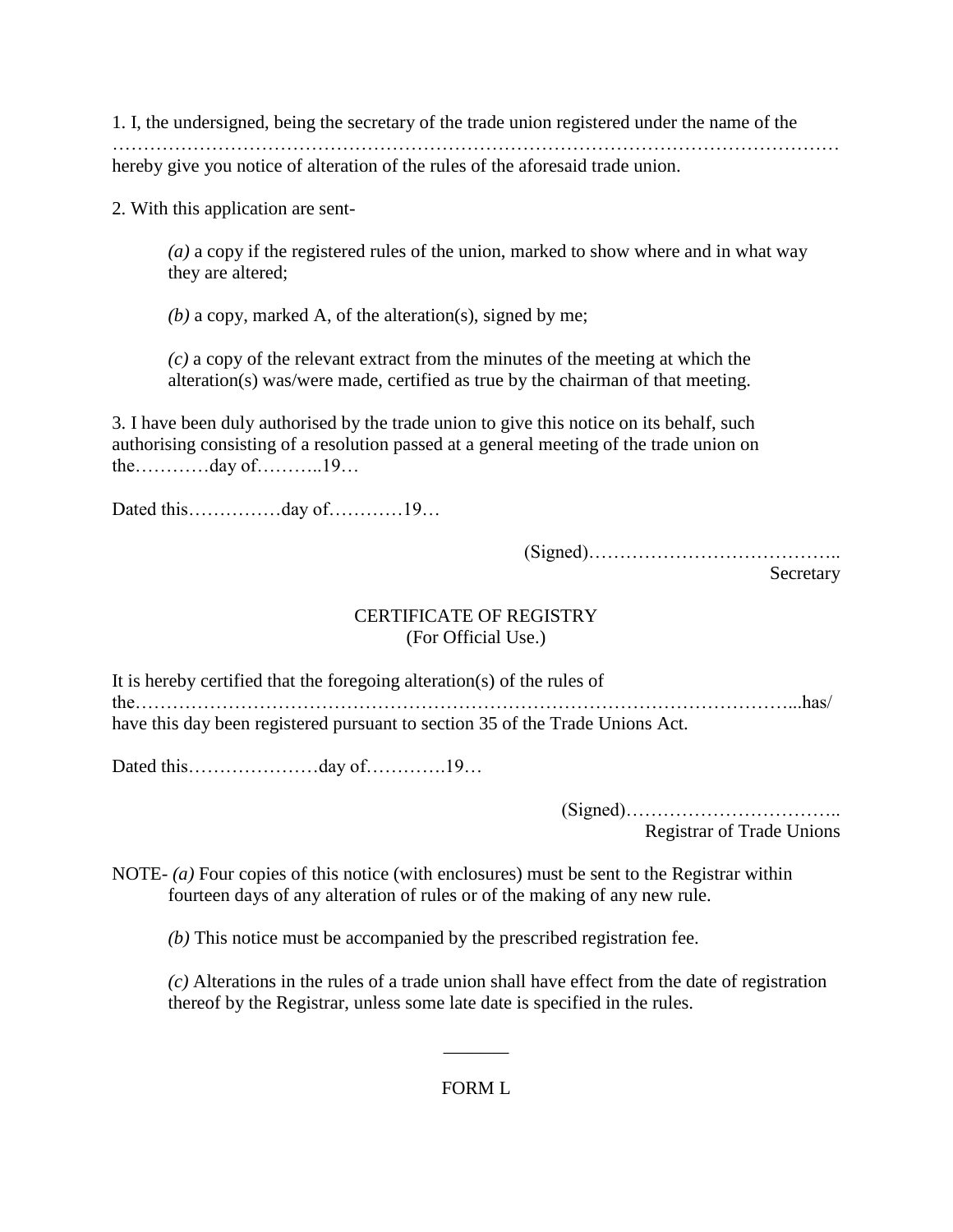### THE TRADE UNIONS ACT (*Section 37*)

### NOTICE OF CHANGE OF OFFICERS

# TO: THE REGISTRAR OF TRADE UNIONS HONIARA

The\*……………………………………………………………………………………….hereby gives you notice that the name/titles of the officers† of the aforesaid trade union which are specified in the first/second column hereunder have been altered to those specified in the third column, with effect from the date specified in he sixth column. It is hereby declared that the persons named in the third column are persons who are eligible to be officers of this union in accordance with section 29 of the Trade Unions Act and were elected or appointed in accordance with rule……………………………of the rules and constitution of this union at a meeting of the said union held on……………………day of…………………….19………at…………………… A copy of the relevant extract from the minutes of the meeting(s) is/are attached herewith.

\*Enter name of trade union

† "Officer" includes any member of the executive committee and any officer of a branch, but does not include an auditor.

| Title of | Name of  | Name and     | Age of new | Occupation | <b>Effective</b> date                  |
|----------|----------|--------------|------------|------------|----------------------------------------|
| Officer  | previous | title of new | holder     |            | of new holder $\vert$ of taking office |
|          | holder   | holder       |            |            |                                        |
|          |          |              |            |            | n                                      |
|          |          |              |            |            |                                        |
|          |          |              |            |            |                                        |
|          |          |              |            |            |                                        |
|          |          |              |            |            |                                        |

Dated this…………day of………19…

………………………………..

Secretary

NOTE - *(a)* Notice of all changes of officers must be sent to the Registrar within fourteen days after such change.

*(b)* This notice must be signed by the secretary of the trade union and must be accompanied by the prescribed registration fee.

FORM M

\_\_\_\_\_\_\_\_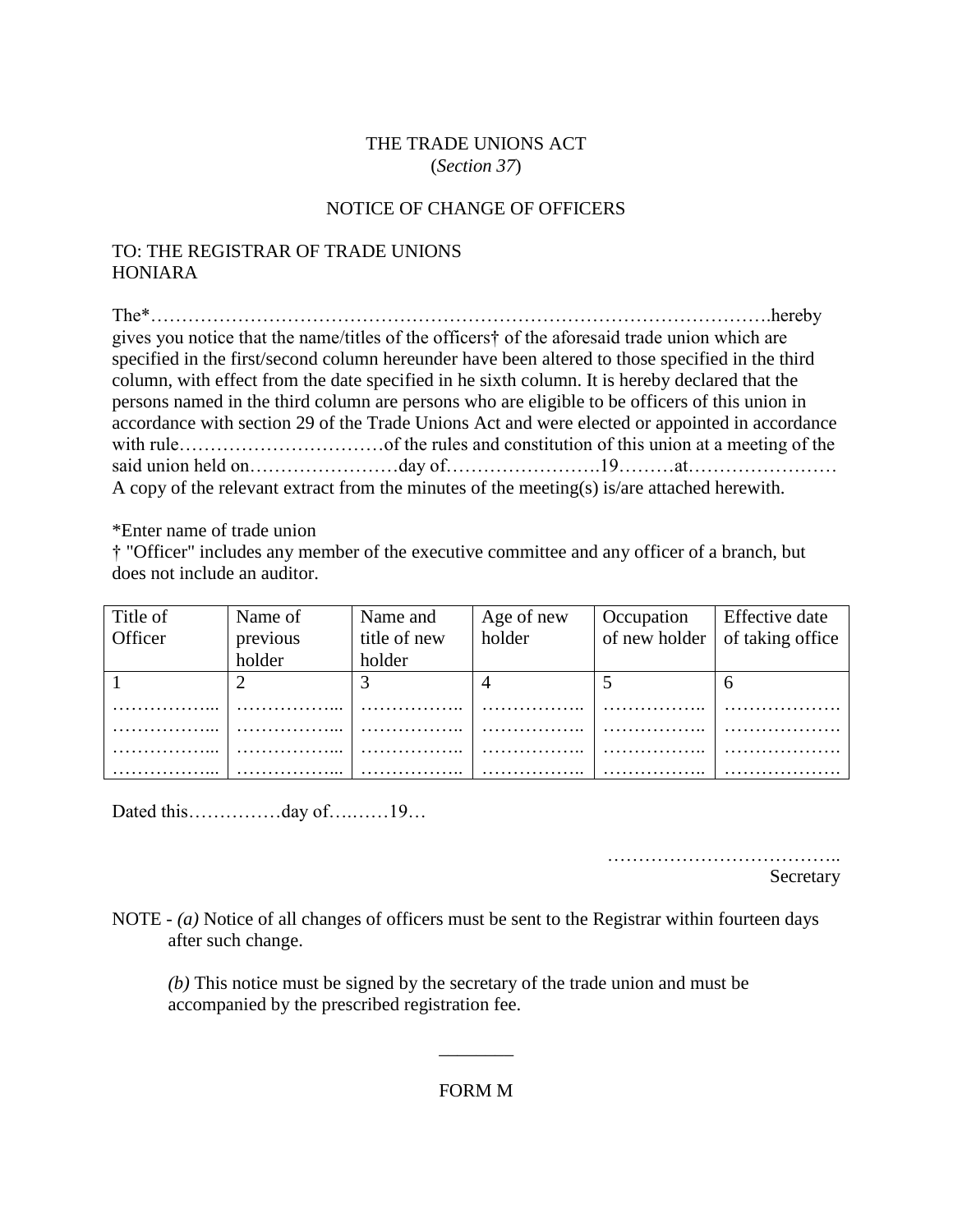### THE TRADE UNIONS ACT (*Section 43*)

### APPLICATION FOR CONSENT TO AMALGAMATION

### TO: THE REGISTRAR OF TRADE UNIONS, HONIARA

1. We, the several persons whose names are subscribed below being the secretaries and officers of the trade unions registered under the names of-

| hereby make application for your consent to the amalgamation of the aforesaid trade unions as |
|-----------------------------------------------------------------------------------------------|
|                                                                                               |

2. Each trade union which is a party to this amalgamation has taken a ballot among its voting members in the manner prescribed by the Trade Unions Regulations. Signed copies of the certificates of the results of the aforesaid ballots are attached hereto.

3. Four copies of the proposed rules of the trade union to be formed by the intended amalgamation are attached.

Dated this……………..day of……………...19……

| (Trade Union) | (Trade Union)  | (Trade Union) |
|---------------|----------------|---------------|
| Secretary     | .<br>Secretary | Secretary     |
| *Officer      | *Officer       | *Officer      |

\*State title of officer

NOTE - *(a)* The certificates referred to in paragraph 2 must be in the prescribed form- see Third Schedule to the Trade Unions Regulations. Under section 44 of the Trade Unions Act, the amalgamation cannot be proceeded with unless, in the case of each trade union, the votes of at least one-half of the members entitled to vote are cast and recorded at the ballot and, of the votes cast and recorded, those in favour of the proposal exceed by one-fifth or more the vote against the proposal.

*(b)* This notice must be signed by the secretary and one officer of each trade union which is party to the amalgamation.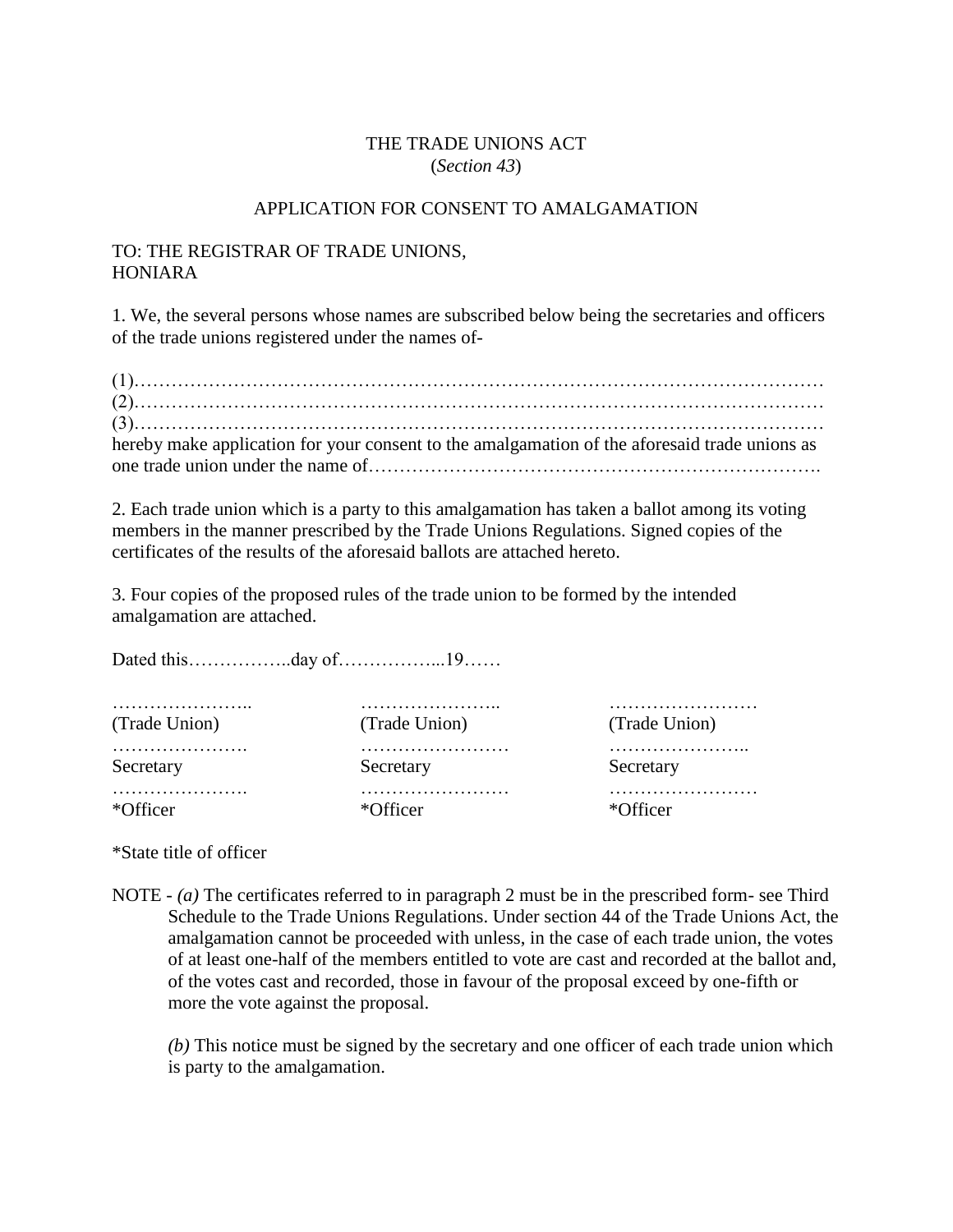*(c)* The amalgamation will not have effect until notice in writing of the consent if the Registrar to the amalgamation has been posted at the registered officer of each trade union which is party to the amalgamation and in every branch office thereof for a period of not less than fourteen days.

#### FORM N

\_\_\_\_\_\_\_\_\_\_

### THE TRADE UNIONS ACT (*Section 45*)

### NOTIFICATION OF REFUSAL OF CONSENT TO AMALGAMATION

It is hereby notified that consent to the amalgamation of the trade unions registered under the names of:-

…………………………………

Registrar of Trade Unions

NOTE- Upon receipt of this notice reference should be made to section 45(3) of the Trade Unions Act.

#### FORM O

\_\_\_\_\_\_\_\_\_\_\_

THE TRADE UNIONS ACT (*Sections 46*)

NOTIFICATION OF CONSENT TO AMALGAMATION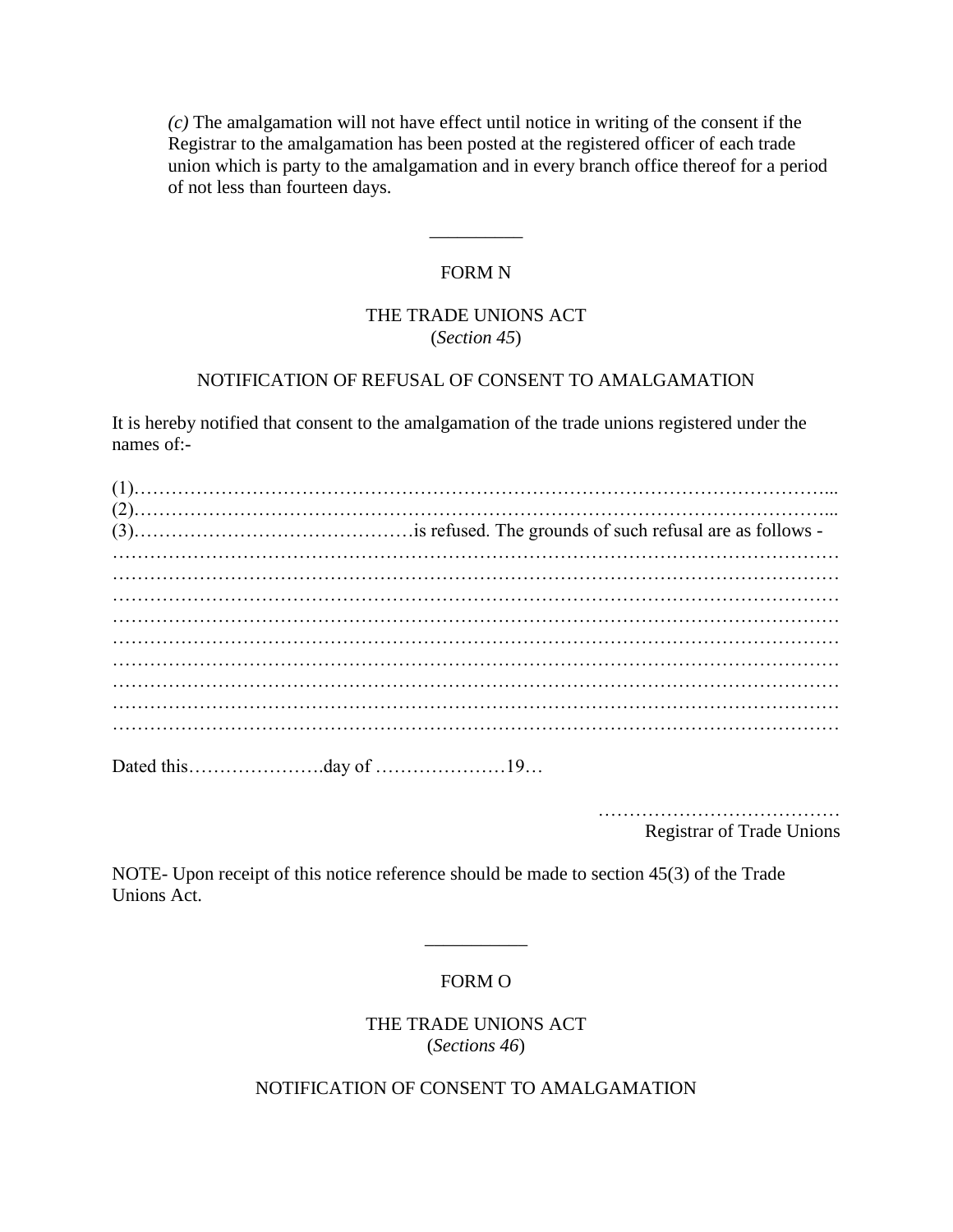It is hereby notified that consent to the amalgamation of the trade unions registered under the names of-

| is hereby given. |  |  |  |
|------------------|--|--|--|

Dated this………………………day of…………………19…

……………………………………….. Registrar of Trade Unions

# FORM P

\_\_\_\_\_\_\_\_\_

### THE TRADE UNIONS ACT (*Section 49*)

### NOTICE OF DISSOLUTION

#### TO: THE REGISTRAR OF TRADE UNIONS, HONIARA.

NOTICE is hereby given that the\*…………………………………………………………………. was dissolved in pursuance of the rules thereof on the…………………………………………………………………… day of……………………………19…

Dated this………………day of…………..19…

………………………………. Secretary

\*Enter name of trade union

Name and address to which registered copy is to be returned…………………………………………………………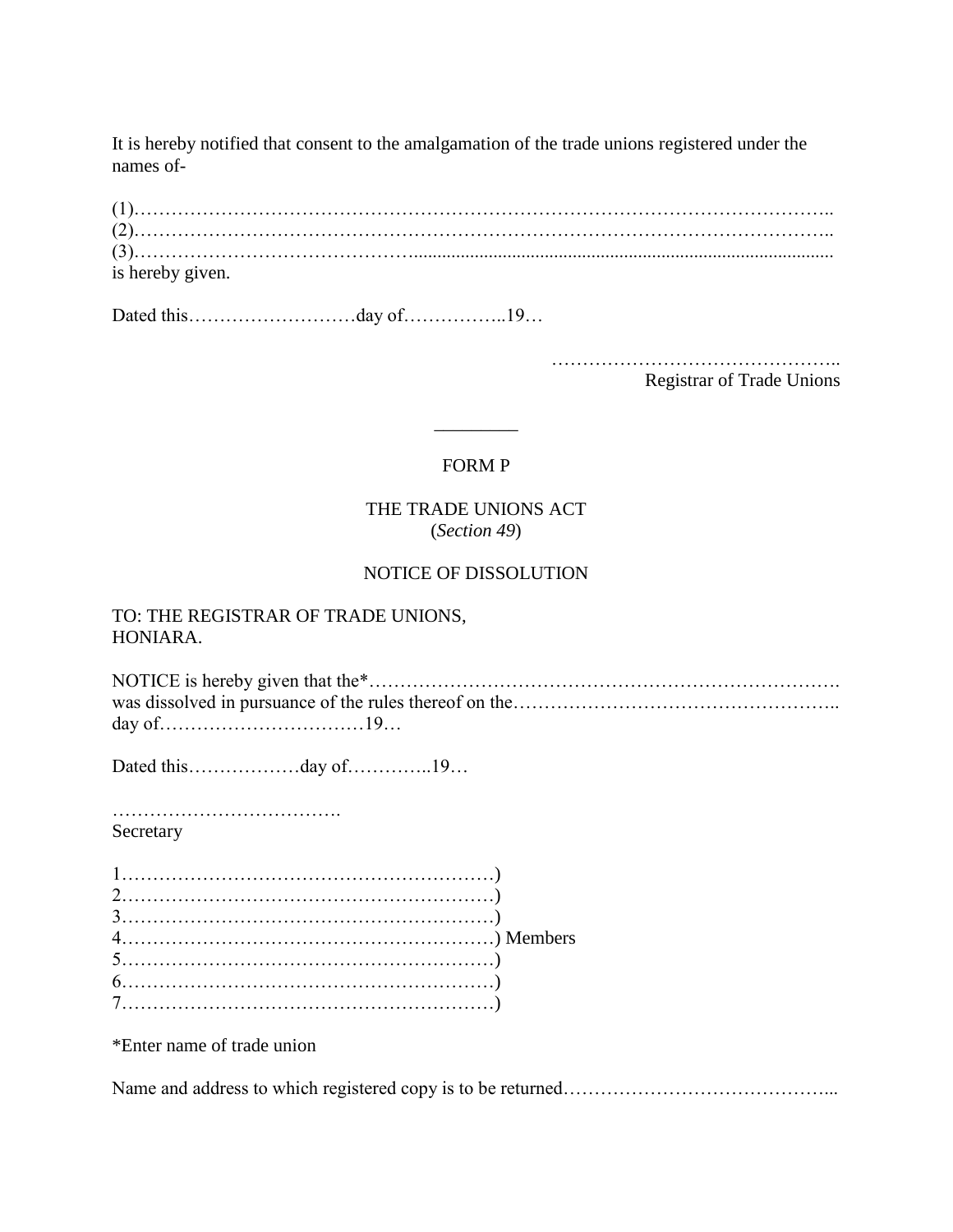# CERTIFICATE OF REGISTRY (For Official Use.)

It is hereby certified that the dissolution of the ….. has this day been registered pursuant to section 49 of the Trade Unions Act.

Dated this………………………..day of………………19…

………………………………… Registrar of Trade Unions

NOTE- *(a)* Four copies of this notice, signed by the secretary and by seven persons who were voting members of the trade union at the date of dissolution must be sent to the Registrar within fourteen days of the dissolution.

*(b)* The dissolution of a trade union has effect from the date of its registration by the Registrar.

# SECOND SCHEDULE

\_\_\_\_\_\_\_\_\_

# THE TRADE UNIONS ACT (*Section 54*)

### THE TRADE UNIONS REGULATIONS (*Regulation 7*)

#### ANNUAL RETURN

ANNUAL return of the\*…………………………………………………………………………… ……………………………………………………………………………………………………… for the year ended 31st December, 19…

#### PARTICULARS OF THE TRADE UNION

1. Situation of registered office…………………………………………………………………….. ……………………………………………………………………………………………………… 2. Postal address ……………………………………………………………………………………………………… 3. Has the trade union any branches? If so, state situation of, and number of members, in each branch……………………………………………………………………………………………….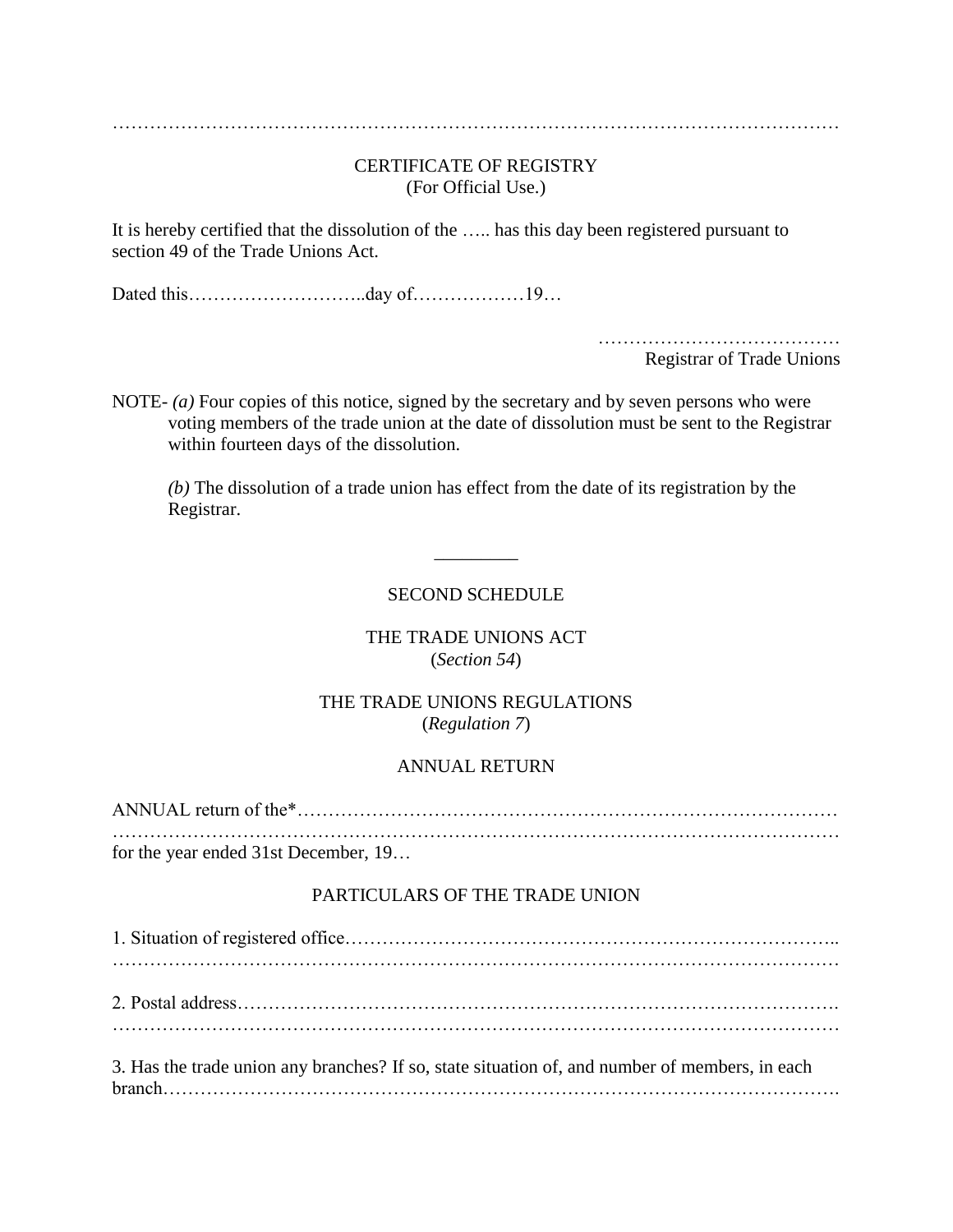4. In what trade or calling are the members of the union chiefly employed?

……………………………………………………………………………………………………… ……………………………………………………………………………………………………… ……………………………………………………………………………………………………… ………………………………………………………………………………………………………

5. Total number of voting members at 31st December, 19……

\*Enter name of trade union.

# PARTICULARS OF THE OFFICERS, EXECUTIVE COMMITTEE AND TRUSTEE OF THE TRADE UNION AS AT 31ST DECEMBER, 19………………………………………………..

| $\sim$ $\sim$<br>Title<br>rticer<br>ОT | 0.11<br>full<br>Name<br>1n | ∽<br>$\Delta$ Date of<br>ddress | ment |
|----------------------------------------|----------------------------|---------------------------------|------|
|                                        |                            |                                 |      |

It is hereby certified that none of the above-mentioned officers has been convicted of any crime involving fraud, dishonesty or extortion during the past five years.

INCOME AND EXPENDITURE ACCOUNT FOR THE YEAR ENDED 31ST DECEMBER, 19……………

| Income                            |                   | Expenditure                     |   |
|-----------------------------------|-------------------|---------------------------------|---|
|                                   | \$<br>$\mathbf c$ |                                 | с |
| (1) Members' Contributions        |                   | (1) Benefits paid to Members    |   |
| (including those of Branch)       |                   |                                 |   |
| Members):                         |                   | (2) Working Expenses            |   |
|                                   |                   | (a) Head Office                 |   |
| $(a)$ Subscriptions               |                   | (i) Salaries and wages          |   |
| $(b)$ Entrance Fees               |                   | (ii) Travelling                 |   |
| $(c)$ Other Contributions from    |                   |                                 |   |
| Members (to be specified)         |                   | $(b)$ Branches                  |   |
|                                   |                   | (i) Salaries and wages          |   |
|                                   |                   | (ii) Travelling                 |   |
|                                   |                   |                                 |   |
| (2) Bank Interest:                |                   | (3) Other Expenditure           |   |
| Miscellaneous Income (to be shown |                   | (to be specified):              |   |
| in detail):                       |                   |                                 |   |
|                                   |                   |                                 |   |
|                                   |                   |                                 |   |
|                                   |                   |                                 |   |
|                                   |                   | (4) Balance of General Funds at |   |
|                                   |                   |                                 |   |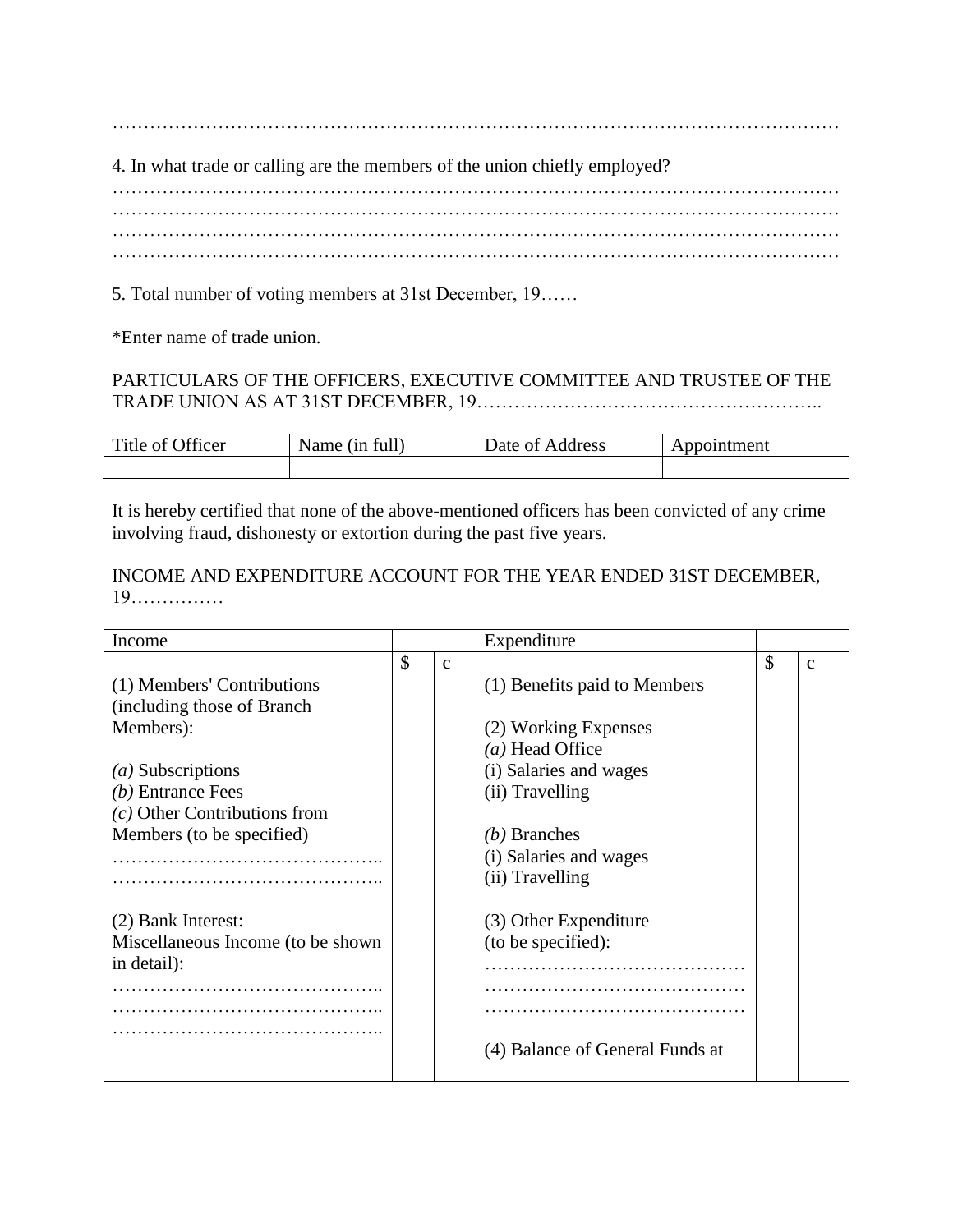| Total                                         |  | end of the Year |  |
|-----------------------------------------------|--|-----------------|--|
| Balance brought forward from<br>previous year |  | Total           |  |
| Total                                         |  |                 |  |

# BALANCE SHEET AS AT 31st DECEMBER, 19……………………….

| Liabilities                                 |                    | Assets                          |               |   |
|---------------------------------------------|--------------------|---------------------------------|---------------|---|
|                                             | \$<br>$\mathbf{C}$ |                                 | $\mathcal{S}$ | C |
| (1) Total amount of general funds           |                    | Cash in hands of Treasurer      |               |   |
| as shown above                              |                    | Cash in hands of Secretary      |               |   |
|                                             |                    | Cash in hands of Branch         |               |   |
| (2) Amount of any separate funds            |                    | <b>Officers or Collectors</b>   |               |   |
| maintained as follows:-                     |                    | Cash atBank                     |               |   |
| (Detailed of each separate fund to          |                    | Other Assets (to be specified): |               |   |
| be given):                                  |                    |                                 |               |   |
|                                             |                    |                                 |               |   |
|                                             |                    |                                 |               |   |
|                                             |                    |                                 |               |   |
| (3) Other Liabilities (to be<br>specified): |                    |                                 |               |   |
| Total.                                      |                    | Total.                          |               |   |
|                                             |                    |                                 |               |   |

We, the undersigned, hereby certify that the information contained in the Annual Return of the Union is true and correct and is in accordance with law.

#### AUDITOR'S REPORT

The undersigned, having had access to all books and accounts of the trade union (including its branches), and having examined the foregoing Annual Return and verified the same with the accounts and vouchers relating thereto, now sign the same as found to be correct, duly vouched, and in accordance with law.

| <b>Signature of First Auditor</b> |  |  |  |
|-----------------------------------|--|--|--|

……………………………… Signature of Second Auditor (if applicable)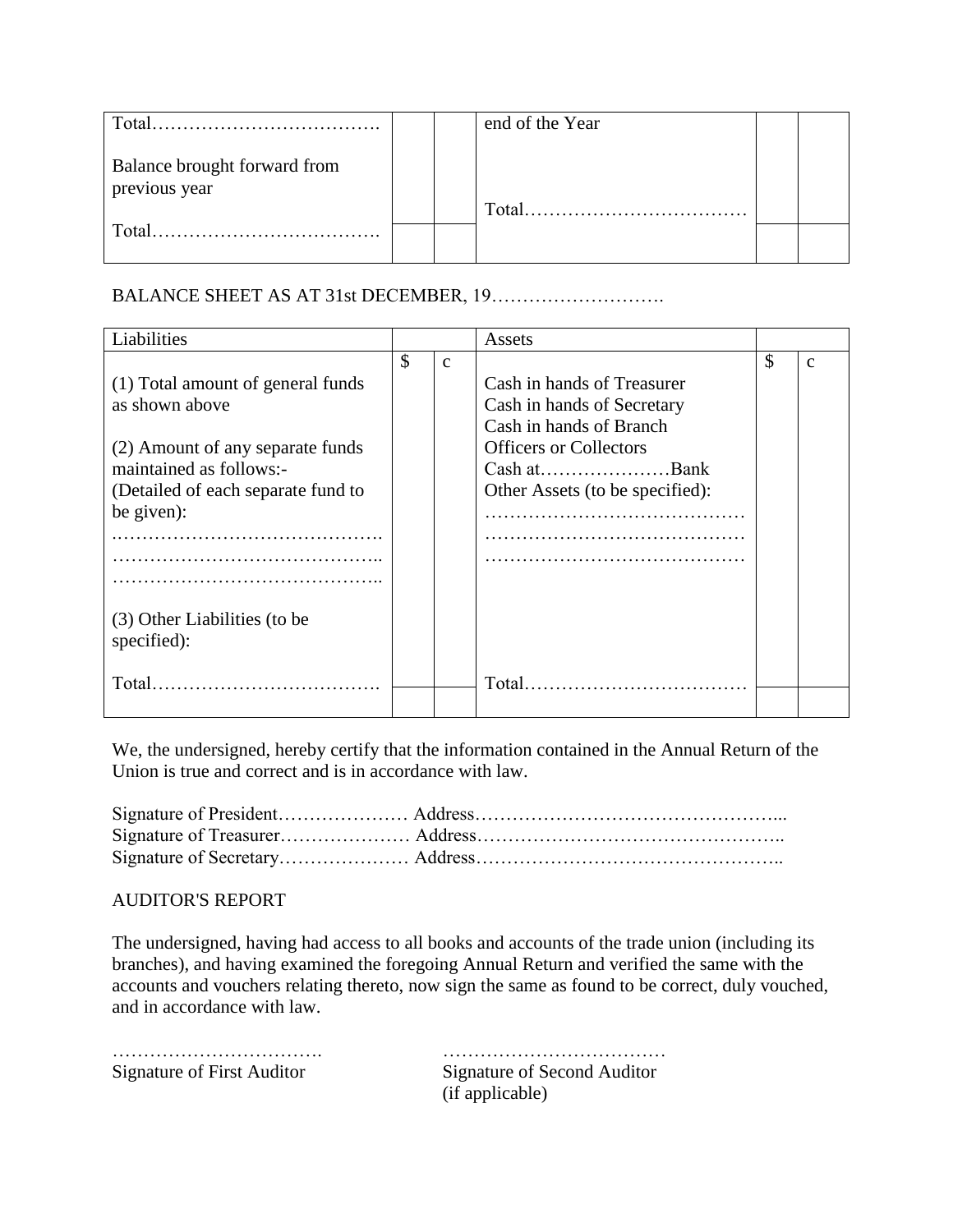| Calling or | Calling or |  |
|------------|------------|--|
|            |            |  |
|            |            |  |
|            |            |  |

### Secretary

# TO: THE REGISTRAR OF TRADE UNIONS, HONIARA

- NOTE *(a)* This return is required to be furnished to the Registrar by the Secretary of every registered trade union on or before the thirtieth day of April if the year immediately following that in respect of which the return is rendered.
	- *(b)* This return should be accompanied by-

(i) four copies (marked A) of the rules of the trade union in force at the end of the year;

(ii) four copies (marked B) of all alterations and amendments of rules and of all new rules, made during the year; and,

(iii) a list (marked C) of all changes of officers made during that year.

#### THIRD SCHEDULE

\_\_\_\_\_\_\_\_\_

THE TRADE UNIONS ACT (*Section 44*)

THE TRADE UNIONS REGULATIONS (*Regulations 10 and 11*)

### (i) FORM OF BALLOT PAPER

Record your vote by X in column 2.

Do not sign your name.

Serial No……………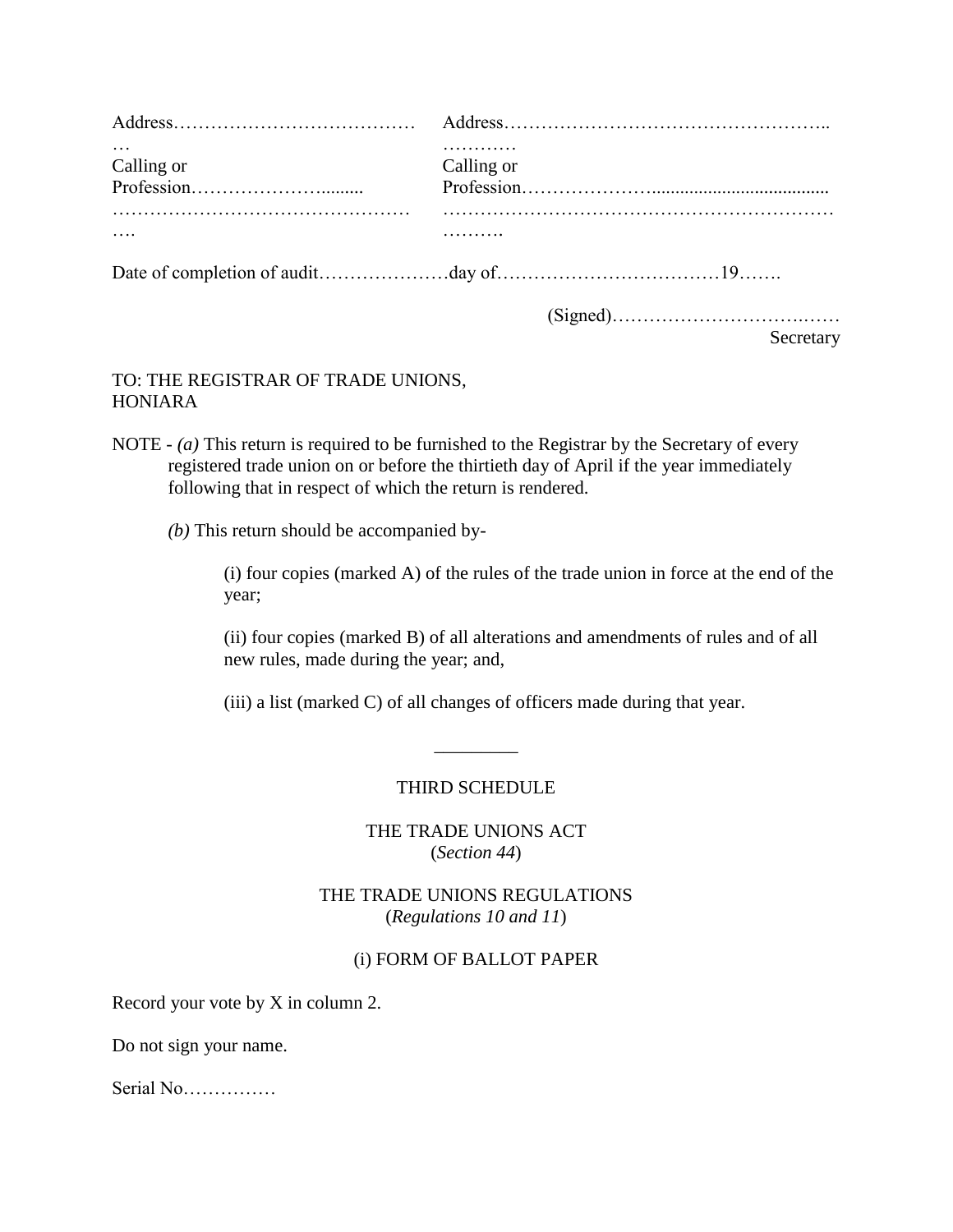| $Column_1$                  | Column 2 |
|-----------------------------|----------|
| For Amalgamation            |          |
| <b>Against Amalgamation</b> |          |

#### (ii) FORM OF CERTIFICATE OF RESULT OF BALLOT

Name of trade union………………………………………………………………………………... Situation and postal address of registered office…………………………………………………………………………………… ………………………………………………………………………………………………………

We, the undersigned, representing respectively the officers and members concerned of the above-named trade union, hereby certify that on the……………………………………………………………………………… day of………………..19… a ballot was duty taken in compliance with the requirements of the above-mentioned Regulations on the question of the amalgamation of the said trade union with the registered trade union(s) named hereunder-

| and that the result was-                         |
|--------------------------------------------------|
|                                                  |
|                                                  |
|                                                  |
| Number voting in favour of the amalgamation      |
|                                                  |
|                                                  |
| The total number of members entitled to vote was |
|                                                  |
|                                                  |
|                                                  |

Dated this………………day of……………….19……

NOTE. - A signed copy of this certificate must be posted in the registered office of the trade union and in every branch office thereof for a period of not less than one week. A further signed copy must be attached to the application for consent to amalgamation which is required to be sent to the Registrar under the provisions of section 43(1) of the Trade Unions Act.

#### FOURTH SCHEDULE

\_\_\_\_\_\_\_\_\_

*LN 158/1986*

THE TRADE UNIONS REGULATIONS (*Regulation 13*.)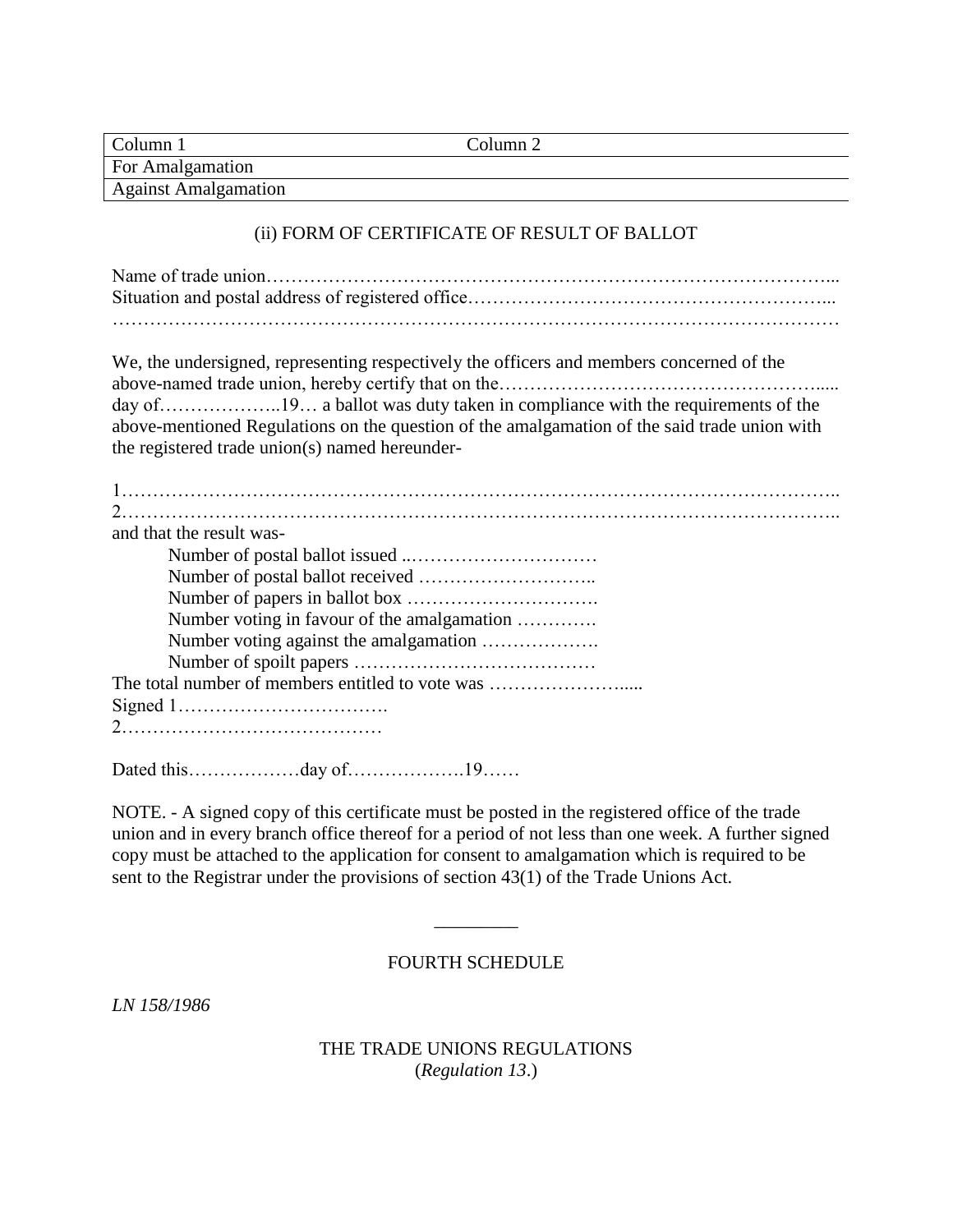#### **FEES**

| 1. The following fees shall be payable to the Registrar:-                                                                                                      | \$      |
|----------------------------------------------------------------------------------------------------------------------------------------------------------------|---------|
| $(a)$ on registration of a trade union                                                                                                                         | 100.00  |
| $(b)$ on registration of new rules or alteration of rules                                                                                                      | 25.00   |
| $(c)$ on registration of change of officers or of the titles of officers                                                                                       | 5.00    |
| $(d)$ on registration of change of name of a trade union                                                                                                       | 25.00   |
| (e) fro every copy of a certificate of registration or for a authentication not                                                                                | 5.00    |
| otherwise provided for                                                                                                                                         |         |
| ( <i>f</i> ) for any inspection under regulation $6(1)$ relating to any one trade union                                                                        | 5.00    |
| $(g)$ for a copy of, or extract from, any document available for inspection                                                                                    | 1.00    |
| under regulation $6(1)$ , per page                                                                                                                             |         |
| $(h)$ for certificate of any document or extract provided for above                                                                                            | 2.00    |
| 2. The sum payable to the secretary of a trade union under section $36(2)$ of<br>the Act for a copy of the constitution and rules of such trade union shall be | \$15.00 |

*LN 102/1968*

### **THE TRADE UNION'S (ACCOUNTS) REGULATIONS** (*Section 61*)

\_\_\_\_\_\_\_\_\_\_

[*16th August 1968*]

#### **Citation**

**1.** These Regulations may be cited as the Trade Unions (Accounts) Regulations.

#### **Interpretation**

**2.** In these Regulations, "treasurer" includes any person for the time being acting as a treasurer.

#### **Receipts to be issued by collectors**

**3.**-(1) Every person who collects or receives subscriptions, entrance fees, donations or other contributions for or on behalf of a trade union (such person being hereinafter referred to as a collector), shall issue to any person making payments to him, a receipt in Form 1 in the Schedule, such receipt being taken from a book of printed receipt forms, the forms being each in duplicate and numbered serially.

*Form I*

(2) The collector shall, when issuing a receipt, ensure that the particulars entered on the receipt form are legibly duplicated by carbon copy on the printed duplicate thereof, and shall preserve in the book the printed duplicate of every receipt issued.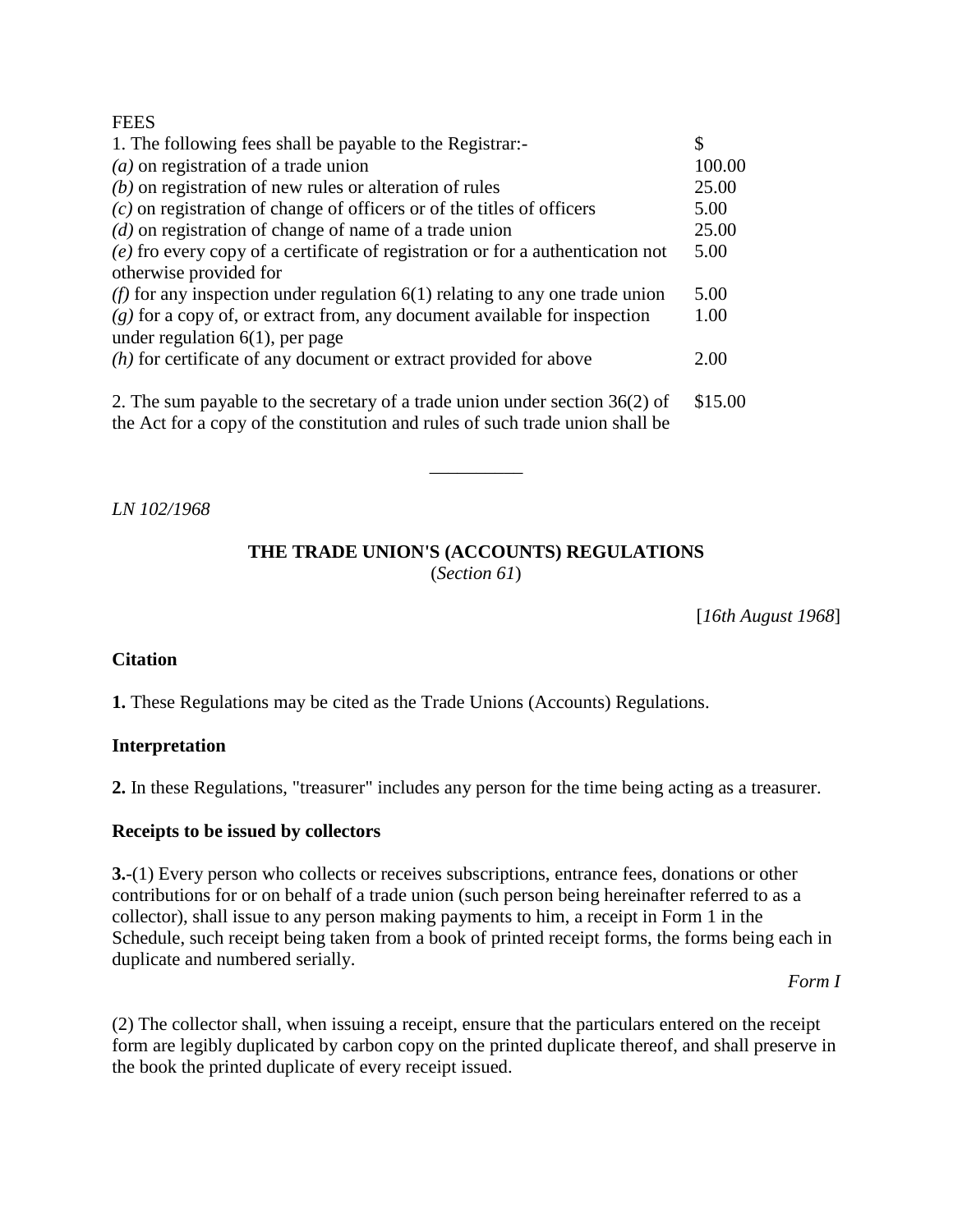(3) The collector (other than a treasurer) shall hand over or remit to the treasurer of his trade union, or of his branch of the trade union, at intervals of not more than twenty-one days, all moneys which he has collected on behalf of the trade union, together with all receipt books in his possession relating to such moneys.

(4) Every collector shall issue receipts from receipt books issued to him in proper sequence in accordance with their serial numbering.

(5) No collector shall issue a receipt from a fresh receipt book unless all receipts from receipt books already in use by him are completed.

(6) Any person collecting money for a trade union who contravenes or fails to comply with any of the provisions of this regulation shall be guilty of an offence.

# **Receipts to be issued to collectors by treasurers**

*Form 2*

**4.**-(1) The treasurer of every union or of a branch of a trade union shall, when receiving money from a collector, issue to him a receipt in Form 2 in the Schedule, such receipt being taken from a book of printed receipt forms, the forms being each in duplicate and numbered serially.

(2) The treasurer of every trade union or of a branch of a trade union shall, when issuing a receipt, ensure that the particulars entered on the receipt form are legibly duplicated by carbon copy on the printed duplicate thereof, and shall preserve in the book the printed duplicate of every receipt issued.

(3) No treasurer of a trade union or of a branch of a trade union shall issue a receipt from a fresh receipt book unless all receipts from receipt books already in use are completed.

(4) Every treasurer of a trade union or of a branch of a trade union shall issue receipts and receipt books in proper sequence in accordance with their serial numbering.

(5) Every treasurer of a trade union or of a branch of a trade union shall ensure that each collector accounts to such treasurer for all receipt books issued to such collector at the time when the collector accounts for the money collected by him.

(6) When the necessary information has been received from the collector's receipt book or books, as the case may be, the treasurer may return to the collector for further use such receipt book or books as have not been completed.

(7) Any treasurer of a trade union or of a branch of a trade union who contravenes or fails to comply with any of the provisions of this regulation shall be guilty of an offence.

# **Record of receipt books to be kept**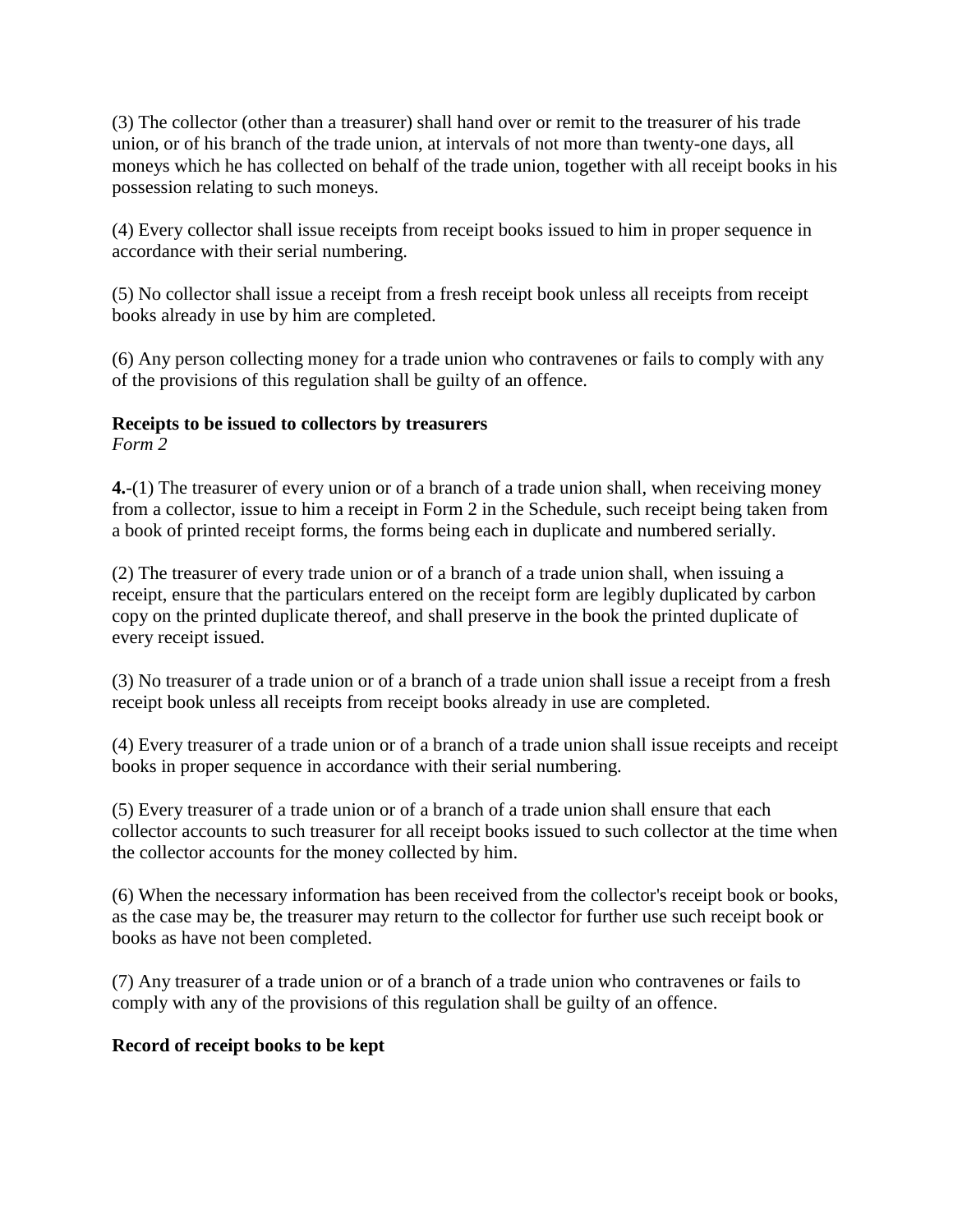**5.**-(1) The treasurer of every trade union shall be responsible for the issue of all receipt books, whether to treasurers of branches or to collectors, and the treasurer of a branch of a trade union shall be responsible for the issue to collectors of all receipt books which he receives from the treasurer of the trade union.

(2) The treasurer of every trade union or branch of a trade union shall keep a record of all receipt books which he issues, and shall record the name of the person to whom each book has been issued, the serial numbers of the receipts therein, the date when he issued it and the date when the duplicates of the receipts were returned to him, and when he has issued books or receipts to any person (other than the treasurer of a branch), he shall not issue any further books to such person until the duplicates of the first-mentioned books have been returned to him.

(3) Any treasurer of a trade union or a branch of a trade union who contravenes or fails to comply with any of the provisions of paragraph (2) shall be guilty of an offence.

### **Payment vouchers to be made out**

*Form 3*

**6.**-(1) No person shall make a payment out of trade union funds unless he shall have first made out a payment voucher in Form 3 in the Schedule and-

*(a)* obtained the signature thereto by the person empowered to authorise such a payment;

*(b)* signed it;

*(c)* obtained the signature of the payee (excepting when payment is made by direct bank deposit); and

*(d)* where the payment is for travelling expenses, recorded therein -

- (i) the name of the person travelling;
- (ii) the places from which and to which the person has travelled;
- (iii) the mode of transport; and
- (iv) the reason for the journey and the date thereof.

(2) Any person who contravenes or fails to comply with the provisions of this regulation shall be guilty of an offence.

#### **Cash book and branch analysis cash book to be kept by treasurer** *Form 4*

**7.** - (1) The treasurer of every trade union shall keep a cash book as indicated in Form 4 in the Schedule and shall record therein all moneys received and all moneys paid by the trade union,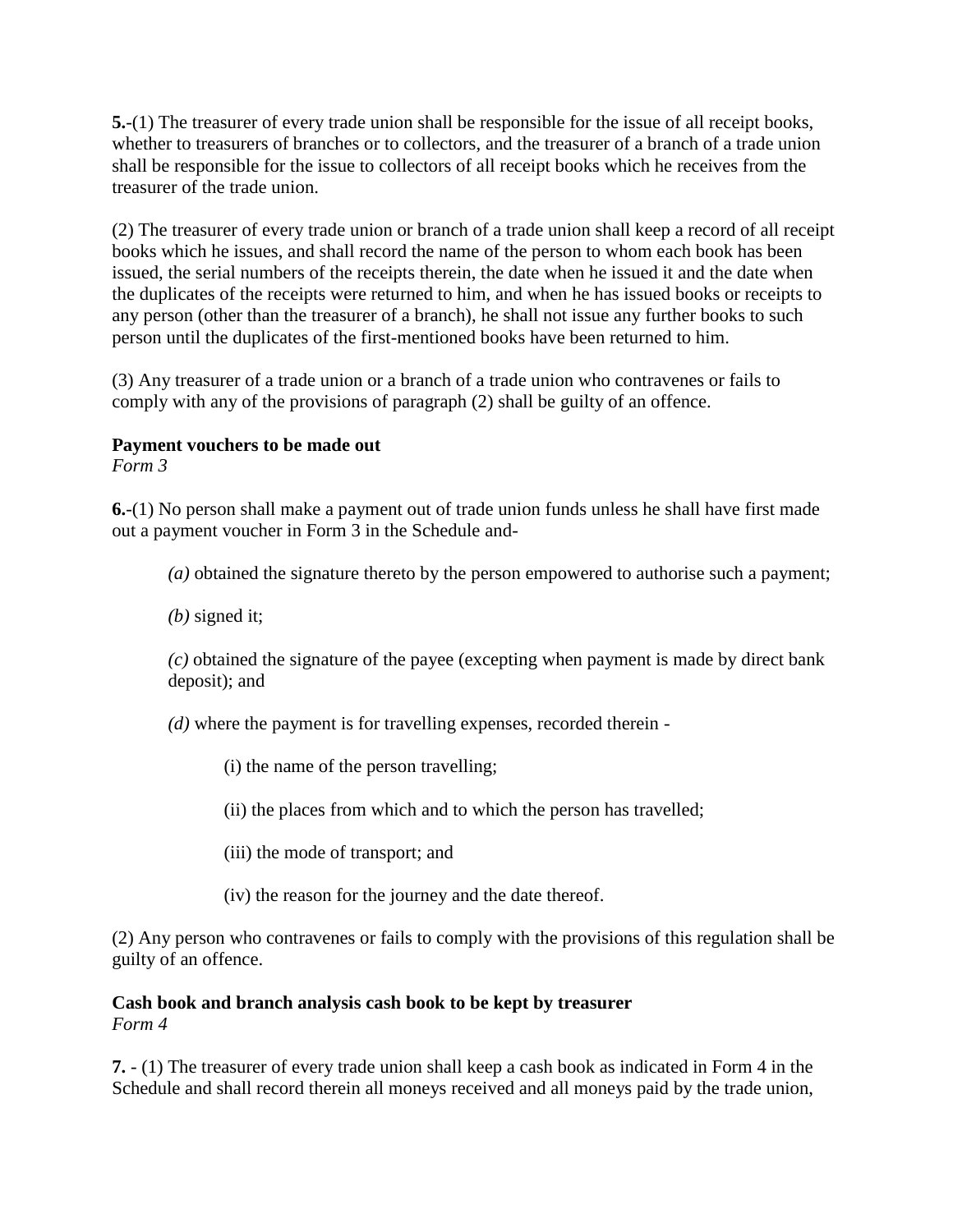including receipts from and payments to branches, in the appropriate columns according to the nature of the receipts and payments and according to whether the moneys are received or paid in cash or are received into or paid out of a bank account or other deposit or savings account of the trade union.

(2) Every such treasurer shall also keep in respect of every branch of the trade union a branch analysis cash book as indicated in Form 5 in the Schedule and shall record therein an analysis of all moneys received and all moneys paid by every such branch, according to the copies of the cash book sheets received from branch treasurers under regulation 8, and the receipts and payments shall be entered in the appropriate columns as prescribed by paragraph (1). Form 5

(3) Any treasurer of a trade union who contravenes or fails to comply with any of the provisions of this regulation shall be guilty of an offence.

# **Branch cash book**

*Form 6*

**8.**-(1) The treasurer of every branch of a trade union shall keep a cash book in Form 6 in Schedule with the pages thereof numbered serially and shall record therein all moneys received and all money paid by the branch, including receipts from and payments to the trade union headquarters, in the appropriate columns as prescribed by regulation 7 (1).

(2) The treasurer of every branch of a trade union shall balance such cash book at the end of every month and shall forward to the treasurer of the trade union within seven days after the end of the month a copy of every page of the cash book which relates to that month and particulars of the balances.

(3) Any treasurer of a branch of a trade union who contravenes or fails to comply with any of the provisions of this regulation shall be guilty of an offence.

# **Special funds**

**9.**-(1) The treasurer of every trade union or branch of a trade union shall maintain in the trade union's accounts separate records of any contributions or donations which are collected or received for a specific purpose and, subject to any resolution of the members of the trade union authorising the use thereof for any other purpose, the treasurer shall not disburse any such contributions or donations other than for the specific purpose for which they were collected or donated.

(2) Any treasurer of a trade union or of a branch of a trade union who contravenes or fails to comply with the provisions of this regulation shall be guilty of an offence.

# **Preservation of documents**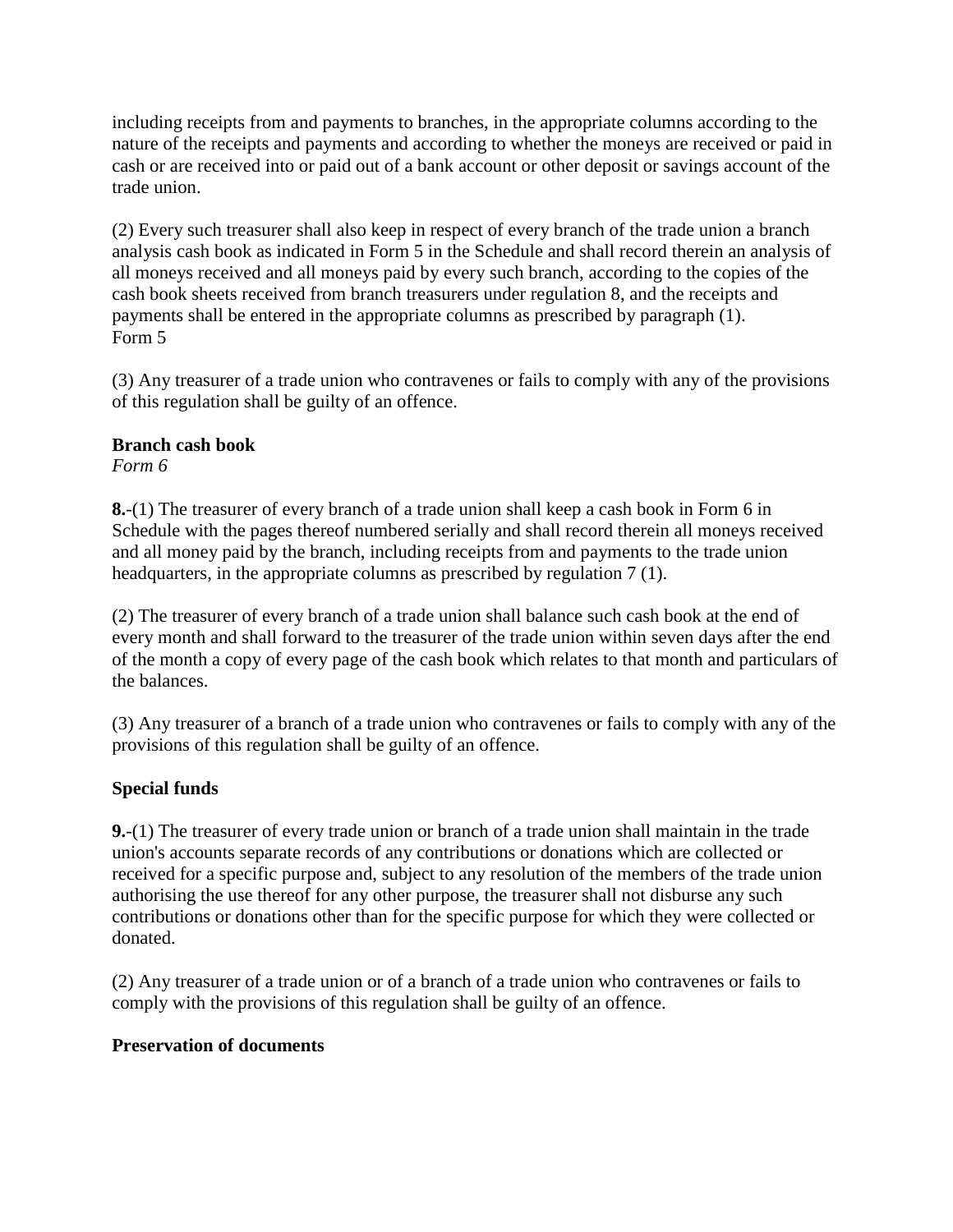**10.** - (1) The treasurer of every trade union or of a branch of a trade union shall preserve all the books of account and documents which it keeps or makes under the provisions of these Regulations and all books of duplicate receipts and other supporting documents for a period of at least three years after the end of the trade union's financial year to which they relate and shall take all such precautions as are reasonably necessary for their safe custody.

(2) Any treasurer of a trade union or of a branch of a trade union who contravenes the provisions of this regulation shall be guilty of an offence.

# **Bank account to be kept**

**11.**-(1) The treasurer of every trade union or of a branch of a trade union shall cause a bank account to be opened and maintained in the name of the trade union or branch thereof, as the case may be, and whenever he receives any money belonging to the trade union or branch thereof he shall within seven days of such receipt pay it into the bank account.

(2) The provisions of paragraph (1) shall not apply to the treasurer of a branch of a trade union who is permitted by the rules of the trade union to retain in cash a sum not exceeding twenty dollars.

(3) Any treasurer of a trade union or of a branch of a trade union who contravenes or fails to comply with the provisions of paragraph (1) shall be guilty of an offence.

# **Registrar's power to exempt**

**12.**-(1) The Registrar may, in his discretion and upon application being made to him in that behalf by any trade union, grant permission in writing to such trade union to keep its accounts and records in a form or according to a system other than that prescribed in the Schedule if he is of the opinion that the form or system adopted by such trade union is adequate and satisfactory in all the circumstances.

(2) The Registrar may at any time cancel permission granted under paragraph (1) if he is of the opinion that the accounts and records of the trade union to which such permission was granted have not been adequately or satisfactorily kept.

# **Penalty**

**13.** Any person who is guilty of an offence against these Regulations shall be liable to a fine of fifty dollars or to imprisonment for two months or to both such fine and imprisonment.

# **SCHEDULE**

\_\_\_\_\_\_\_\_

FORM 1 (*Regulation 3(1)*)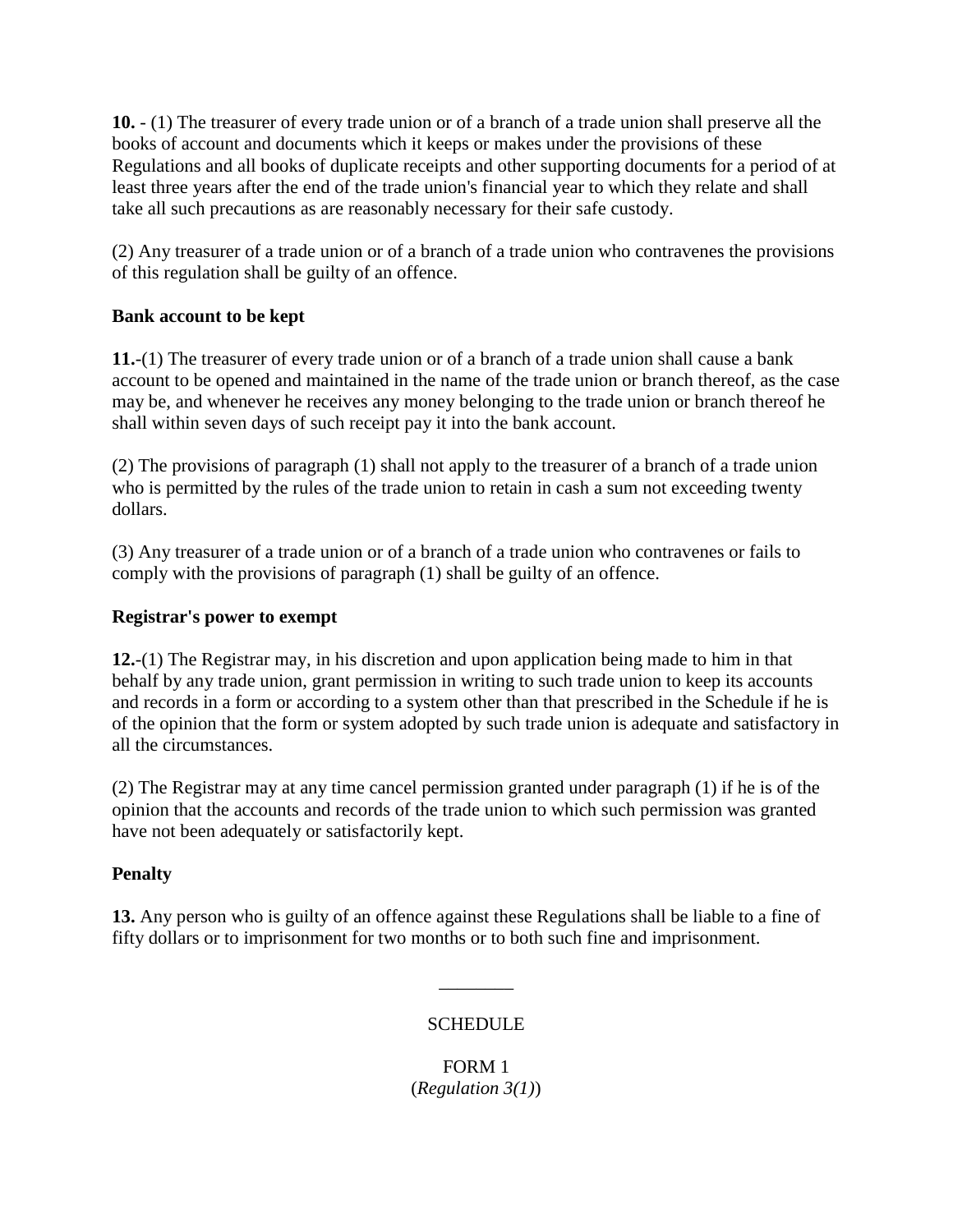# NAME OF TRADE UNION\* RECEIPT

| Binding:-                   | Received from:        | *Serial No:            |              |
|-----------------------------|-----------------------|------------------------|--------------|
| Collector's<br>Receipt Book | Amount (in words):    | Date:<br>Membership No |              |
|                             |                       |                        | $\mathbf{c}$ |
|                             | $Total$               |                        |              |
|                             | Collector's Signature |                        |              |
|                             |                       |                        |              |

\*To be inserted by printer

# FORM 2 (*Regulation 4(1)*)

 $\overline{\phantom{a}}$   $\overline{\phantom{a}}$ 

 $\frac{1}{\sqrt{2}}$  ,  $\frac{1}{\sqrt{2}}$  ,  $\frac{1}{\sqrt{2}}$  ,  $\frac{1}{\sqrt{2}}$  ,  $\frac{1}{\sqrt{2}}$  ,  $\frac{1}{\sqrt{2}}$ 

# NAME OF TRADE UNION\* RECEIPT

| Binding:-   |                                 |                       |  |
|-------------|---------------------------------|-----------------------|--|
| Treasurer'  |                                 |                       |  |
| s Receipt   |                                 |                       |  |
| <b>Book</b> |                                 |                       |  |
|             | Collector's receipt serial      |                       |  |
|             | numbers to which amount refers: |                       |  |
|             |                                 |                       |  |
|             | Tre                             |                       |  |
|             |                                 |                       |  |
|             |                                 | $Total$               |  |
|             |                                 | Treasurer's signature |  |

\*To be inserted by printer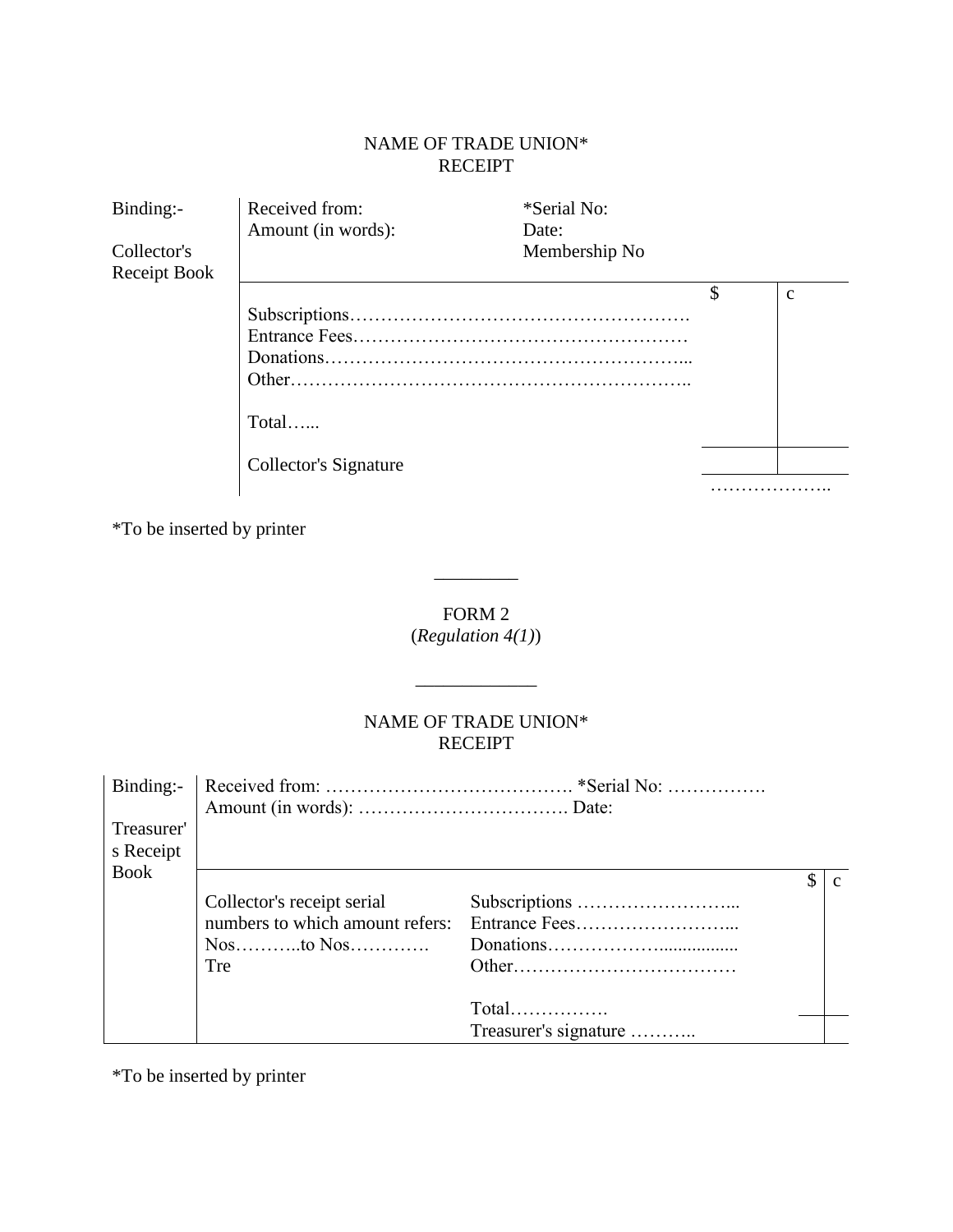# FORM 3

 $\overline{\phantom{a}}$ 

(*Regulation 6(1)*)

\_\_\_\_\_\_\_\_\_

Margin

# NAME OF TRADE UNION\* PAYMENT VOUCHER

\*Serial No: Date:

# PARTICULARS

Amount  $\sqrt{c}$ 

Amount in words:

Authorised by…………….Pay by……................... Receipt…………………… President/Chairman/ Treasurer (where applicable) Secretary

\*To be inserted by printer

FORM 4 (*Regulation 7 (1)*)

\_\_\_\_\_\_\_\_\_\_

# HEAD OFFICE CASH BOOK

\_\_\_\_\_\_\_\_

| Dr. Cash Received |          |               |          |               | Cr. Cash Book |  |  |       |             |      |      |                |                  |                              |        |             |
|-------------------|----------|---------------|----------|---------------|---------------|--|--|-------|-------------|------|------|----------------|------------------|------------------------------|--------|-------------|
| Date              | Received |               |          |               |               |  |  | Total | Total       | Date | Paid |                |                  |                              |        |             |
|                   | from     |               |          |               |               |  |  | Cash  | <b>Bank</b> |      | to   |                |                  |                              |        |             |
|                   |          |               | s<br>تە  |               |               |  |  | \$C   | \$C         |      |      |                | 51               | J                            |        |             |
|                   |          | $\frac{1}{2}$ | 丘        | Subscriptions |               |  |  |       |             |      |      | $\overline{S}$ | S                | ā                            |        |             |
|                   |          | $e$ ipt       | ω<br>anc |               | $\frac{1}{2}$ |  |  |       |             |      |      |                | Salaries<br>ages | onei<br>inting               | æ<br>₫ | $s_{\rm p}$ |
|                   |          | ပ္ပ           |          |               | ॱसं<br>π      |  |  |       |             |      |      | oucher         |                  | Ē                            |        | an          |
|                   |          |               | נד)      |               |               |  |  |       |             |      |      |                | ⋧                | 占<br>$\ddot{\tilde{\sigma}}$ |        |             |
|                   |          |               |          |               |               |  |  |       |             |      |      |                | .                |                              |        |             |
|                   |          |               |          |               |               |  |  |       |             |      |      |                |                  |                              |        |             |